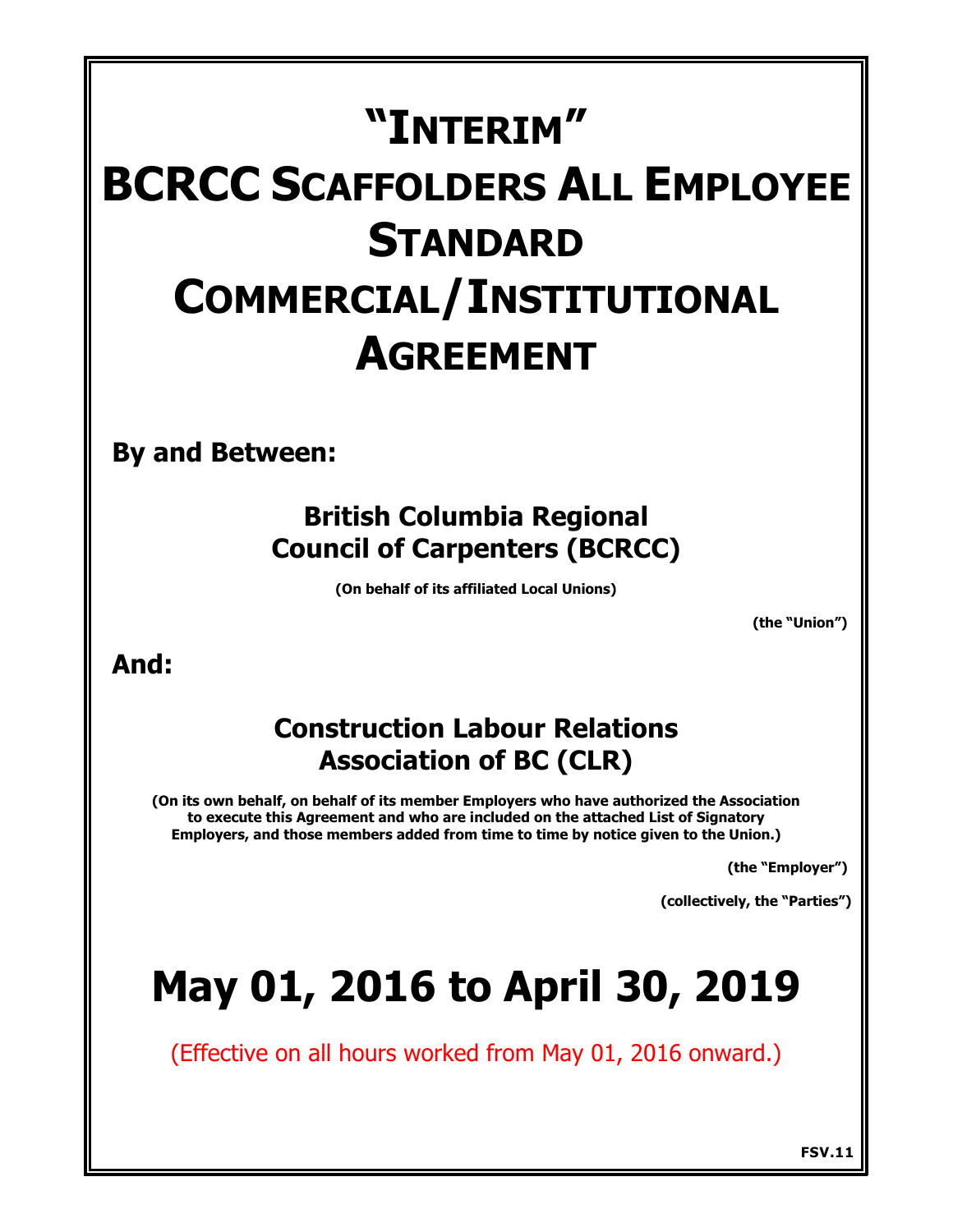# **TABLE OF CONTENTS PAGE 1 OF 2**

# **Refer to Appendix "A" for definitions and abbreviations applicable to this Agreement.**

| <b>Article</b> | 1.000  |  |
|----------------|--------|--|
| <b>Article</b> | 2.000  |  |
| <b>Article</b> | 3.000  |  |
| <b>Article</b> | 4.000  |  |
| <b>Article</b> | 5.000  |  |
| <b>Article</b> | 6.000  |  |
| <b>Article</b> | 7.000  |  |
| <b>Article</b> | 8.000  |  |
| <b>Article</b> | 9.000  |  |
| <b>Article</b> | 10.000 |  |
| <b>Article</b> | 11.000 |  |
| <b>Article</b> | 12.000 |  |
| <b>Article</b> | 13.000 |  |
| <b>Article</b> | 14.000 |  |
| <b>Article</b> | 15.000 |  |
|                |        |  |
|                |        |  |

# **Minimum Straight Time Hourly Wage Rates and Breakdown of Monetary Package:**

### **Inside Lower Mainland/Fraser Valley**

| Schedule "A1.1"        |  |
|------------------------|--|
| Schedule "A1.2"        |  |
| Schedule "A1.3"        |  |
| <b>Schedule "A1.4"</b> |  |
| Schedule "A1.5"        |  |
| <b>Schedule "A1.6"</b> |  |

### **Outside Lower Mainland/Fraser Valley**

| Schedule "A2.1"        |  |
|------------------------|--|
| Schedule "A2.2"        |  |
| <b>Schedule "A2.3"</b> |  |
| <b>Schedule "A2.4"</b> |  |
| Schedule "A2.5"        |  |
| <b>Schedule "A2.6"</b> |  |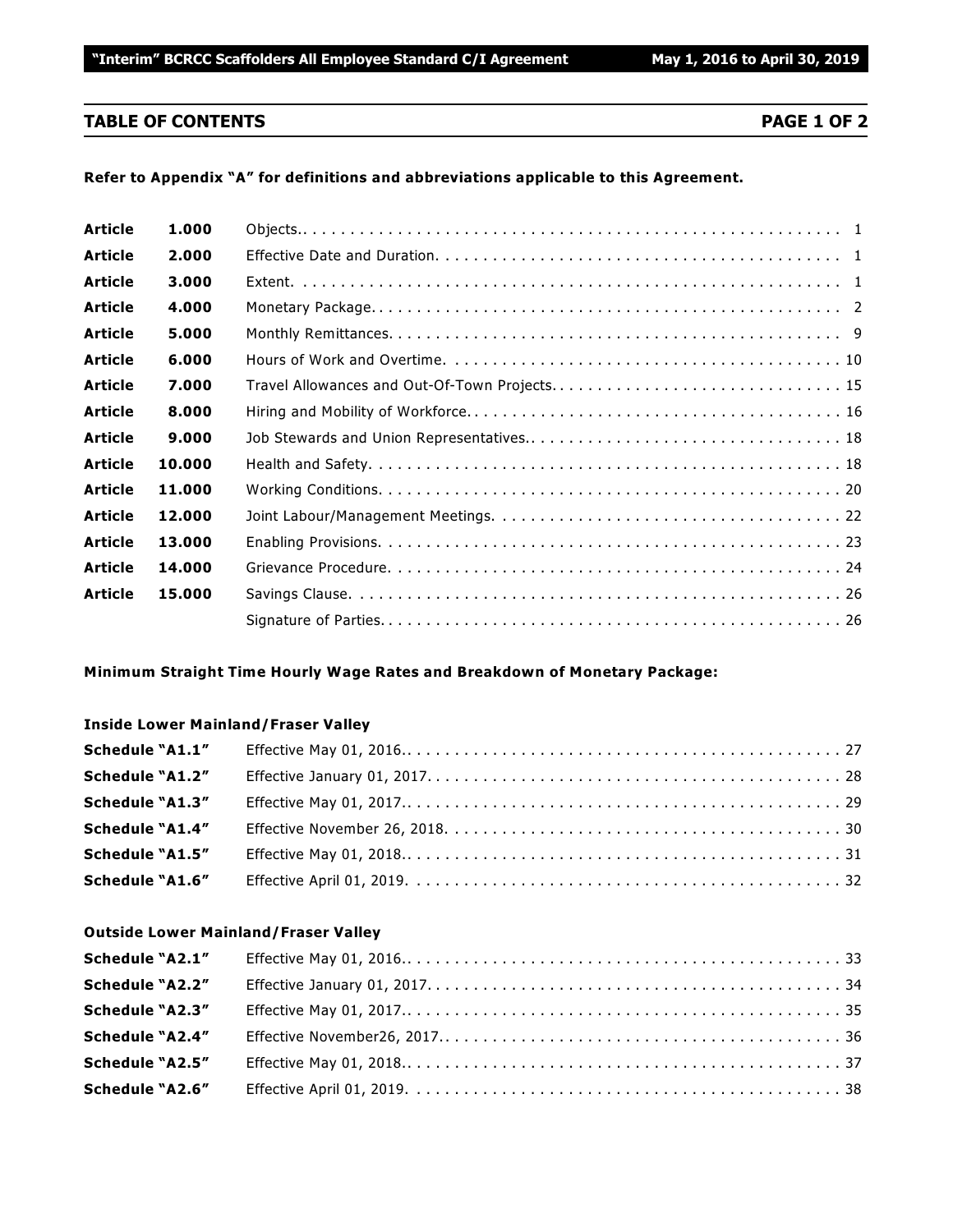# **TABLE OF CONTENTS PAGE 2 OF 2**

### **Employer Contributions and Employee Deductions:**

### **Inside Lower Mainland/Fraser Valley**

| Schedule "B1.1"        |  |
|------------------------|--|
| Schedule "B1.2"        |  |
| Schedule "B1.3"        |  |
| <b>Schedule "B1.4"</b> |  |
| <b>Schedule "B1.5"</b> |  |
| <b>Schedule "B1.6"</b> |  |

### **Outside Lower Mainland/Fraser Valley**

| Schedule "B2.1"        |  |
|------------------------|--|
| Schedule "B2.2"        |  |
| Schedule "B2.3"        |  |
| <b>Schedule "B2.4"</b> |  |
| Schedule "B2.5"        |  |
| Schedule "B2.6"        |  |
| <b>Appendices:</b>     |  |

| Appendix "A" |  |
|--------------|--|
| Appendix "B" |  |
| Appendix "C" |  |
| Appendix "D" |  |
| Appendix "E" |  |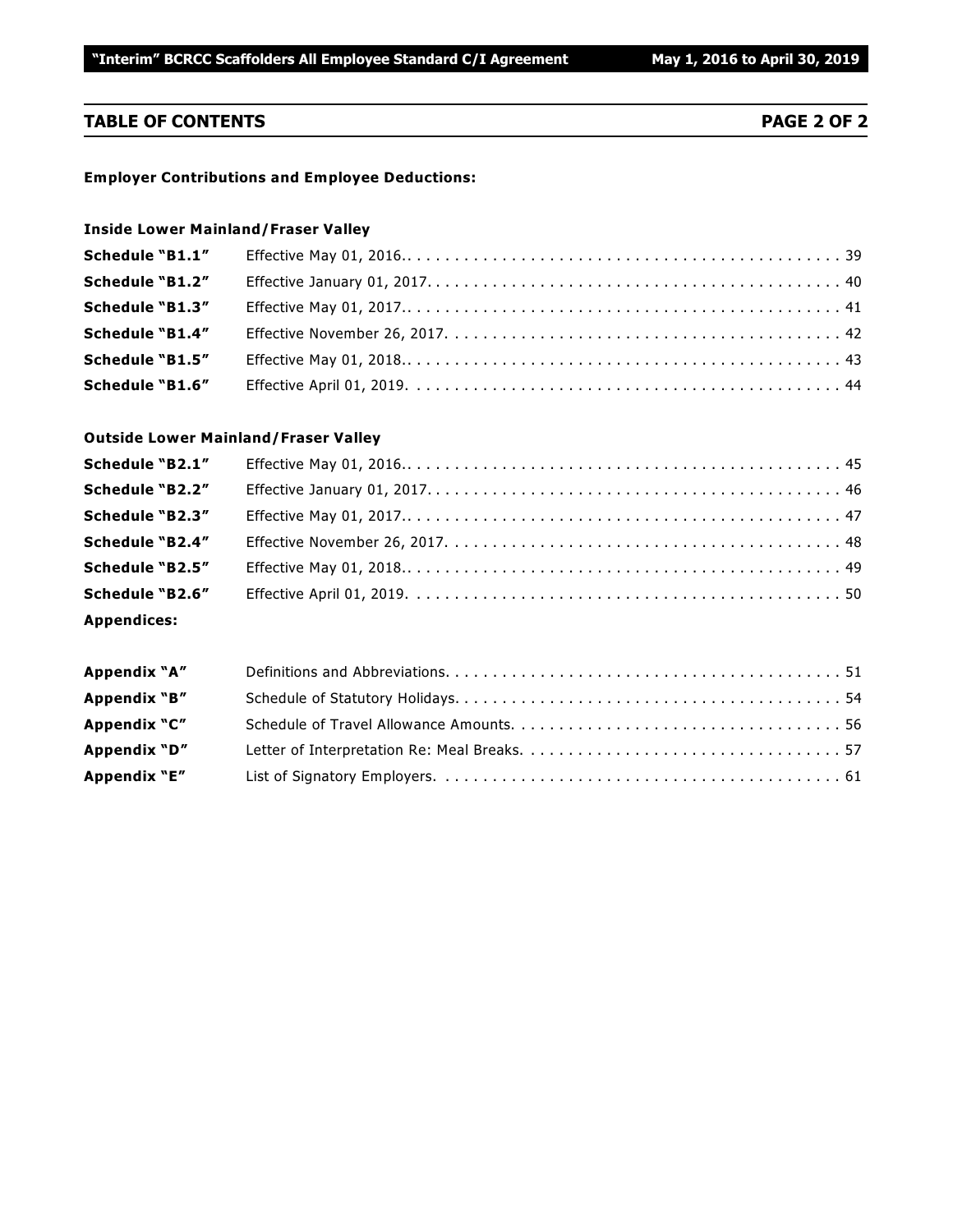# **ARTICLE 1.000 - OBJECTS**

The objects of this Agreement are to establish fair, reasonable and safe working conditions which will provide a mutually beneficial employment relationship between employees and Employers; an effective training strategy which will contribute to the development of a qualified and multi-skilled workforce that will elevate the trade; a mutually agreed upon method to facilitate the peaceful resolution of all disputes and grievances; prevent strikes and lockouts; and to avoid unnecessary waste of time and expense in the settlement of disputes connected with the industry.

# **ARTICLE 2.000 - EFFECTIVE DATE AND DURATION**

- **2.100** This Agreement shall be for the period from and including May 1, 2016, to and including April 30, 2019, and from year to year thereafter subject to the right of either Party to this Agreement, within four (4) months immediately preceding the date of expiry of this Agreement, which is April 30, 2019, or immediately preceding the last day of April in any year thereafter, by written notice to require the other Party to this Agreement to commence collective bargaining.
- **2.200** Should either Party give written notice to the other Party pursuant hereto, this Agreement shall thereafter continue in full force and effect until the Union shall give notice of strike, or the Employer shall give notice of a lockout, or the Parties shall conclude a renewal or revision of this Agreement, or a new collective agreement.
- **2.300** The operation of Section 50 (2) and Section 50 (3) of the *Labour Relations Code* is hereby excluded.
- **2.400** A copy of this Agreement shall be filed with the LRB.

## **ARTICLE 3.000 - EXTENT**

### **3.100 Recognition**

The Employer recognizes the Union as the exclusive bargaining agent for all employees in the bargaining unit, and the Union recognizes CLR as the exclusive bargaining agent for all CLR members who have authorized the Association to sign this Agreement on their behalf.

### **3.200 Management Rights and Subcontracting**

The Employer has the right to operate and manage its business in all respects, including subcontracting, subject only to the limitations expressly stated within this Agreement.

# **3.300 Application, Work Jurisdiction and Affiliation**

Without restricting Article 3.000 in any way, the Parties expressly agree to the following.

# **3.301 Application**

This Agreement shall govern only commercial and/or institutional work which is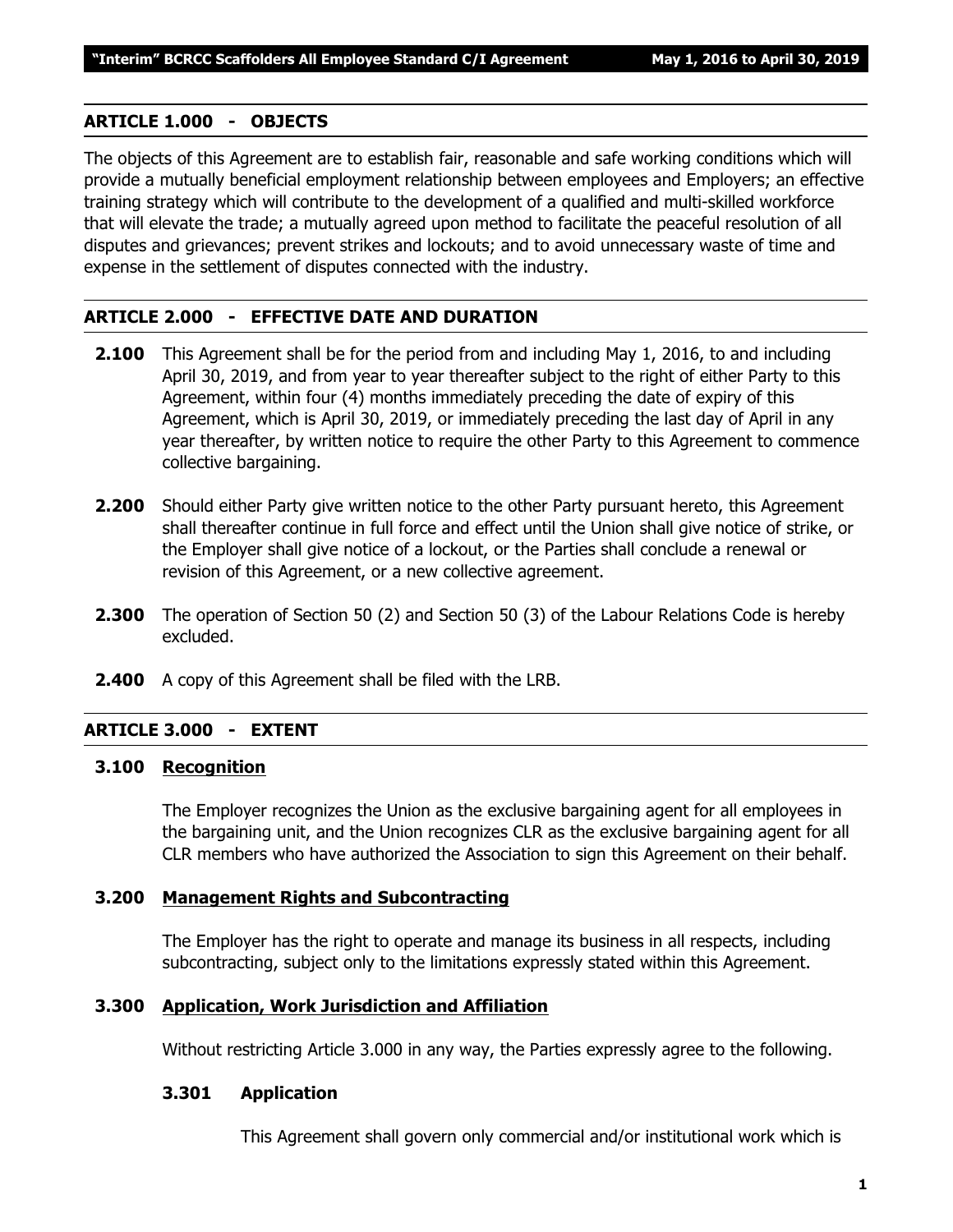being performed in the province of British Columbia by bargaining unit members who are employees of the Employer. Notwithstanding the foregoing, one (1) employer representative who is not a member of the Union shall be permitted to work and/or provide direction on a project.

# **3.302 Affiliation**

- **(a)** Subject to reasonable notice given to the Employer, it shall not be a violation of this Agreement for the Union to withdraw its members from a project(s) for rendering assistance to labour organizations, and/or refusal on the part of Union members to handle any materials, equipment or product declared unfair by Building Trade Councils, or manufactured, assembled, or produced by an Employer whose employees are on strike against or are locked out by an Employer.
- **(b)** Notwithstanding Article 3.302 (a), the Union shall not restrict/limit, in any way or for any reason, an Employer's right to contract for work on a project and to complete such work in a cost efficient manner. The foregoing shall apply regardless of the union affiliation, or lack thereof, of any individual who may also be working on such project, and/or the work such individual(s) may be performing.
- **(c)** Without restricting/limiting the application of Article 3.302 (b), the Union shall not attempt to exert pressure upon an Employer for performing work on any project, nor shall the Union withdraw its members from any project or threaten to do so, unless otherwise permitted by the *Labour Relations Code*.

### **ARTICLE 4.000 - MONETARY PACKAGE**

### **4.100 Monetary Package**

Refer to Schedules "A1" and "A2".

### **4.200 Allocation of Monetary Package**

No monies may be transferred from the wage package (inclusive of wages plus annual vacation and statutory holiday pay) to Employer contributions (inclusive of the Union Benefit Plan, the Union Pension Plan, and all other Employer contributions) without the prior mutual agreement, in writing, of the Parties. Such mutual agreement shall not be unreasonably withheld.

### **4.300 Wages and Premiums**

### **4.301 Minimum Straight Time Hourly Wage Rates**

The schedules of minimum straight time hourly wage rates as provided for within Schedules "A1" and "A2" shall apply to all work performed in accordance with this Agreement. Notwithstanding the foregoing, refer to Articles 4.302 through 4.304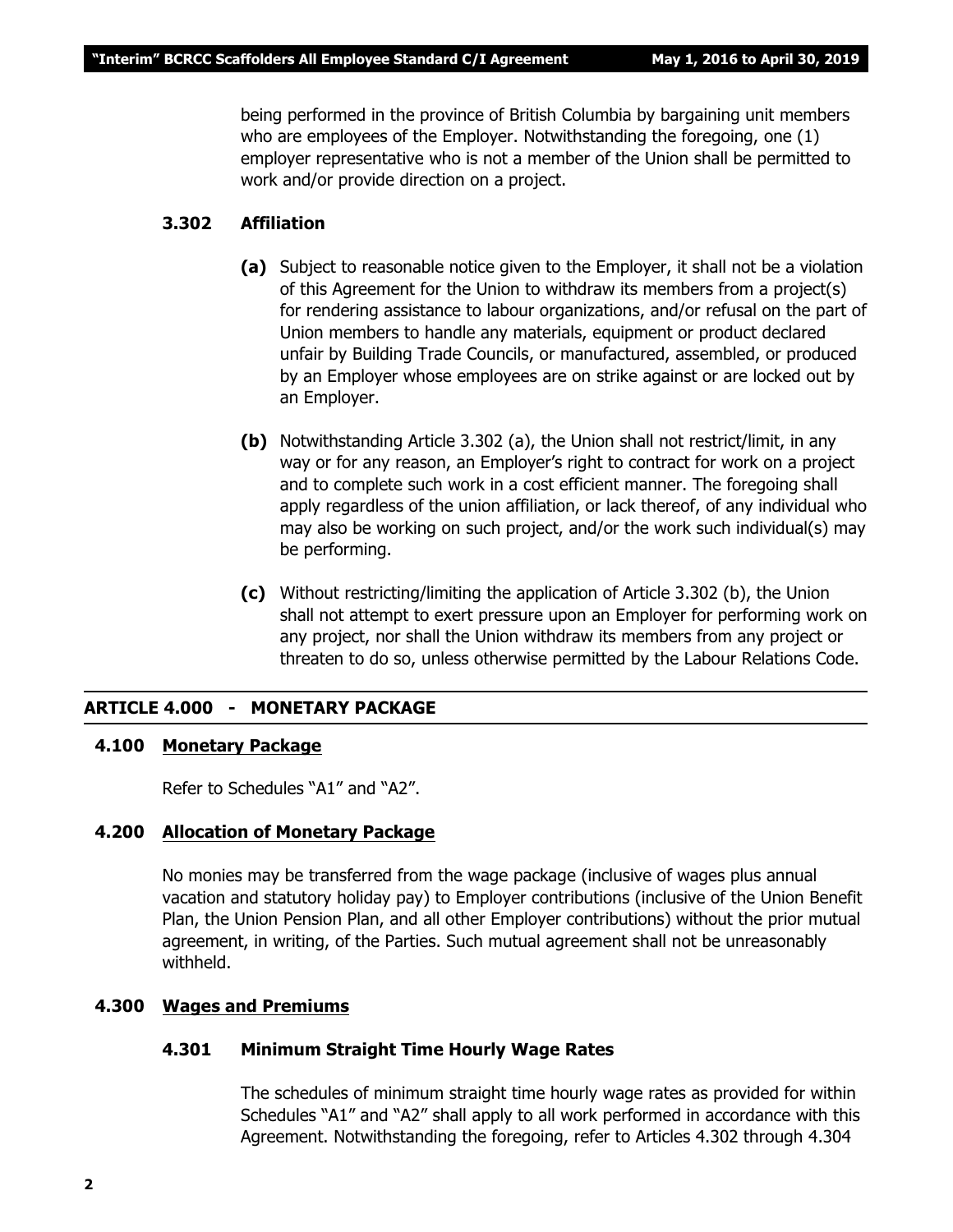for important clarifications and exceptions.

# **4.302 First Aid Attendant**

An employee who acts as a First Aid Attendant shall have his/her otherwise applicable straight time hourly wage rate increased by seventy-five cents (\$0.75) per hour earned.

# **4.303 Swing Stage and Bosun Chair**

An employee who works on a swing stage and/or in a bosun chair shall have his/her otherwise applicable straight time hourly wage rate increased by fifty cents (\$0.50) per hour earned. Such increase shall be paid for actual hours worked each day, or four (4) hours, whichever is greater.

# **4.304 Helicopters**

- **(a)** An employee who, during the course of a shift, is required to work directly with a helicopter, shall have his/her otherwise applicable hourly wage rate increased by twenty-five percent (25%). Such increase shall be paid for all hours of work performed on such shift.
- **(b)** The words, "to work directly with a helicopter" contained in Article 4.304 (a) shall be deemed to apply only to an employee expressly and specifically directed to perform work simultaneously, and in conjunction with, the use of a helicopter at his/her station of work. Nothing in Article 4.304 (a) shall be construed or interpreted in such manner as would entitle an employee to claim helicopter premiums for any other work performed on materials subsequently carried by helicopter, or for work in advance of, or preparatory to, operations subsequently performed with the use of a helicopter.
- **(c)** Article 4.304 (a) shall not apply to an employee who, during the course of a day, is not required to work with a helicopter, but who is transported to the project by helicopter. Notwithstanding the foregoing, such an employee shall receive a premium of one (1) additional hour per shift at his/her otherwise applicable minimum straight time hourly wage rate.

### **4.305 Metro Travel Premium Discontinued Effective October 11, 2011.**

The following provision has been included within this Agreement for historical reference purposes only.

The payment of a metro travel premium was discontinued effective October 11, 2011. In its place, from such date onward, a premium of one dollar (\$1.00) per hour earned has been applied to the Tradesperson's minimum straight time hourly wage rate for work performed inside the Lower Mainland/Fraser Valley. This premium is reflected within Schedules "A1" and "A2" as included within this Agreement and all other employee classifications have been re-calculated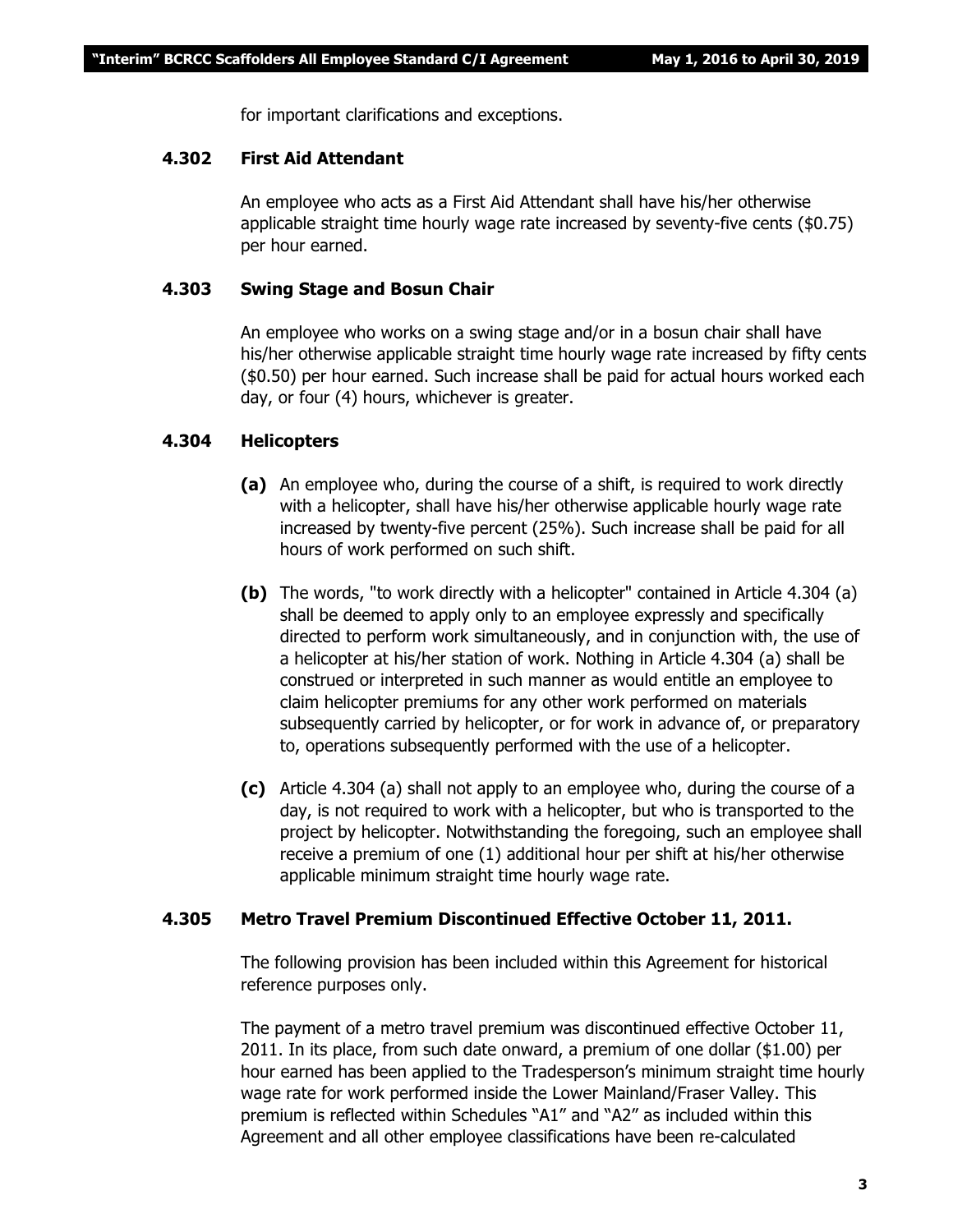accordingly.

### **4.400 Employee Classifications**

Unless otherwise restricted elsewhere within this Agreement, all employee classifications shall be entitled to receive annual vacation pay, statutory holiday pay, overtime premiums, shift premiums, travel allowances and any/all other premiums and/or allowances provided pursuant to this Agreement.

### **4.401 Foreman**

A Foreman shall be defined as an employee who issues orders or gives direction to other employees. All direction given to an employee(s) shall be provided by the Foreman to whom such employee(s) is/are regularly assigned.

- **(a)** When more than six (6) employees are employed, a "non working" Foreman shall be employed. The Employer shall not divide employees into several crews for the purpose of not having to employ a "non working" Foreman.
- **(b)** The minimum straight time hourly wage rate for a Foreman shall be one hundred fifteen percent (115%) of the applicable Tradesperson minimum straight time hourly wage rate on the project.

## **4.402 Semi Skilled Worker (SSW)**

- **(a)** There shall be eight (8) Semi Skilled Worker (SSW) classifications. The Employer shall retain the sole discretion to determine the appropriate classification for each SSW after having judged such individual's competency, merit and ability.
- **(b)** The minimum straight time hourly wage rate for an SSW shall be the applicable percentage of the applicable Tradesperson minimum straight time hourly wage rate on the project.

| Level 1 SSW = 50%    | Level 5 $SSW = 70\%$   |
|----------------------|------------------------|
| Level 2 SSW = 55%    | Level 6 $SSW = 75\%$   |
| Level 3 SSW = $60\%$ | Level 7 $SSW = 85\%$   |
| Level 4 SSW = $65\%$ | Level $8$ SSW = $90\%$ |
|                      |                        |

**(c)** Refer to Schedules "A1", "A2", "B1" and "B2" for a breakdown of the eight (8) SSW monetary packages.

### **4.403 Apprentice**

**(a)** There shall be eight (8) Apprentice classifications. The Employer shall employ a minimum of one (1) Apprentice, and the maximum ratio shall be one (1) Apprentice for every one (1) Foreman or Tradesperson. Such ratio shall apply on a company wide basis.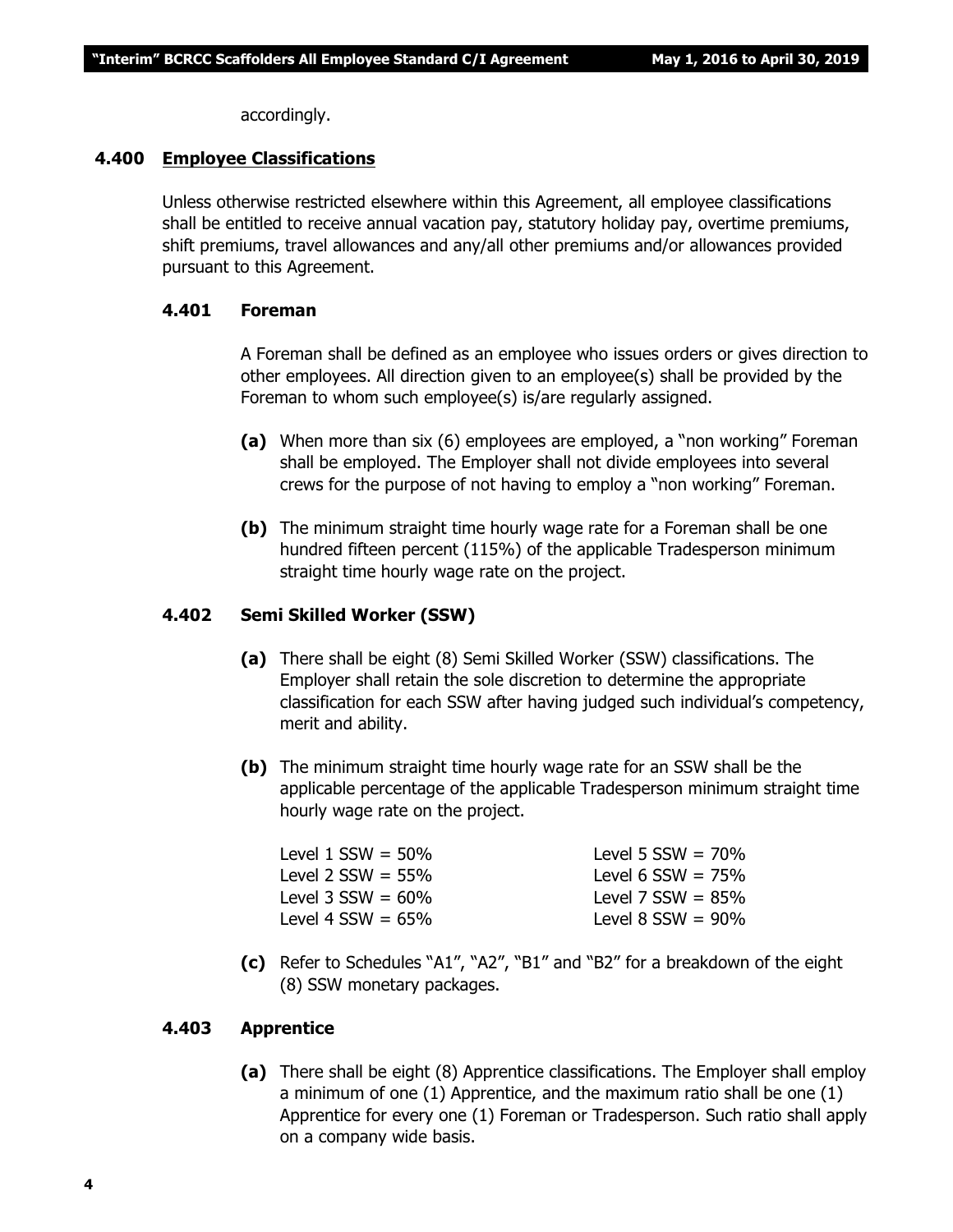**(b)** The minimum straight time hourly wage rate for an Apprentice shall be the applicable percentage of the applicable Tradesperson minimum straight time hourly wage rate on the project.

| $1st$ Term Apprentice = 50% | $5th$ Term Apprentice = 70% |
|-----------------------------|-----------------------------|
| $2nd$ Term Apprentice = 55% | $6th$ Term Apprentice = 75% |
| $3rd$ Term Apprentice = 60% | $7th$ Term Apprentice = 85% |
| $4th$ Term Apprentice = 65% | $8th$ Term Apprentice = 90% |

**(c)** Refer to Schedules "A1", "A2", "B1" and "B2" for a breakdown of the eight (8) Apprentice monetary packages.

### **4.404 Material Handler/Pre-Apprentice**

The work of a Material Handler/Pre-Apprentice shall include the handling on the job site of all material.

- **(a)** The Parties recognize the importance of recruiting future Apprentices. The Material Handler/Pre-Apprentice classification provides the opportunity to expose new workers to the industry and to determine their suitability. A Material Handler/Pre-Apprentice shall, in the case of competent workers, be a possible source of future Apprentices.
- **(b)** The minimum straight time hourly wage rate for a Material Handler/Pre-Apprentice shall be forty-five percent (45%) of the applicable Tradesperson minimum straight time hourly wage rate on the project.

### **4.500 Annual Vacation and Statutory Holidays**

### **4.501 Vacation Pay and Statutory Holiday Pay**

Annual vacation pay and statutory holiday pay shall be combined at the total rate of eight percent (8%) of gross earnings, and shall be paid to each employee on each pay cheque and upon termination of employment.

### **4.502 Annual Vacation**

An employee may take up to three (3) weeks annual vacation in any calendar year. The vacation period shall be arranged by mutual agreement between the employee and the Employer.

### **4.503 Statutory Holidays**

**(a)** The following statutory holidays shall apply to all work governed by this Agreement. Refer also to Article 4.503 (b), Article 6.303 and Appendix "B".

New Year's Day, Family Day, Good Friday, Easter Monday, Victoria Day, Canada Day, the Friday preceding BC Day, BC Day, the Friday preceding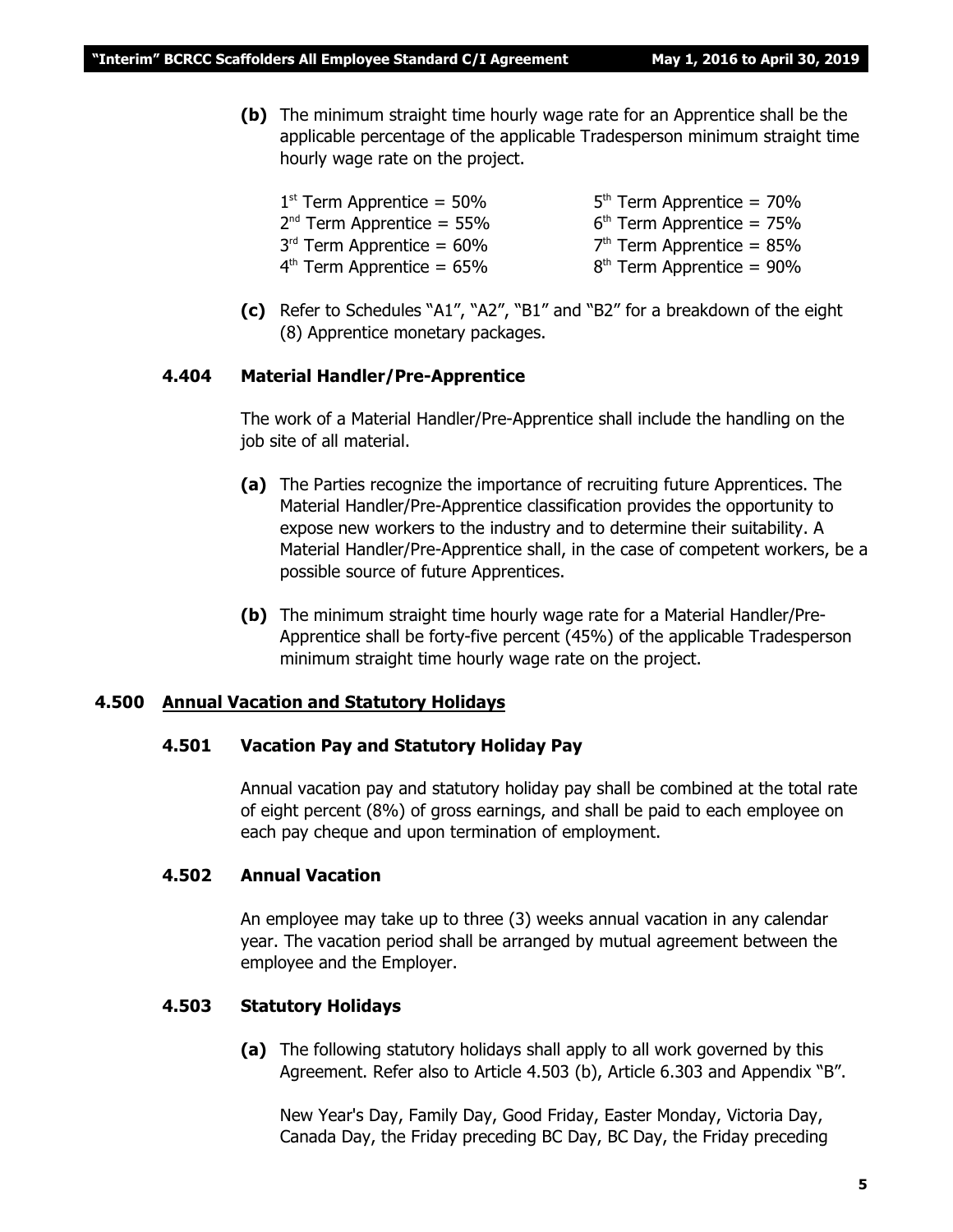Labour Day, Labour Day, Thanksgiving Day, Remembrance Day, Christmas Day, Boxing Day, and/or any other day so proclaimed by the federal and/or provincial government. When a statutory holiday falls on a Saturday or Sunday, the following working day(s) shall be observed.

- **(b)** Notwithstanding Article 4.503 (a), the Friday preceding Labour Day may be floated and the day therefore worked at straight time rates, with an alternate day scheduled to be taken off as mutually agreed between the Employer and the employee.
- **(c)** All work performed on statutory holidays, or days observed in place thereof, shall be paid for at two (2) times the otherwise applicable straight time hourly wage rate. No work shall be performed on Labour Day.

### **4.600 Employer Contributions**

The schedules of Employer contributions as provided for within Schedules "B1" and "B2" shall apply to all work performed in accordance with this Agreement. All Employer contributions shall be calculated on the basis of hours worked.

# **4.601 Union Benefit Plan**

The Employer shall contribute the required amount(s) to the Union Benefit Plan in the manner set forth in Article 5.000. Such amount(s), and the effective date(s) applicable thereto, shall be as stipulated within Schedules "B1" and "B2".

### **4.602 Union Pension Plan**

The Employer shall contribute the required amount(s) to the Union Pension Plan in the manner set forth in Article 5.000. Such amount(s), and the effective date(s) applicable thereto, shall be as stipulated within Schedules "B1" and "B2". No Employer contribution to the Union Pension Plan shall be required on behalf of a Material Handler/Pre-Apprentice.

# **4.603 CLR Contract Administration Fund (CAF)**

- **(a)** The Employer shall contribute the required amount(s), inclusive of GST, to the CAF in the manner set forth in Article 5.000. Such amount(s), and the effective date(s) applicable thereto, shall be as stipulated within Schedules "B1" and "B2". Notwithstanding the foregoing, CLR may alter the required amount by providing the Union with sixty (60) calendar days' written notice. CLR shall bear any/all costs which may be incurred as a result of having to change the monthly report to the administrator because of a change in the Employer contribution to the CAF.
- **(b)** The Union shall collect and forward to CLR, without exception, all monies designated for the CAF and received in accordance with the monthly report to the administrator. Payment to CLR shall be made by the Union not later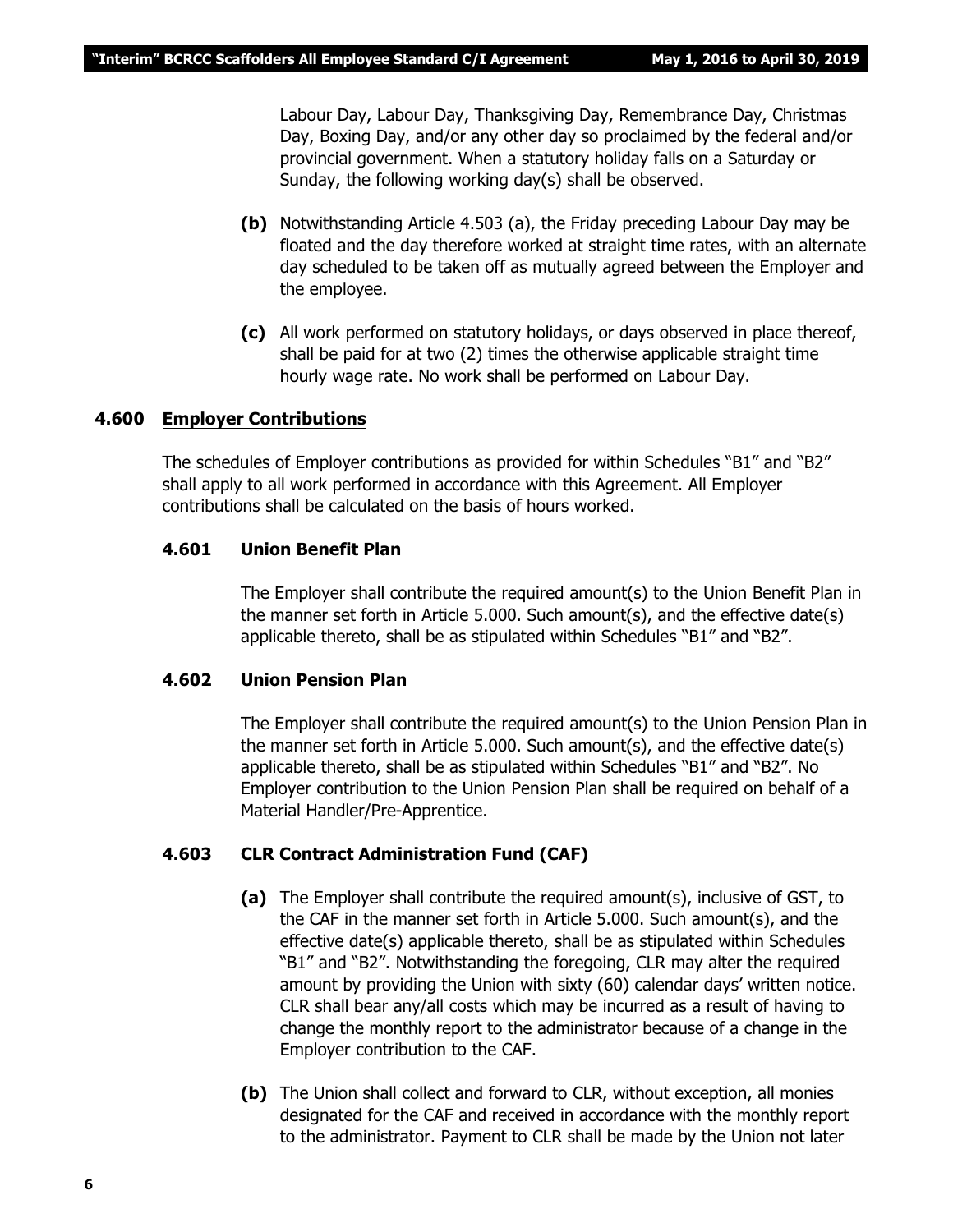than the last day of the month in which such amount was received and shall be accompanied with a summary report that provides hours of work and fund remittances by each Employer working under this Agreement. A designated representative of CLR may inspect, upon appointment, the receipts and records of the Union related to the CAF.

# **4.604 Carpentry Employers Association of BC (CEA)**

- **(a)** The Employer shall contribute the required amount(s) to CEA in the manner set forth in Article 5.000. Such amount(s), and the effective date(s) applicable thereto, shall be as stipulated within Schedules "B1" and "B2". Notwithstanding the foregoing, CEA may alter the required amount by providing the Union with sixty (60) calendar days' written notice.
- **(b)** The Union shall collect and forward to CEA, without exception, all monies designated for CEA and received in accordance with the monthly report to the administrator. Payment to CEA shall be made by the Union not later than the last day of the month in which such amount was received and shall be accompanied with a summary report that provides hours of work and fund remittances by each Employer working under this Agreement.

# **4.605 BC Construction Industry Rehabilitation Plan (CIRP)**

The Employer shall contribute the required amount(s) to the CIRP in the manner set forth in Article 5.000. Such amount(s), and the effective date(s) applicable thereto, shall be as stipulated within Schedules "B1" and "B2".

# **4.606 Association of BC Scaffold Contractors (ABCSC)**

- **(a)** The Employer shall contribute the required amount(s) to the ABCSC in the manner set forth in Article 5.000. Such amount(s), and the effective date(s) applicable thereto, shall be as stipulated within Schedules "B1" and "B2". Notwithstanding the foregoing, the ABCSC may alter the required amount by providing the Union with sixty (60) calendar days' written notice.
- **(b)** The Union shall collect and forward to the ABCSC, without exception, all monies designated for the ABCSC and received in accordance with the monthly report to the administrator. Payment to the ABCSC shall be made by the Union not later than the last day of the month in which such amount was received and shall be accompanied with a summary report that provides hours of work and fund remittances by each Employer working under this Agreement.

# **4.607 Construction Industry of BC Substance Abuse Testing and Treatment Program (D&A Policy)**

**(a)** The Employer shall contribute the required amount(s) to the D&A Policy in the manner set forth in Article 5.000. Such amount(s), and the effective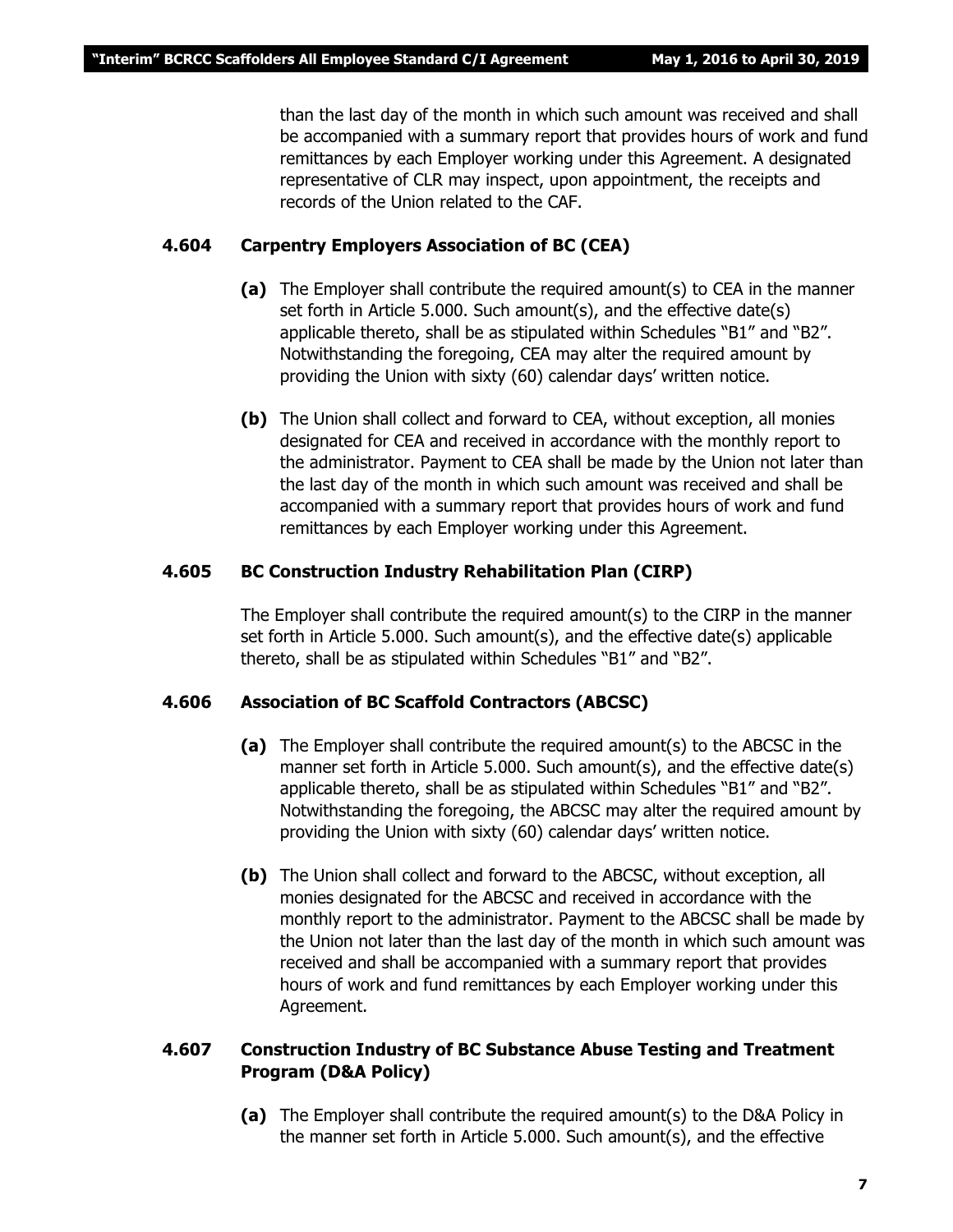date(s) applicable thereto, shall be as stipulated within Schedules "B1" and "B2".

**(b)** The D&A Policy, as agreed to between the BCBCBTU and CLR shall be binding upon the Parties. In particular, the Parties shall be bound by the decisions of the Policy Administration Committee (PAC) of the D&A Policy with respect to the implementation of an Industry Employee and Family Assistance Program (EFAP) providing such decisions have been endorsed by both the BCBCBTU and CLR.

### **4.700 Employee Deductions**

The Employer shall deduct Union dues in such amount(s) as the Union directs and shall forward such deductions in the manner set forth in Article 5.000. The Union may alter the deduction amount by providing the Employer with sixty (60) calendar days' written notice. All employee deductions shall be calculated on the basis of hours worked.

### **4.800 Payment of Wages**

Notwithstanding any/all contrary provisions contained within this Agreement, all payroll shall be processed in a manner consistent with CRA regulations.

- **4.801** The Employer shall, at least every second Friday, pay to each employee all wages, premiums, allowances and annual vacation pay and statutory holiday pay earned by the employee to a day not more than seven (7) calendar days prior to the date of payment. If a statutory holiday falls on the regular pay day, payment shall be made the preceding day. Payment shall be made during working hours and may be made by cheque or electronic deposit.
- **4.802** The Employer shall pay all monies (i.e. wages, annual vacation pay, statutory holiday pay, etc.) which are owing to an employee at the time of termination of employment. Alternatively, in the event the Employer is unable to pay all monies which are owing to an employee at the time of termination of employment, such monies shall be paid as quickly as reasonably possible thereafter but in no event later than seven (7) calendar days or in conjunction with the Employer's next regularly scheduled payroll, whichever comes first.
- **4.803** The Employer shall provide a separate or detachable itemized statement with each pay, clearly showing the: (i) employee's name, (ii) number of straight time hours worked and wage rate(s) paid for such hours, (iii) number of overtime hours worked and wage rate(s) paid for such hours, (iv) premiums, (v) allowances, (vi) annual vacation and statutory holiday pay, and (vii) total deductions from gross earnings. Such statement may be provided electronically via email.
- **4.804** Where an employee is not paid in accordance with Articles 4.801 and 4.802, such employee shall be deemed to be still on the payroll of the Employer and shall receive his/her usual wages and conditions until there is compliance with the conditions.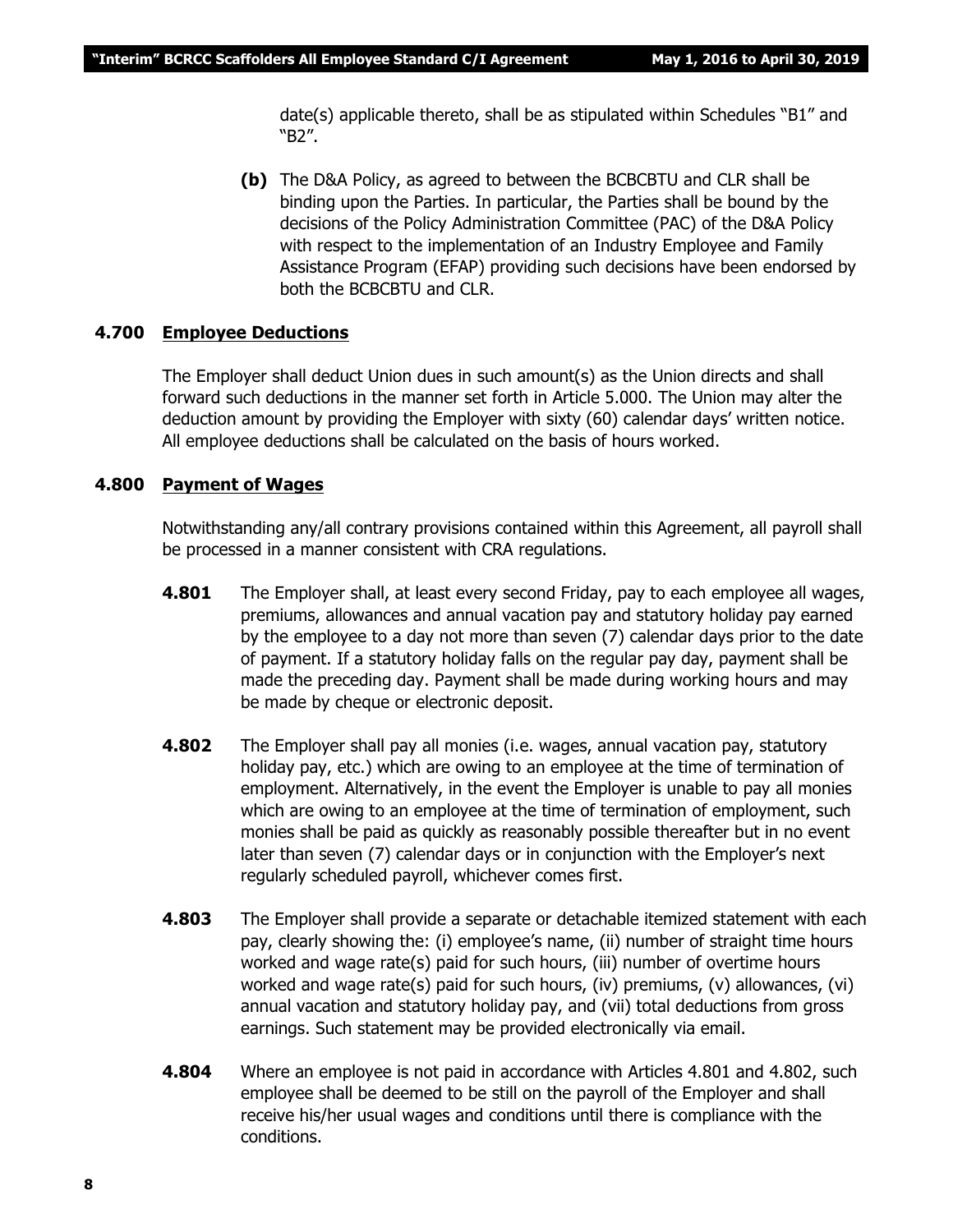# **4.900 Bonding and Payroll Failures**

- **4.901** Before Union members are dispatched to any Employer who has not been signatory with the Union for a minimum of two (2) years, such Employer may be required to deposit a bond suitable to the Union, up to fifteen thousand dollars (\$15,000.00) for use in default of payment of wages, annual vacation pay, statutory holiday pay, Employer contributions and/or employee deductions required in accordance with this Agreement. When no longer required such bond shall, by mutual consent of the Union and the Employer concerned, be terminated.
- **4.902** Where there have been instances of payroll failures by an Employer, or the principals or directors thereof, or payroll requirements have not been met, the Union shall have the right to inspect such Employer's payroll, and/or require the posting of a suitable bond, and/or require that payment of wages and other payroll requirements be made by cash or certified cheque.

# **ARTICLE 5.000 - MONTHLY REMITTANCES**

The timely remittance of Employer contributions and employee deductions required in accordance with this Agreement is essential for the protection of the employees and other beneficiaries.

# **5.100 General Provisions**

- **5.101** The Employer shall remit all Employer contributions and employee deductions required under the terms of this Agreement, on behalf of all employees working under the terms of this Agreement. Refer to Schedules "B1" and "B2".
- **5.102** Such Employer remittance shall:
	- **(a)** be made by a single payment, payable to the Union designated Plan Administrator, inclusive of all obligations arising from hours up to the close of the Employer's payroll ending closest to the last day of the preceding calendar month, and
	- **(b)** be accompanied by a correctly completed monthly report to the administrator, and
	- **(c)** be received by the Union designated Plan Administrator not later than the fifteenth (15th) day of the month following that for which such payments are payable.
- **5.103 (a)** The Union designated Plan Administrator shall, once each month after receiving the combined monthly remittance from each Employer, allocate and/or distribute the monies of such combined remittance to the various Plans, Funds, Organizations, etc. in the appropriate manner. The Union acknowledges that such Plans, Funds, Organizations, etc. are entitled to receive such monies, and that such monies are, in fact, held in trust by the Union until properly allocated and/or distributed.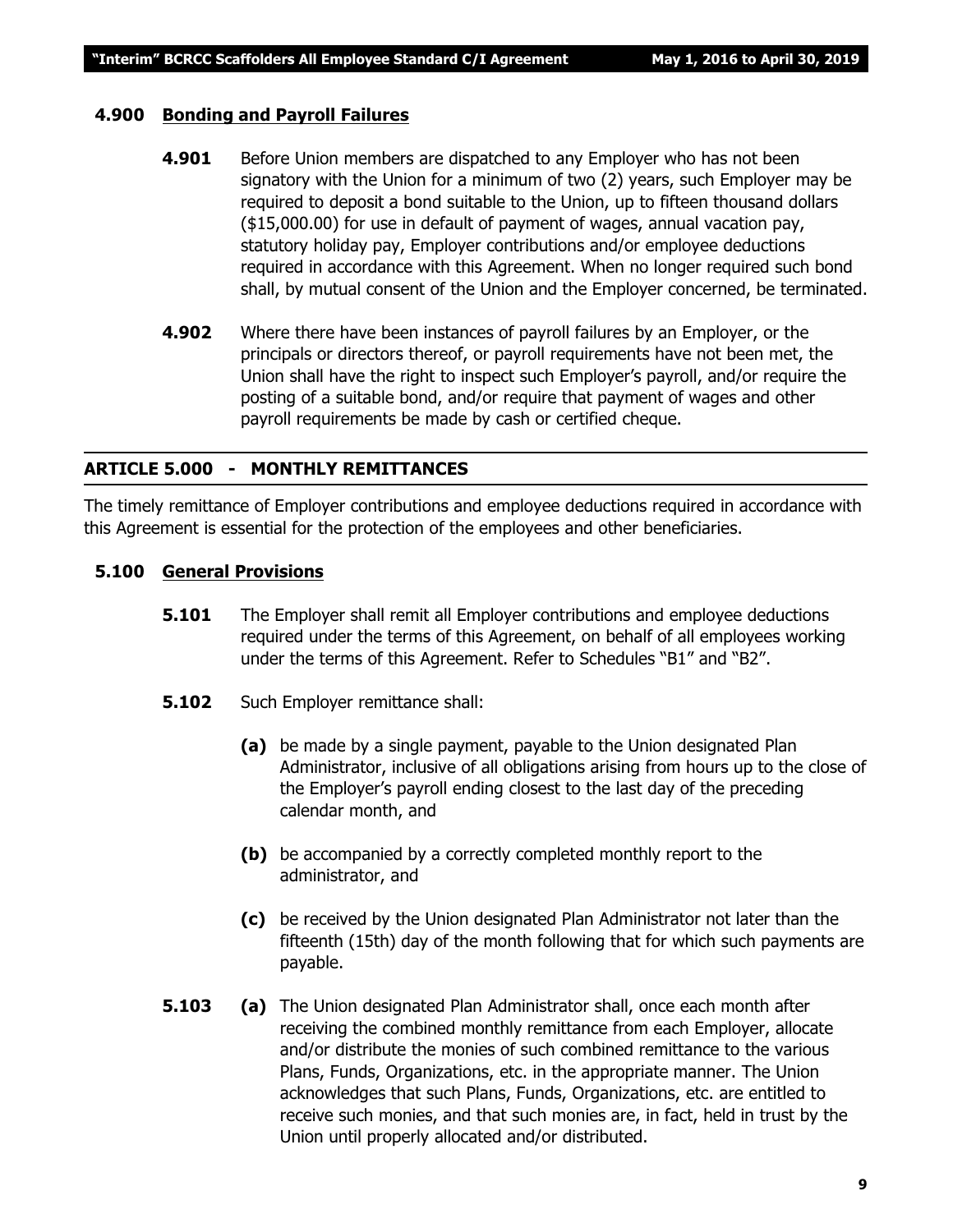**(b)** Notwithstanding Article 5.103 (a), the Union may deduct a monthly administration handling fee from each amount to be allocated and/or distributed, providing such fee does not exceed five percent (5%), to a maximum of one hundred dollars (\$100.00), of the amount to be allocated and/or distributed.

## **5.200 "Nil" Reports**

The Employer shall submit a "Nil" report if such Employer had employed no employees during the period for which payments would otherwise have been payable. Notwithstanding the foregoing, the Employer shall not be required to submit a "Nil" report for a period in which no employees had been employed if the Union has been notified, in writing, that such Employer is no longer in business.

# **5.300 Delinquent Remittance**

- **5.301** In the event the Employer fails to remit Employer contributions and/or employee deductions in the manner set forth in Article 5.000, the Union may, at its sole discretion, take any economic action it deems necessary against such Employer, and such action shall not be considered a violation of this Agreement.
- **5.302** The Union shall advise the Employer within forty-eight (48) hours in writing of any delinquency. If the Employer fails to respond within forty-eight (48) hours of receipt of notification, exclusive of Saturday, Sunday and statutory holidays, the Union may, at its sole discretion, require a ten percent (10%) penalty of the amount of the late payment.

# **5.400 Monthly Report to the Administrator**

The Union shall supply Employers with copies of the monthly report to the administrator, and the Union shall bear the cost of producing such report except in accordance with Article 4.603 (a).

### **ARTICLE 6.000 - HOURS OF WORK AND OVERTIME**

# **6.100 Regular Hours**

- **6.101 (a)** Eight (8) hours shall constitute the regular work day and five (5) days, forty (40) hours shall constitute the regular work week.
	- **(b)** Notwithstanding any/all contrary provisions of this Agreement, any work hours under the forty (40) hour weekly maximum missed during the regular work week may be made up on a Saturday at straight time upon mutual agreement between the employee(s) and Employer.
- **6.102** The regular work week shall be between 8:00 am Monday and 4:30 pm Friday, and the regular work day shall be as per the following schedule: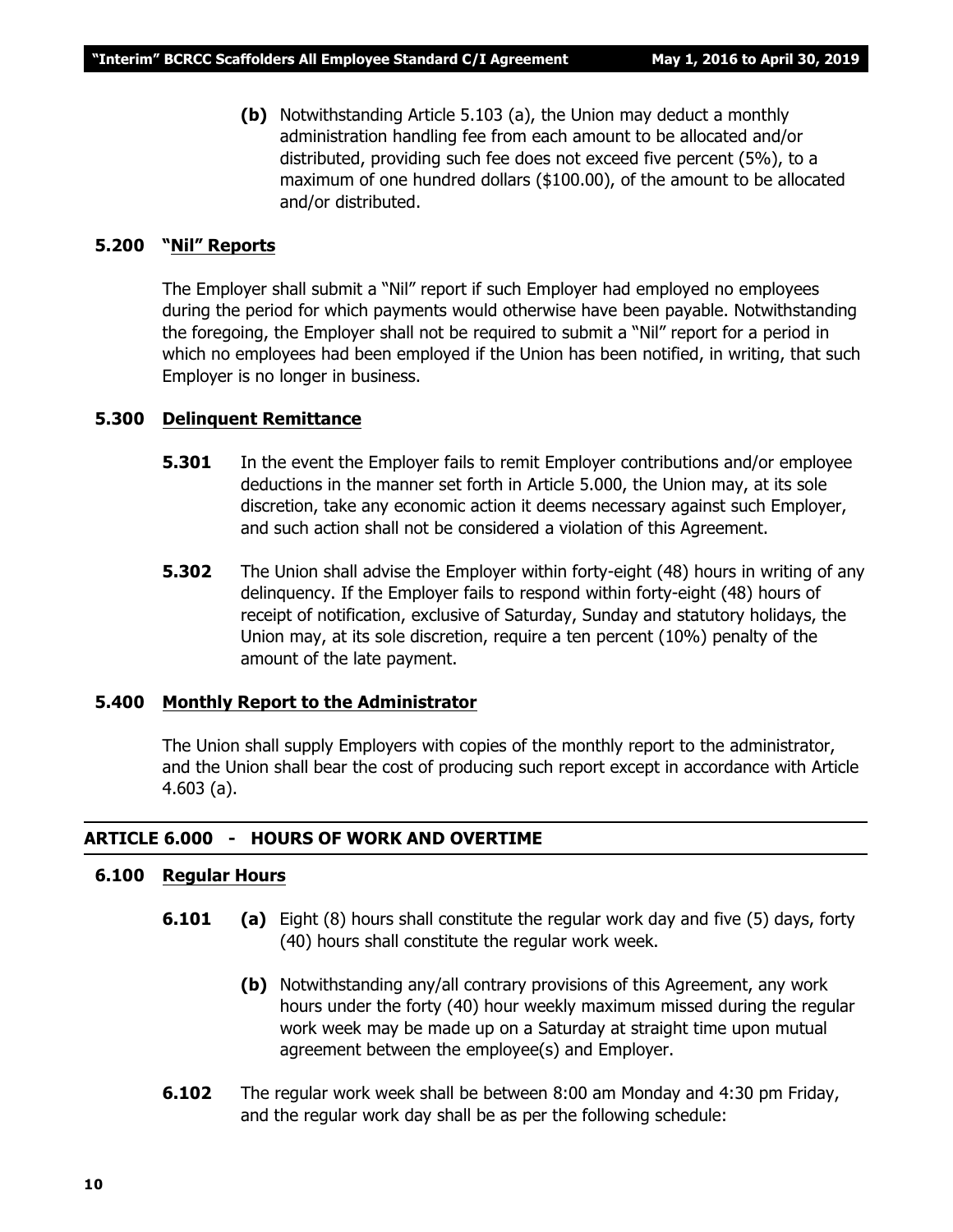| Straight Time: | 8:00 am to 12:00 noon  | 4.0 hours |
|----------------|------------------------|-----------|
| Meal:          | 12:00 noon to 12:30 pm | 0 hours   |
| Straight Time: | 12:30 pm to 4:30 pm    | 4.0 hours |
|                |                        |           |

Total Straight Time Hours: 8.0 hours

# **6.103 Starting and Stopping Times**

Notwithstanding any/all contrary provisions of this Agreement:

- **(a)** This Article shall apply to all shifts, including but not limited to those shifts worked on a compressed work week schedule.
	- **(i)** The starting and stopping time on a project may be varied by a maximum of one (1) hour earlier or later than the otherwise required start time of the shift at the Employer's discretion.
	- **(ii)** The starting and stopping time on a project may be varied by a maximum of two (2) hours earlier or later than the otherwise required start time of the shift upon mutual agreement of the Employer and the majority of Union members employed on such project. Notwithstanding the foregoing, if the starting and stopping time is varied by more than (1) hour, the Union shall retain the right to revote the Union members employed on such project once over the duration of the project.
	- **(iii)** The Employer shall be responsible for a suitable signal for all starting and stopping times.
- **(b)** The starting time of the employees shall be from the designated "lay down" area, lockup or tool room, and a five (5) minute "pick-up" period shall be provided prior to the stopping time.

# **6.104 Notice of Termination**

The Employer shall provide an employee with one (1) hours' notice of termination, or one (1) hours' pay in lieu thereof. The employee shall use such notice to gather his/her personal tools and prepare such tools for the next project.

# **6.200 Overtime Hours**

Overtime work shall be voluntary and no employee shall be discriminated against for refusal to work overtime hours.

- **6.201** The first two (2) hours of overtime, Monday through Friday, shall be paid at one and one-half  $(1\frac{1}{2})$  times the otherwise applicable straight time hourly wage rate.
- **6.202** The first eight (8) hours of overtime on Saturdays shall also be paid at one and one-half (1½) times the otherwise applicable straight time hourly wage rate.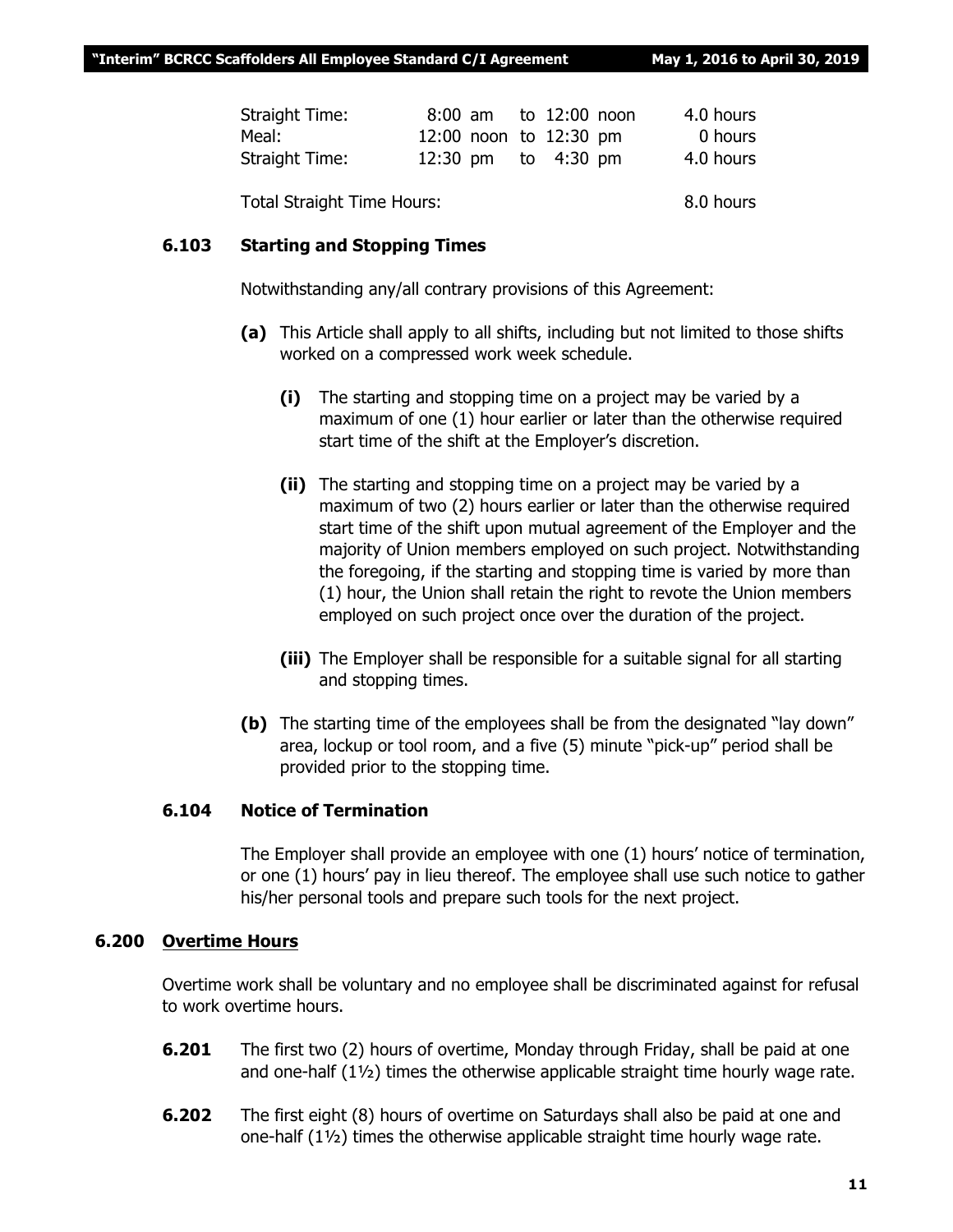- **6.203** All other overtime hours, including all hours worked on Sundays and statutory holidays, shall be payable at two (2) times the otherwise applicable straight time hourly wage rate.
- **6.204** Notwithstanding any/all contrary provisions of this Agreement, a minimum break of eight (8) hours shall be provided to an employee between the end of one (1) working shift and the commencement of such employee's next working shift. Where a minimum break of eight (8) hours is not provided in accordance with the foregoing, all hours worked on such employee's next working shift shall be deemed to be overtime hours and shall be paid accordingly.

# **6.300 Compressed Work Week**

A compressed work week may be established by the Employer with the mutual agreement of the Union. Alternatively, the Employer may establish a compressed work week without the mutual agreement of the Union if requested to do so by the project client. The Employer shall notify the Union, in writing, upon receiving such a request. The terms and conditions of such compressed work week shall supercede any/all contrary provisions of this Agreement.

# **6.301 Hours of Work**

- **(a)** Ten (10) straight time hours (8:00 am to 6:30 pm, inclusive of a meal break) shall constitute the compressed work week day shift. Forty (40) straight time hours, Monday through Thursday inclusive, or Tuesday through Friday inclusive, shall constitute the regular work week.
- **(b)** Ten (10) straight time hours (6:30 pm to 5:00 am, inclusive of a meal break) shall constitute the compressed work week afternoon shift. Forty (40) straight time hours, Monday through Thursday inclusive, or Tuesday through Friday inclusive, shall constitute the regular work week. The applicable shift premium shall apply.
- **(c)** Refer also to Article 6.103 (a).

### **6.302 Overtime**

Overtime work shall be voluntary and no employee shall be discriminated against for refusal to work overtime hours.

- **(a)** The first ten (10) hours of overtime worked on the Friday of a Monday through Thursday compressed work week, or on the Monday of a Tuesday through Friday compressed work week, shall be payable at one and one-half (1½) times the otherwise applicable straight time hourly wage rate.
- **(b)** The first eight (8) hours of overtime worked on a Saturday shall also be payable at one and one-half (1½) times the otherwise applicable straight time hourly wage rate.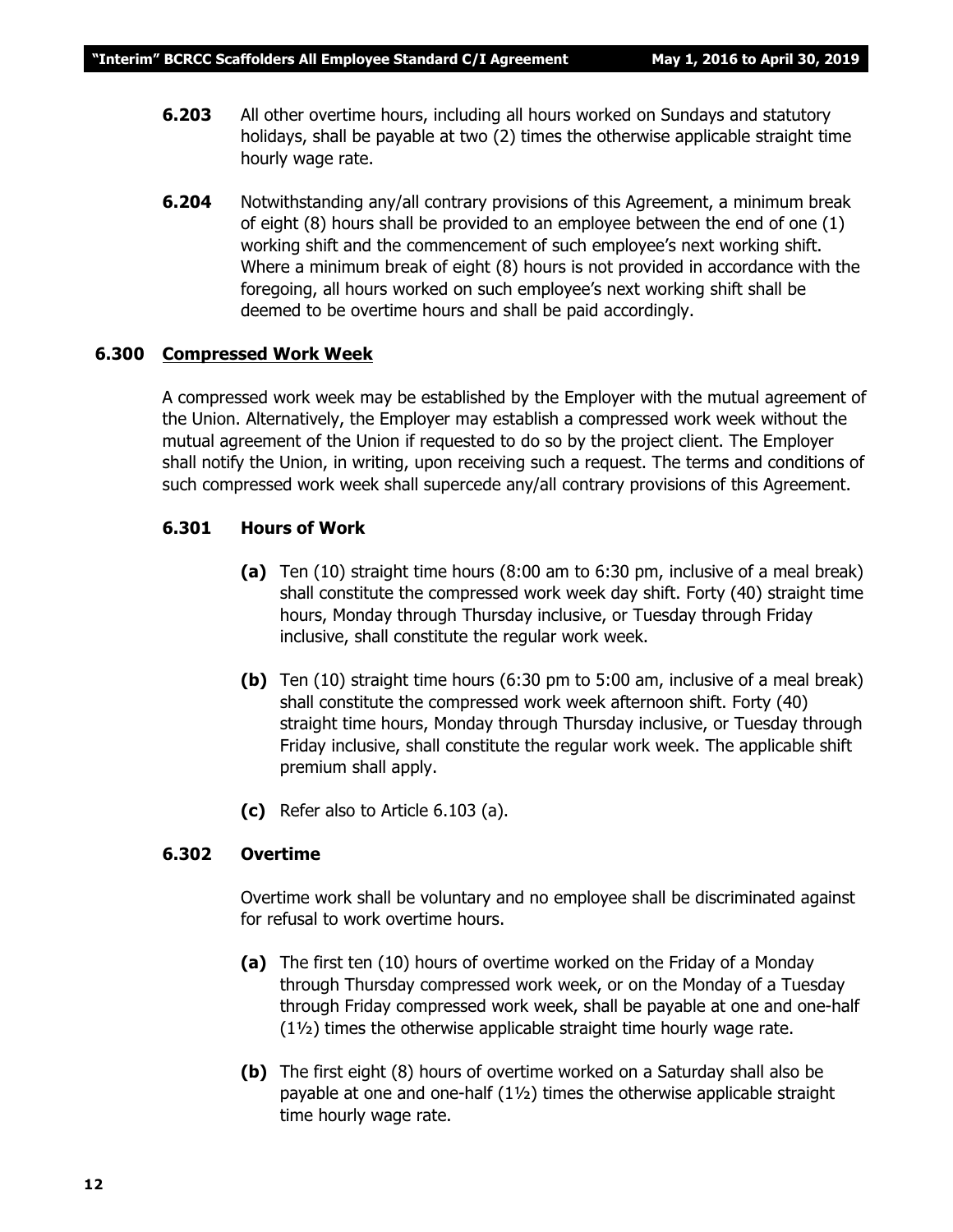**(c)** All other overtime hours, including all hours worked in excess of ten (10) hours per day, all hours worked in excess of eight (8) hours on a Saturday, and all hours worked on Sundays and statutory holidays, shall be payable at two (2) times the otherwise applicable straight time hourly wage rate.

# **6.303 Statutory Holidays**

Notwithstanding any/all contrary provisions of this Agreement, Article 6.303 shall supercede Article 4.503 (a).

- **(a)** All statutory holidays which occur during a compressed work week schedule shall be observed on the actual day of the statutory holiday, even if such day would otherwise have been a regularly scheduled day off (e.g. the Friday of a Monday to Thursday compressed work week, or a Saturday, or Sunday, etc.). When a statutory holiday is observed in accordance with the foregoing, overtime rates shall not apply on a regular work day in lieu of the statutory holiday.
- **(b)** All statutory holidays which occur on a regularly scheduled work day of a compressed work week schedule may be rescheduled by prior mutual agreement of the Employer and the Union. However, in such event, an employee shall retain sole discretion to decline to work on the actual statutory holiday date and shall not be discriminated against for doing so.

# **6.400 Shifts**

# **6.401 Scheduling of Shifts**

The Employer may schedule an afternoon and/or night shift if/as required. It shall not be necessary for there to be a day shift in order for there to be an afternoon shift and/or a night shift. Nor shall it be necessary to maintain an afternoon shift and/or night shift for consecutive days in order to constitute such a shift.

# **6.402 Shift Premiums**

The Employer shall pay a shift premium over and above the otherwise applicable minimum straight time hourly wage rate to any employee who is employed on an afternoon or night shift. Such shift premium shall be paid on straight time hours only in accordance with Articles 6.402 (a) and 6.402 (b).

# **(a) Day Shift**

No shift premium.

# **(b) Afternoon Shift and Night Shift**

The applicable minimum straight time hourly wage rate shall be increased by eight percent (8%) for each hour worked on an Afternoon Shift, and by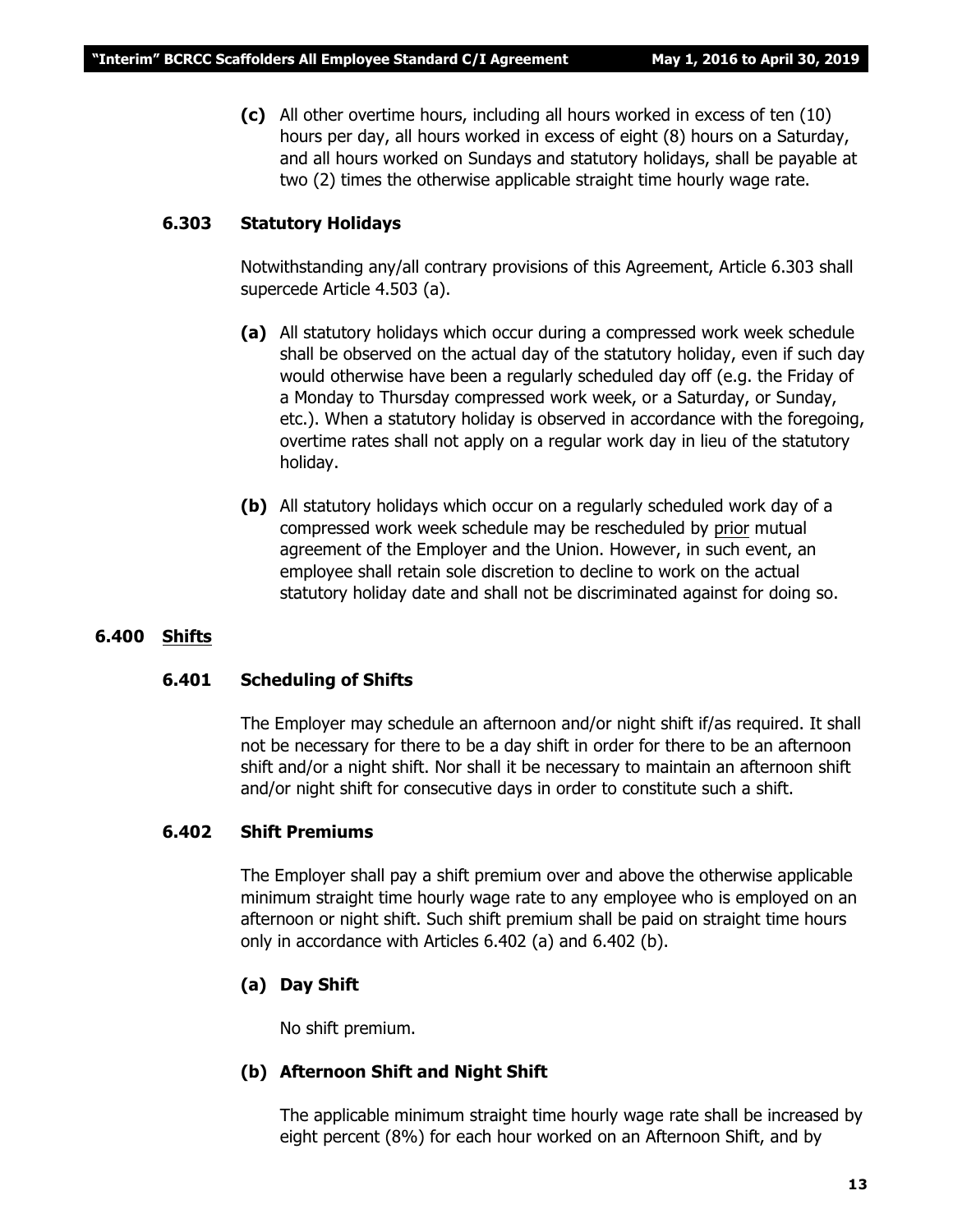seventeen percent (17%) for each hour worked on a Night Shift.

- **(i)** Second and subsequent meal breaks shall not be considered as hours worked.
- **(ii)** Overtime shall be payable for all hours of work performed in excess of eight (8) hours per shift. Refer also to Article 6.204.
- **(iii)** An Afternoon Shift shall be defined as any shift which commences at any time after 9:00 am but before 8:30 pm. A Night Shift shall be defined as any shift which commences at any time on or after 8:30 pm but on or before 1:00 am.

### **6.500 Call-Out Time**

- **6.501** When an employee is called out for work, the Employer shall pay such employee for a minimum of one-half  $(y_2)$  of the scheduled shift hours at the otherwise applicable straight time or overtime hourly rate, regardless of whether or not the employee actually commenced work. Notwithstanding the foregoing, when an employee works more than one-half  $(v_2)$  of the scheduled shift hours, the Employer shall pay such employee for the full shift.
- **6.502** Notwithstanding Article 6.501, when work cannot commence or continue due to inclement weather or for reasons of safety, the Employer shall decide which employees shall be required to work inside and the Job Steward shall discuss with the remainder of the crew whether they wish to continue to work or not. In the event a majority agree that work cannot proceed, then only time actually worked shall be paid.
- **6.503** Notwithstanding Article 6.501 and/or Article 6.502,
	- **(a)** in the event an employee reports to work after the scheduled start time of his/her shift, and/or elects to leave work prior to the scheduled completion of his/her shift, such employee shall only be paid for actual hours worked.
	- **(b)** in the event the Employer is unable to provide an employee(s) with sufficient work for a "full shift" on any scheduled shift, such Employer may advise the employee(s) accordingly and shall only be required to pay such employee(s) the greater of either four (4) hours or actual hours worked.

### **6.600 Rest Breaks**

**6.601** Two (2) rest breaks of ten (10) minutes duration each shall be provided during a scheduled eight (8) hour or nine (9) hour shift. Notwithstanding the foregoing, a third rest break of ten (10) minutes duration shall be provided after eight (8) hours if the shift is subsequently extended beyond eight (8) hours or nine (9) hours up to a maximum of ten (10) hours. Refer also to Article 6.702.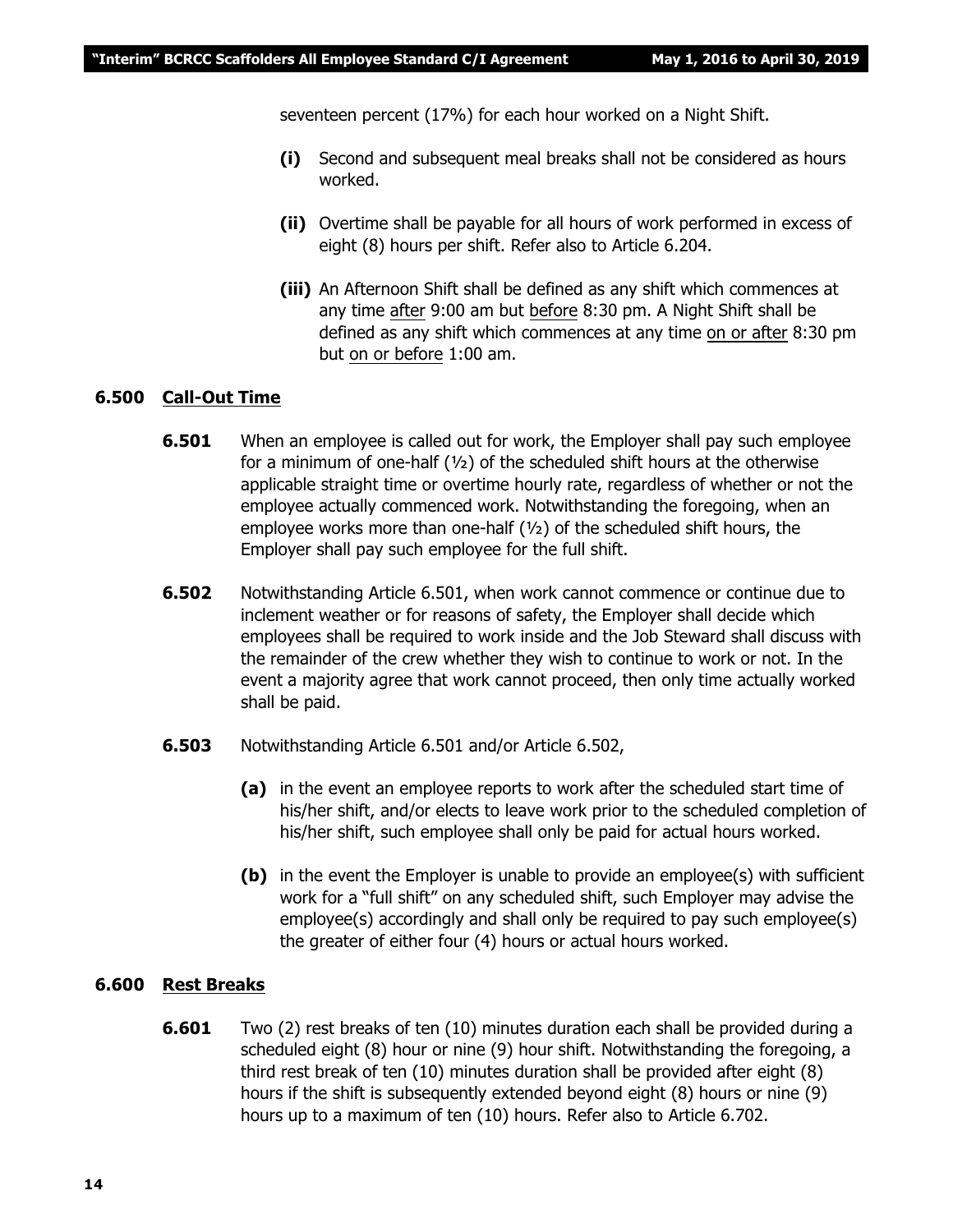- **6.602** Notwithstanding Article 6.601, only two (2) rest breaks shall be provided on a scheduled shift of ten (10) hours, however each such rest break shall be of fifteen (15) minutes duration. The Parties agree that a shift of ten (10) hours shall not be deemed to be a scheduled shift of ten (10) hours unless the employees have been so advised prior to the completion of the previous days' shift.
- **6.603** Rest breaks shall be taken at a location determined by mutual agreement between the Employer and the Union.

### **6.700 Meal Breaks**

### **6.701 Regularly Scheduled Shifts of Ten (10) Hours or Less**

One  $(1)$  meal break of one-half  $(\frac{1}{2})$  hour shall be provided on all scheduled shifts of ten (10) hours or less. Such meal break shall be scheduled as near as is practical to the mid-point of the shift and shall not be considered as time worked.

### **6.702 Shifts in Excess of Ten (10) Hours**

Additional meal breaks are required on all shifts in excess of ten (10) hours. The foregoing applies regardless of whether such shifts are scheduled shifts or the result of unscheduled overtime. Refer to Appendix "D" for details.

### **ARTICLE 7.000 - TRAVEL ALLOWANCES AND OUT-OF-TOWN PROJECTS**

# **7.100 Local Resident Employee**

Refer to Appendix "A" for definition of both Local Resident Employee and Lower Mainland/ Fraser Valley.

- **7.101** No daily travel allowance shall be payable to any local resident employee on any project located inside the Lower Mainland/Fraser Valley.
- **7.102 (a)** A daily travel allowance shall be paid to any local resident employee who uses his/her own vehicle to travel daily from his/her residence to a project located outside of the Lower Mainland/Fraser Valley.
	- **(b)** Such allowance shall be payable in accordance with the following schedule.

First forty (40) road kilometres, each way, each day not applicable

All additional road kilometres, each way, each day but allow the pursuant to Appendix "C"

### **7.200 Non Local Resident Employee - Initial and Terminal Travel Allowance**

This Article does not apply to Local Resident Employees. Refer to Appendix "A" for definition.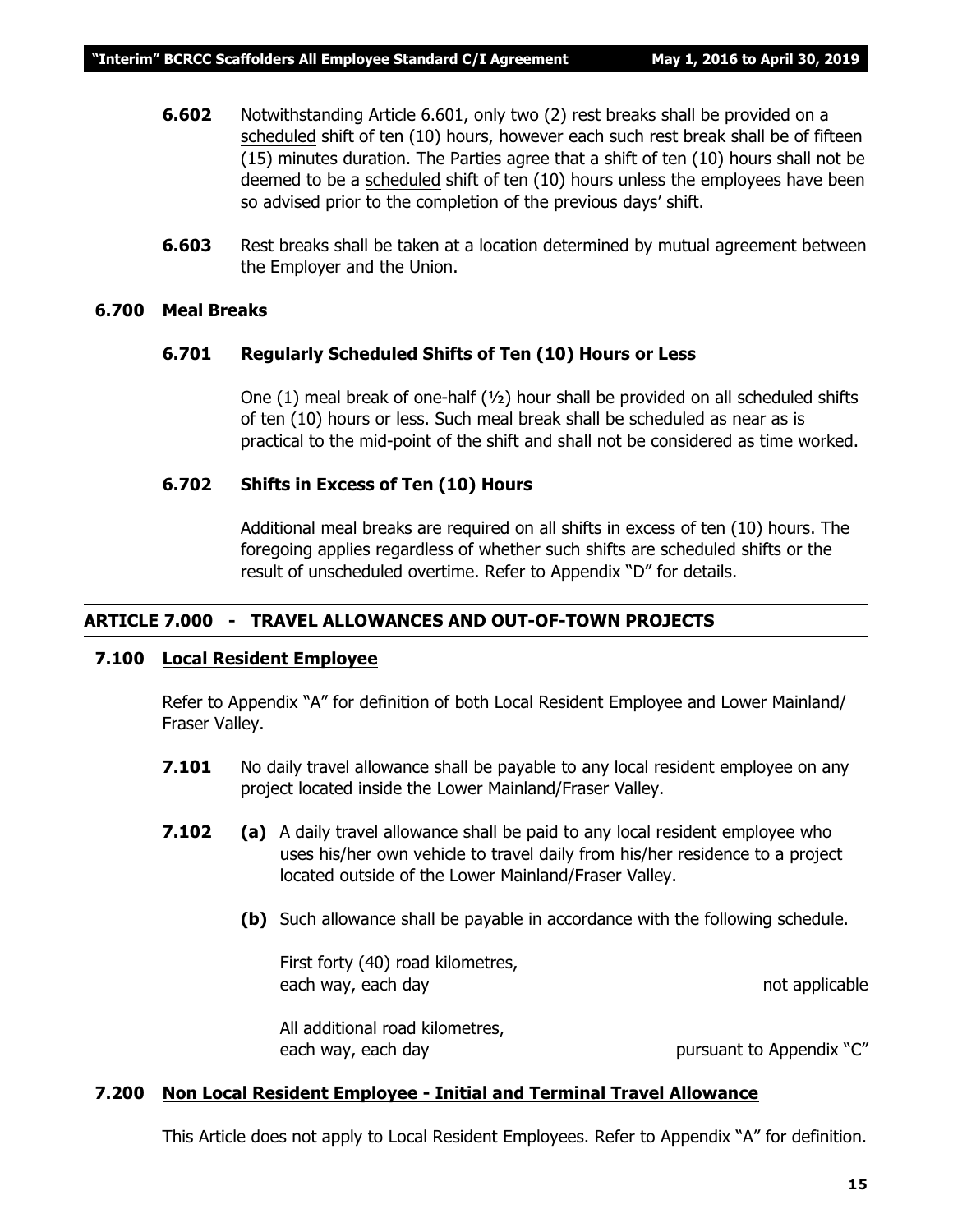- **7.201** The terms of both daily travel as well as initial and terminal travel which shall apply to a non local resident employee on an out-of-town project shall be established on a project by project basis.
- **7.202** Such terms shall:
	- **(a)** be mutually agreed upon, in writing, by the Employer and the non local resident employee prior to the commencement of travel, and
	- **(b)** remain as originally agreed upon unless/until otherwise changed by mutual agreement, in writing, and
	- **(c)** be consistent with the following principles:
		- **(i)** A non local resident employee shall not incur any out of pocket cost in the process of travelling to an out-of-town project at the beginning of his/her employment on such project, and from an out-of-town project at the conclusion of his/her employment on such project.
		- **(ii)** The Employer shall supply a non local resident employee with an "employer supplied room plus daily meal allowance" while such employee is employed on an out-of-town project. The employer supplied room shall be of an acceptable standard. Notwithstanding the foregoing, the Employer may, as an alternative, pay a daily "living out allowance" to such employee in lieu of "employer supplied room plus daily meal allowance" with the mutual agreement of such employee.

### **ARTICLE 8.000 - HIRING AND MOBILITY OF WORKFORCE**

The interpretation and application of these provisions shall be consistently applied by the various Union representatives in each and every Local throughout the province. Past practice shall be superceded by the terms of this Agreement unless otherwise mutually agreed, in writing, by the Parties.

### **8.100 Hiring**

- **8.101** The Union shall assist the Employer in supplying qualified prospective employees. Without restricting/limiting the foregoing, the Union shall, in particular, assist in supplying local resident employees when requested to do so by the Employer.
- **8.102** The Employer shall retain the right to refuse employment to an individual if the Employer does not believe that such individual is suitable for the available work.
- **8.103 (a)** There shall be no restrictions/limitations on the Employer's right to hire, including but not limited to the Employer's right to hire via name request.
	- **(b)** Notwithstanding Article 8.103 (a), whenever the Employer hires an individual who is not a Union member, such individual shall make application to become a Union member within fourteen (14) calendar days of hire and the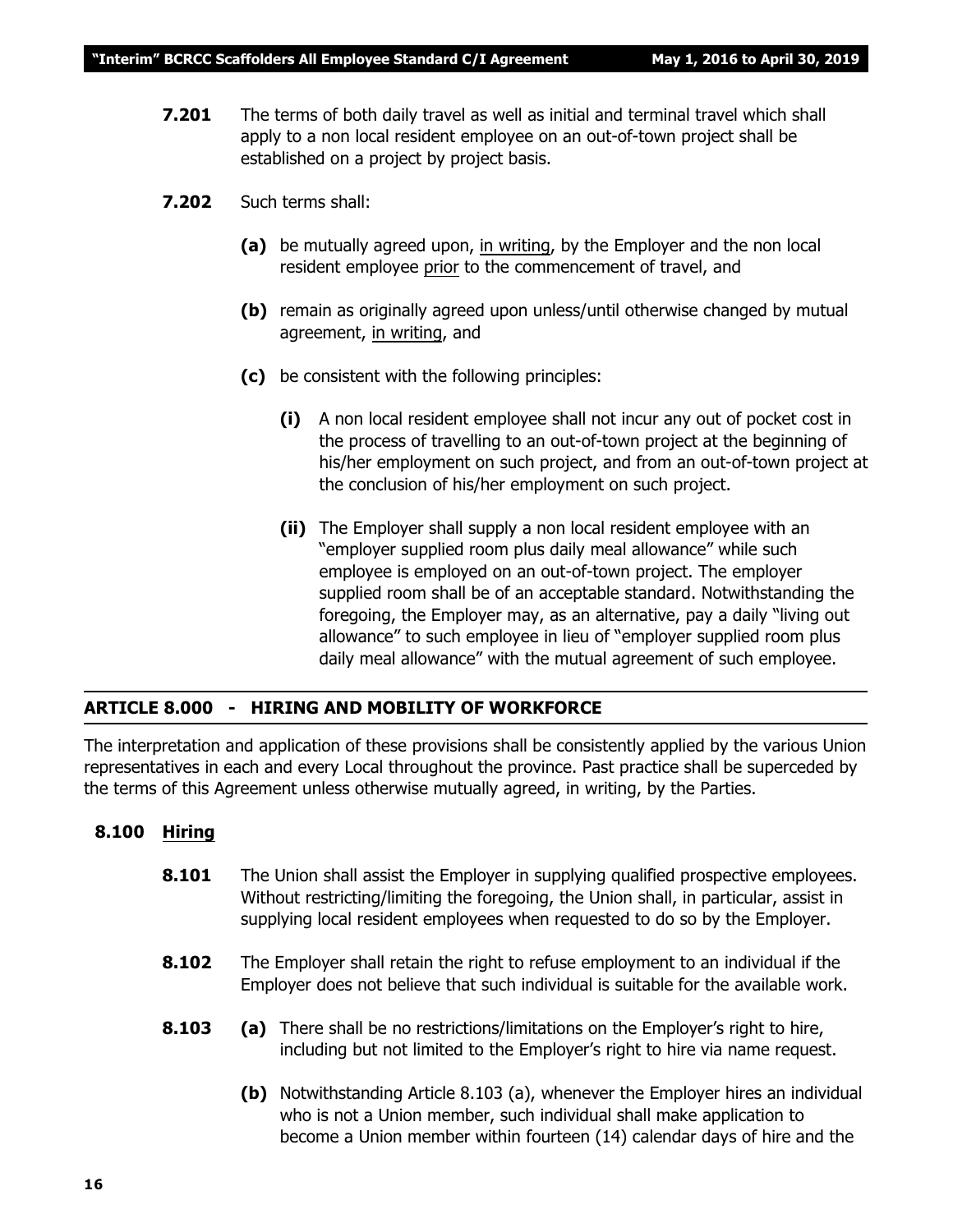Union shall accept such individual into its membership unless the Parties mutually agree, in writing, to the contrary. All terms and conditions of this Agreement shall otherwise apply from date of hire.

- **8.104** In the event an employee ceases to be a member in good standing of the Union, the Employer shall terminate the employment of such employee upon receiving written confirmation and direction to do so from the Union.
- **8.105** Any employee hired and/or transferred in accordance with Article 8.000 shall be deemed to have been properly dispatched by the Union and the Union shall ensure that the appropriate dispatch paperwork is supplied to the Employer in a timely manner.

### **8.200 Mobility**

There shall be no restrictions/limitations on the Employer's right to transfer an employee(s) from one (1) project to another throughout the province. Notwithstanding the foregoing, when a non local resident employee(s) is transferred between two (2) out-of-town projects the following standard shall apply.

- > Initial travel allowance shall be paid to the non local resident employee from his/her point of dispatch to the first project in accordance with Article 7.200, and
- > The effective "per road kilometre" travel allowance rate pursuant to Appendix "C" shall be paid to the non local resident employee for all road kilometres travelled, one (1) way, from the first project to the second project, and
- > Terminal travel allowance shall be paid to the non local resident employee from the second project back to his/her point of dispatch in accordance with Article 7.200.

### **8.300 Differentiation of Employee Classifications**

Notwithstanding any/all contrary provisions of this Agreement, the Union shall not make any attempt to dispatch an employee of a different employee classification (i.e. Foreman, Tradesperson, Semi Skilled Worker, Apprentice, and/or Material Handler/Pre-Apprentice) than was requested by the Employer. In particular, the Union shall not make any attempt to restrict/limit or deny the Employer from hiring the maximum ratio of Apprentices permitted in accordance with Article 4.403 (a).

### **8.400 Reduction in Project Crew**

- **8.401** The Employer shall notify the Job Steward prior to a reduction in the size of the project crew.
- **8.402** When it is necessary for the Employer to reduce the size of the project crew, preference of continued employment shall be given to Job Stewards.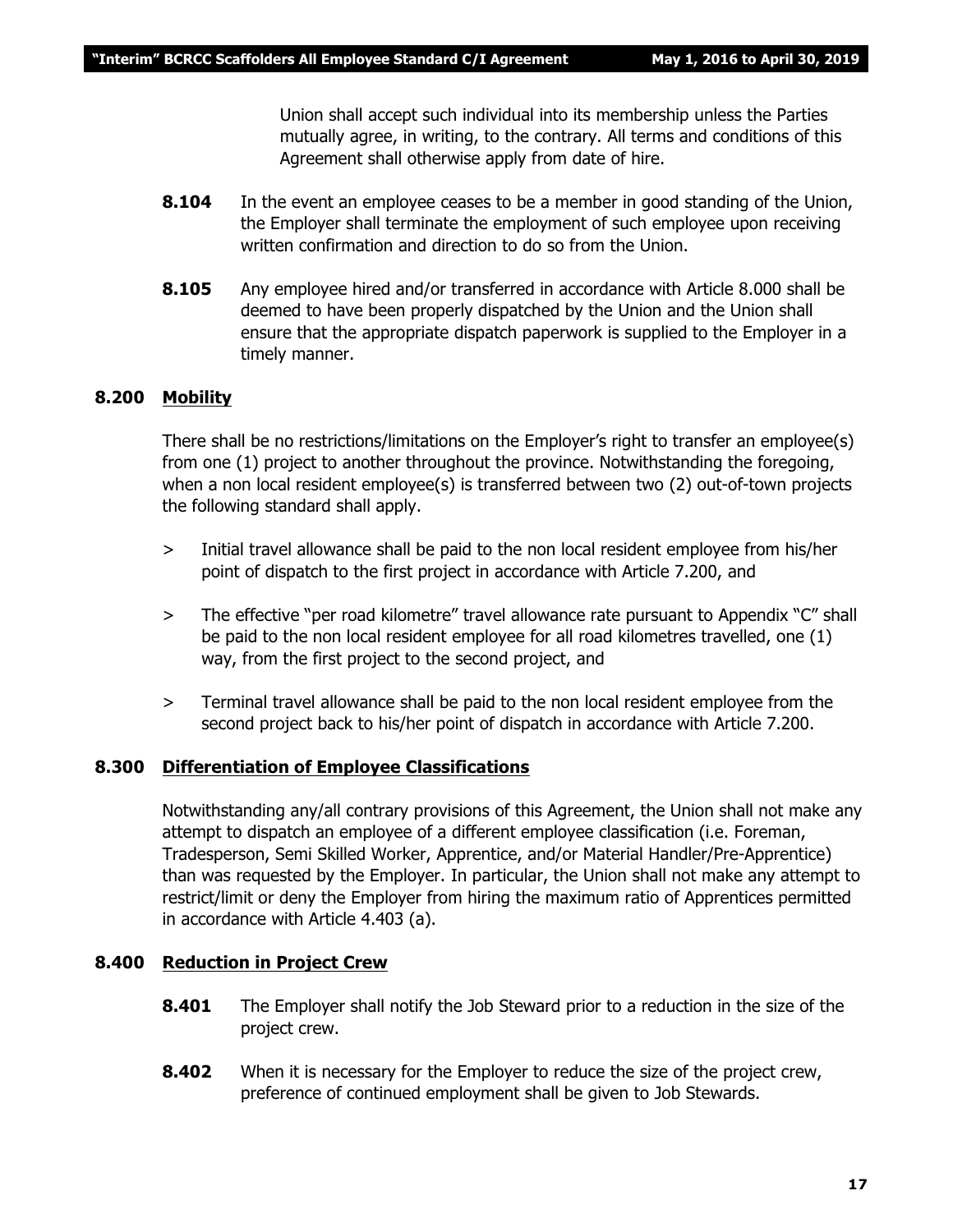### **8.500 Rehiring of Injured Employees**

The Employer shall give preference of re-employment to an injured employee when such employee is able to return to work, provided sufficient work is available.

### **ARTICLE 9.000 - JOB STEWARDS AND UNION REPRESENTATIVES**

### **9.100 Job Stewards**

- **9.101** The Union shall notify the Employer of the appointment of all Job Stewards.
- **9.102** Job Stewards shall be recognized on all projects and shall not be discriminated against.
- **9.103** The Employer shall provide a Job Steward with sufficient time to carry out his/her duties.
- **9.104** Refer also to Article 8.402 regarding preference for continued employment of Job Stewards.

### **9.200 Union Representatives**

Union Representatives shall have access to all projects governed by this Agreement, after first notifying the Employer, however in no way shall such Representative(s) interfere with employees during working hours unless permission is granted.

### **9.300 Leaves of Absence**

- **9.301** The Employer shall grant a non-paid leave of absence to an employee when requested, in writing, to do so by the Union. Such leave shall be for the purpose of attending to Union business, and shall not jeopardize the employee's continued employment. Notwithstanding the foregoing, the Employer may deny such request for valid reasons.
- **9.302** The Parties agree to cooperate to facilitate broad and liberal leaves for operations and training military leave for workers who serve as members of the Canadian Forces Reserves, in accordance with provincial and federal law and the "Declaration of Support for the Reserve Forces" signed by the Canadian Office of the Building and Construction Trades Department and the National Construction Labour Relations Alliance, dated May 12, 2010.

### **ARTICLE 10.000 - HEALTH AND SAFETY**

# **10.100 Safety Equipment**

**10.101 (a)** The Employer shall supply to employees, at no cost, all safety equipment, including hearing protective devices, except personal apparel (i.e. CSA approved hard hat, CSA approved footwear, rubber clothing, etc.). Only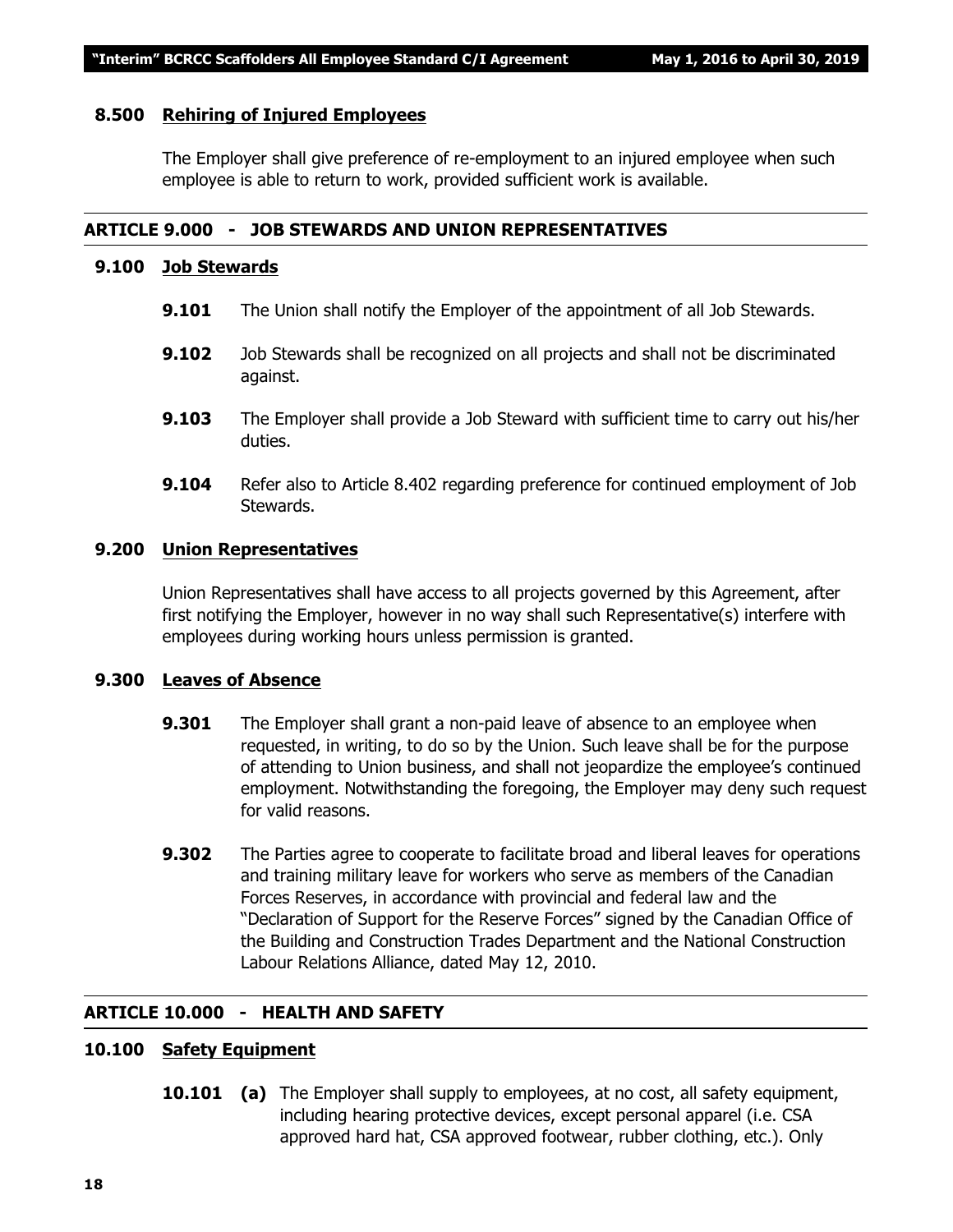safety belts with leg and shoulder straps are to be used.

- **(b)** An employee may use his/her own CSA approved safety harness and lanyard, providing such equipment is in satisfactory condition and has been approved for use by the Employer. Notwithstanding the foregoing, where an employee chooses to use an Employer supplied safety harness and lanyard, such employee shall return such harness and lanyard in good condition when asked to do so or upon termination of employment.
- **(c)** The Employer may deduct the cost of Employer supplied safety equipment from an employee's pay cheque if such equipment is not returned.
- **10.102** All equipment, tools, and materials shall conform and be utilized in conformity with applicable provincial and/or federal regulations, acts and laws. Employer safety regulations shall be complied with provided they are not inconsistent with the foregoing. It shall not be considered a violation of this Agreement should an employee(s) refuse to work in conditions and/or use equipment that do not meet prescribed safety standards and/or regulations.
- **10.103** The Employer shall supply welders' leather vests or jackets and leather gauntlet gloves to all employees assigned to welding work, on a "charge-out" basis.

# **10.200 Accident Prevention Regulations**

- **10.201** The Parties to this Agreement shall, at all times, comply with the accident prevention regulations of the *Workers Compensation Act* and any refusal on the part of an employee to work in contravention of such regulations shall not be deemed to be a breach of this Agreement. No employee shall be discharged because such employee fails to work under unsafe conditions as set out in the regulations.
- **10.202 (a)** Any refusal by an employee to abide by known WSBC regulations or posted Employer safety regulations, after being duly warned, may be sufficient cause for dismissal.
	- **(b)** Employees shall abide by any/all project site rules at all times. Failure to do so shall constitute just cause for termination.
- **10.203** Any employee may refuse to work where, in the opinion of such employee, adequate safety precautions have not been provided.

### **10.300 Project Inspections**

The Job Steward, or where there is a safety committee a Union representative of such committee, shall accompany the WSBC inspector on all project inspections.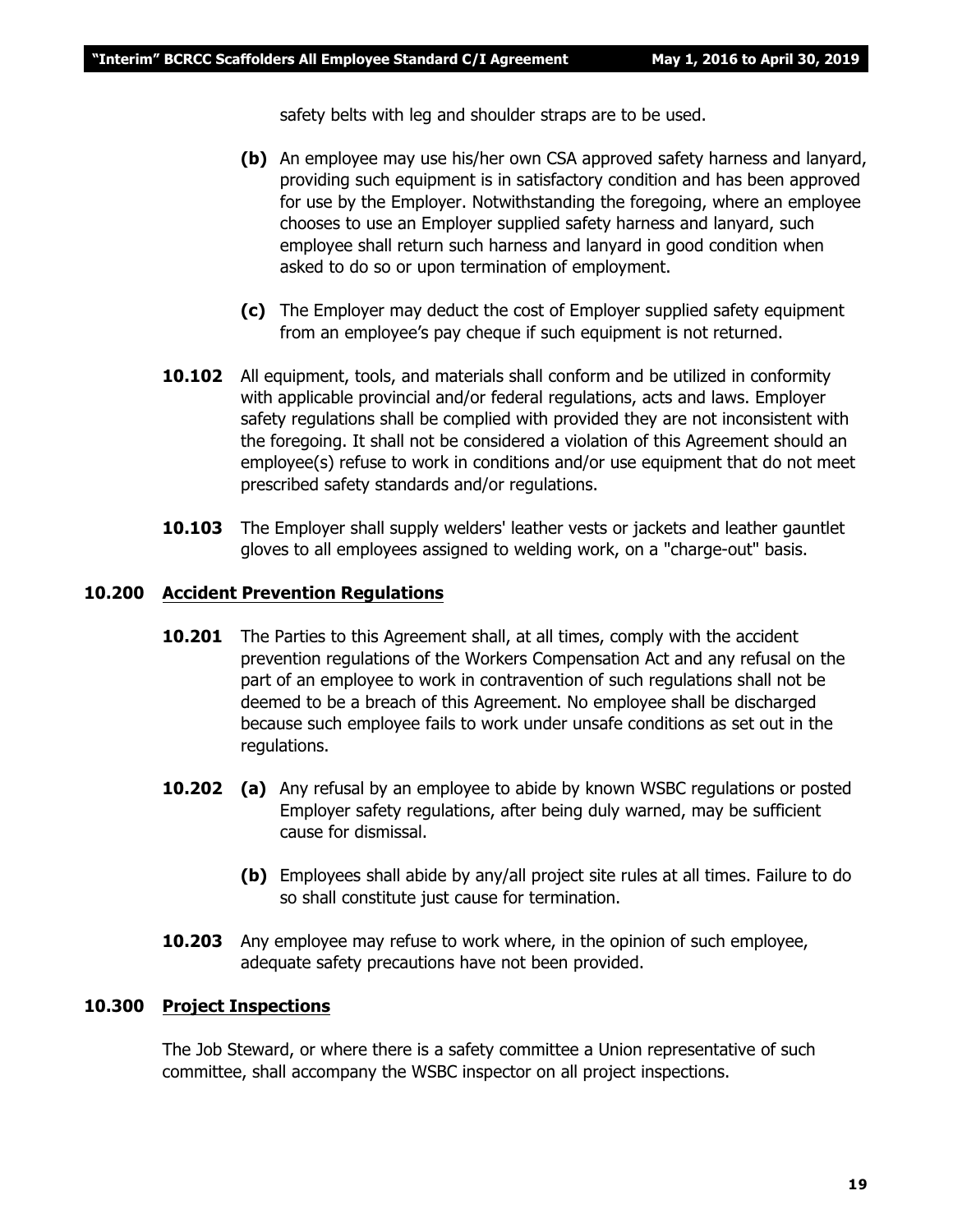### **10.400 Injured or Sick Employees**

- **10.401** The Employer shall cover all transportation costs not otherwise covered by the WSBC for any employee residing in Employer supplied accommodation who is injured on the project and subsequently requires transportation to either his/her point of dispatch or back to the project. The foregoing shall also apply for any employee residing in Employer supplied accommodation who becomes ill or is injured in an accident not covered by WSBC, if the First Aid Attendant or a doctor recommends off-site treatment or a return to the employee's point of hire.
- **10.402** If an employee requires off-site medical attention which necessitates no return to work on that day, or where a qualified Occupational First Aid Attendant recommends rest until the next day, then the injured employee shall be paid for the full shift.
- **10.403** Refer also to Article 8.500 and Article 11.502.

# **ARTICLE 11.000 - WORKING CONDITIONS**

### **11.100 Harassment and Discrimination**

Employees shall have the right to work in an environment free from harassment. In addition, discrimination under the prohibited grounds of the *BC Human Rights Code* shall not be tolerated within the open and inclusive craft building trades construction industry.

### **11.200 Project Facilities**

### **11.201 Toilets**

Chemical or flush toilets shall be provided from the commencement of work on all projects. When sewer or chemical toilets are not available, sanitary facilities shall be provided in accordance with local sanitary regulations. Toilet houses shall be of fibreglass or rubber compound construction, and shall be cleaned out daily. Toilet paper shall be provided. There shall be a minimum of one (1) toilet for every fifteen (15) building trades persons on a project.

### **11.202 Drinking Water**

Where there is no running tap water available, cool drinking water in approved sanitary containers shall be provided. Paper cups and salt tablets shall also be supplied.

### **11.203 Telephone Access**

A telephone(s) shall be made available to all employees at all times for incoming or outgoing emergency purposes, and incoming messages of an emergency nature shall be relayed immediately. No employee shall be permitted to use a personal cell phone or smart phone during working hours, excluding rest and meal breaks,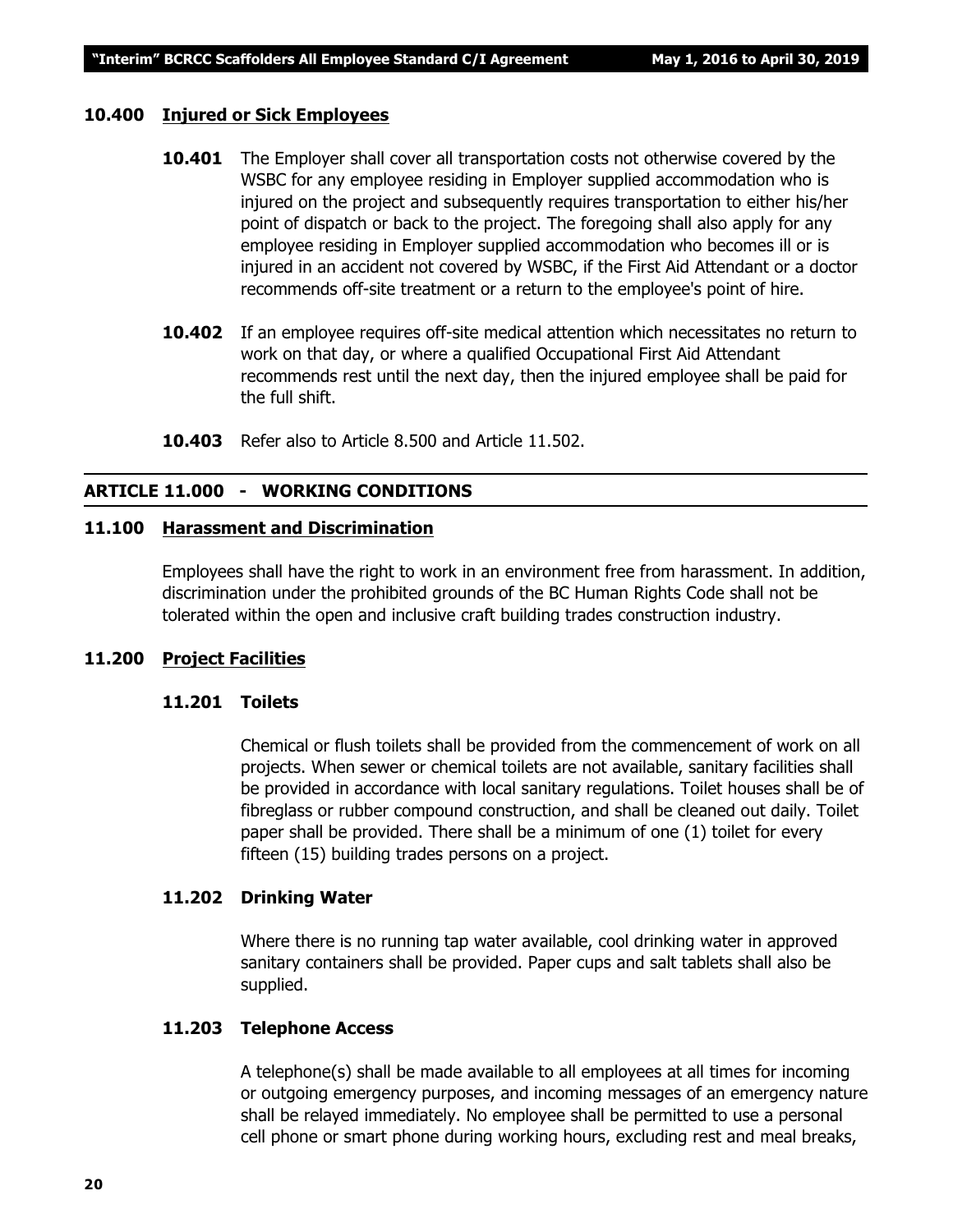except in case of an emergency. Repeated violations of the foregoing shall constitute just cause for discipline, up to and including termination.

# **11.204 Clean Up Facilities**

The Employer shall provide clean up facilities, hand cleaner and paper towels.

# **11.300 Lockup**

The Employer shall not be required to provide a lockup on any project of short term duration unless it is economically practical to do so. On all other projects, the following standards shall apply.

- **11.301** A lockup shall be provided for employees and such lockup shall be located on the ground floor or first floor of the project. If multiple shifts are being worked, a separate lockup shall be provided for each shift. Lockups shall be used for tools, drying clothes, as a dressing room, and as a lunch room.
- **11.302** Each lockup shall have tool racks, tables and benches with provision for drying clothes and shall be of an adequate size to allow a minimum of fifteen (15) square feet per employee.
- **11.303** Each lockup shall have windows and venting with adequate lighting and provision for continuous heat twenty-four (24) hours a day.
- **11.304** The Employer shall be responsible for having the lockup(s) cleaned out daily and kept clear of building material and other construction paraphernalia.

### **11.400 Vehicles**

No employee shall be permitted to use his/her own motor vehicle in a manner which is unfair to other employees and/or contrary to the best interests of the Union.

### **11.500 Tools, Equipment and Protective Clothing**

- **11.501** The tools of an employee starting a new job shall be in good condition and shall be kept so on the Employer's time.
- **11.502** The cost of transporting an employee's tools shall be paid for by the Employer. Notwithstanding the foregoing, although employees will normally take their tools with them, when the Employer makes other arrangements for transporting an employee's tools such employee shall not suffer loss of wages because his/her tools are not available to him/her. The Employer agrees to transport the tools of an injured or sick employee to the employee's point of dispatch.
- **11.503** An employee shall provide the ordinary tools of his/her trade. The ordinary tools of a scaffolder shall include, as a minimum, a hammer, tool belt, torpedo level, and twenty-five foot (25') measuring tape.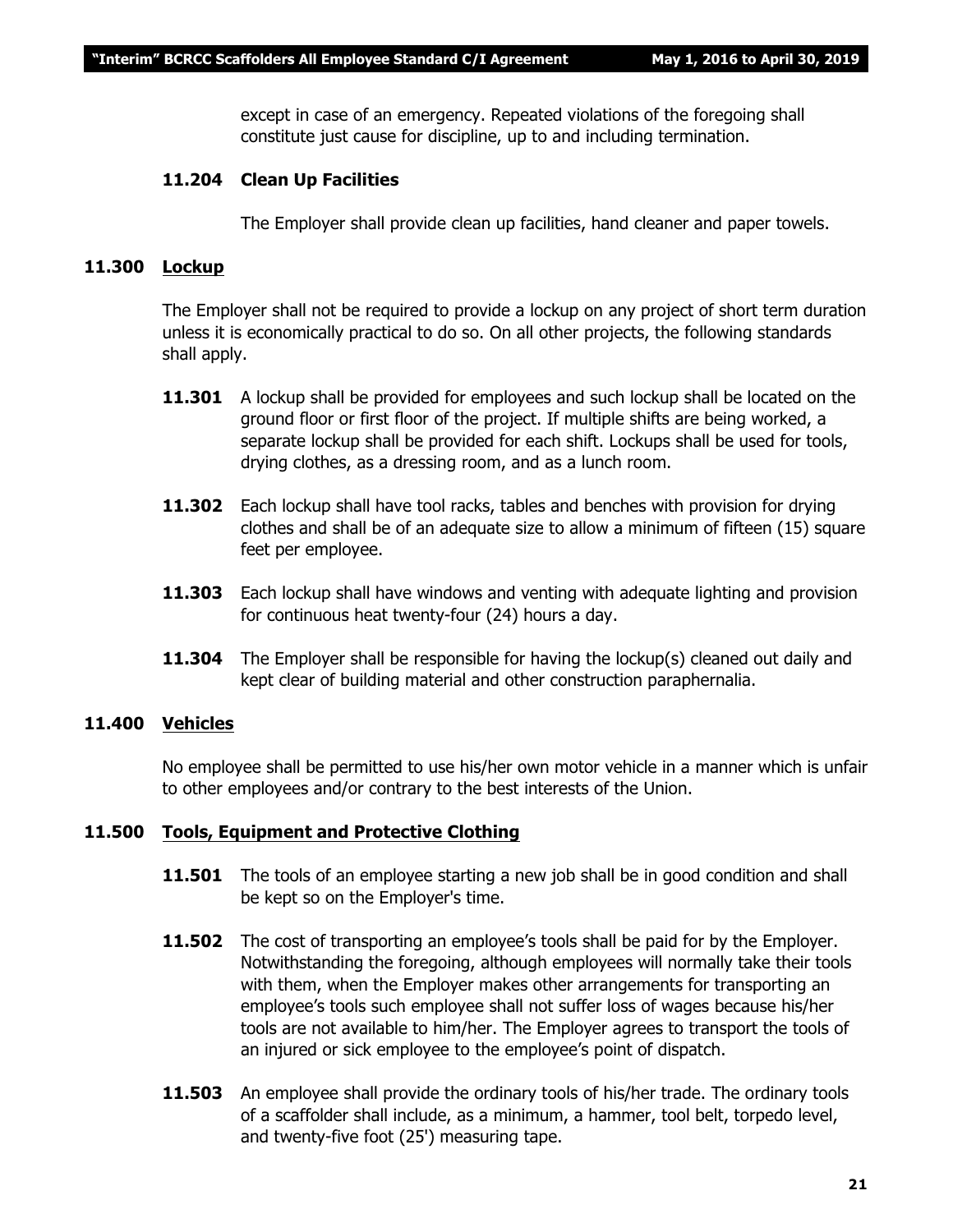- **11.504** If the following tools or equipment ladder, straight edge, saw horse, stapling gun, hand clamp, power tools, or any other than ordinary tradespersons' tools, are desirable for the better carrying out of work, they shall be supplied by the Employer.
- **11.505** In the event an employee's outer clothing and/or footwear is substantially damaged due to the handling of creosoted or tarred materials or chemical substances in the line of the employee's duties, and protective clothing has not otherwise been provided, cost of cleaning or replacement shall be borne by the Employer.

### **11.600 Loss of Tools**

- **11.601** The Employer shall request, in writing, that each employee submit a written inventory of his/her tools and working apparel to the Employer on a project by project basis. It is strongly encouraged that the Employer make such request prior to each employee's commencement of work on a project, but such request can be made at any time. Regardless, in the event of a dispute, the Employer shall have the burden to prove if and/or when such request was made to each employee.
- **11.602** (a) If the employee submits his/her written inventory prior to date of loss, or in the event the Employer did not fulfill its responsibility in accordance with Article 11.601 prior to date of loss, the Employer shall replace an employee's tools and working apparel if such tools and/or working apparel are lost due to fire, burglary, or as a result of working over water or such other areas where tools cannot be retrieved.
	- **(b)** However, in the event the Employer did fulfill its responsibility in accordance with Article 11.601, but the employee had not yet submitted his/her written inventory prior to date of loss, the Employer shall have no obligation to replace the employee's tools and working apparel.
	- **(c)** In order to ensure there is no dispute over if and/or when the employee submitted his/her inventory, the employee shall have the Employer initial and date a copy when the original inventory is submitted and shall retain such copy on file for reference purposes.

### **ARTICLE 12.000 - JOINT LABOUR/MANAGEMENT MEETINGS**

The Parties may meet to address issues of mutual interest and importance. Such meeting(s) shall be scheduled on an "as needed basis". Any proposed changes to this Agreement which are mutually agreed to by the Parties at such meeting(s) shall be in writing, but shall not be implemented unless/until such changes are duly ratified by the Parties.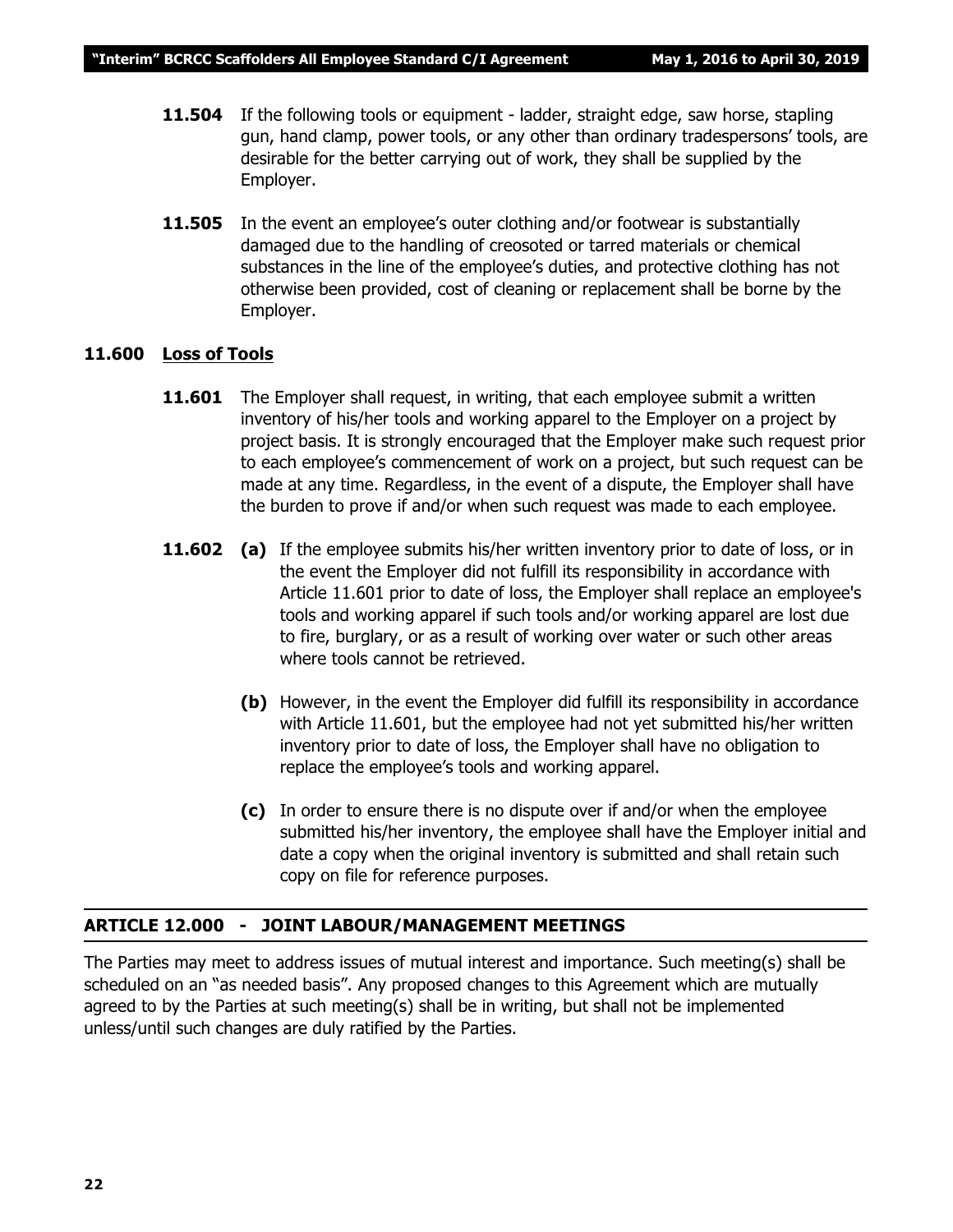### **ARTICLE 13.000 - ENABLING PROVISIONS**

# **13.100 Process**

- **13.101** The Union and an Employer(s) may determine on a project by project, area, or sector basis, if special dispensation is required to become competitive, and should the necessity arise, may by mutual agreement, in writing, amend or delete terms or conditions of this Agreement for the duration of the project. Notwithstanding the foregoing, it shall be a violation of this Agreement for the Parties to agree to the reduction and/or elimination of any joint industry funds negotiated between the BCBCBTU and CLR (i.e. Rehabilitation Fund) or individual dues to umbrella organizations, without the specific prior written consent of the BCBCBTU and CLR.
- **13.102** Article 13.000 is specifically intended to provide Employers with competitive relief where deemed necessary. As a result, no enabling package, or individual term or condition therein, shall include a provision, not already provided for in this Agreement, which in any way either increases the Employer's cost and/or decreases the Employer's flexibility with respect to any term of this Agreement. Refer to Article 13.103 for further details and examples.
- **13.103** The following example is offered to clarify the intent of Article 13.102. It is not meant to be inclusive of every possible situation, but merely to illustrate potential circumstances which could ultimately arise.
	- **>** If the Union provides competitive relief (e.g. reduction of rates, relaxation of crewing ratio restrictions, suspension of premiums, broadening of start time flexibility, mobility of members, etc.), but makes such relief contingent upon the Employer purchasing material from a Union signatory supplier, and/or waiving their right to utilize existing name request and/or recall provisions, then such contingency shall not be enforceable.

## **13.200 Participation**

- **13.201** In recognition of the close working relationship on projects between the Union and other BCBCBTU affiliates, the Parties acknowledge the need for enabling relief to be generally consistent. As a result, the Parties agree to work towards achieving this objective wherever possible. Notwithstanding the foregoing, the Parties also acknowledge the individual autonomy of the Union and agree that nothing herein shall be interpreted as an agreement to limit that autonomy in any way.
- **13.202** Unless otherwise mutually agreed to in writing by the Parties, neither the Union nor an individual Union Local(s) shall decline to participate in good faith in the process contemplated by Article 13.000 of this Agreement. The Parties expressly agree that the Union and/or an individual local(s) of the Union would be in violation of foregoing if the Union and/or an individual local(s) of the Union were to decline an Employer's enabling request pursuant to either a formal or informal (i.e. blanket) policy of refusal. Individual union members shall retain the right to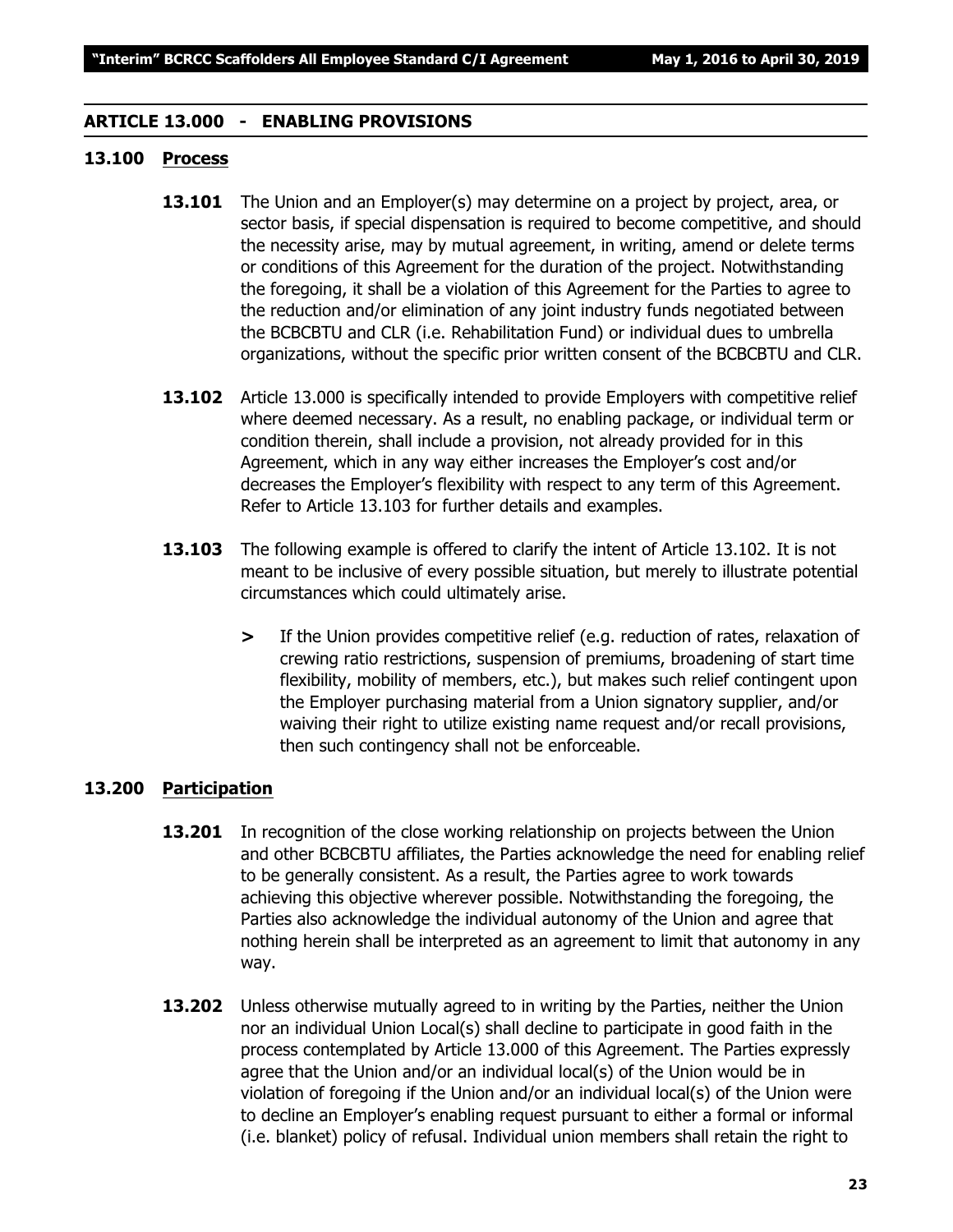refuse a dispatch to an enabled project, but neither the Union nor an individual local(s) of the Union shall encourage or otherwise counsel its members to do so.

# **ARTICLE 14.000 - GRIEVANCE PROCEDURE**

# **14.100 Definition**

- **14.101 (a)** A grievance shall be defined as any "difference" between the Parties to this Agreement with respect to its interpretation, application, operation or any alleged violation thereof, including discharge for cause alleged to be unjust by the Union. Discharge shall not include layoff of employees for reason of project efficiency or reduction of forces on suspension or completion of work.
	- **(b)** The party initiating a grievance shall be referred to herein as the aggrieved party. The other party to a grievance shall be referred to as the responding party.
- **14.102** The two (2) parties to any formal grievance shall be the two (2) parties signatory to this Agreement, namely the Union and CLR (acting on its own behalf and/or on behalf of its respective signatory member Employer(s)). The parties expressly agree that an individual local(s) of the Union does not have the right to initiate a formal grievance unless/until such grievance has been duly authorized in accordance with the Union's prevailing policy(s), where such prevailing policy(s) exist. Likewise, the parties expressly agree that an individual Employer does not have the right to unilaterally initiate or defend a formal grievance on its own behalf without the prior written authorization of CLR.

# **14.200 Time Limits**

- **14.201** In order to initiate a formal grievance, the aggrieved party must provide written notification to the responding party within thirty (30) calendar days of the date on which the underlying "difference" is alleged to have occurred. Such notification shall include all relevant particulars of the formal grievance and all relevant and reliance documentation. The parties expressly agree that a formal grievance shall not be deemed to have been initiated unless/until the responding party has actually received a copy of the required written notification from the aggrieved party. All time limits shall be strictly enforced.
- **14.202** Notwithstanding Article 14.201, in the event of an alleged error on a pay cheque, such "difference" shall be deemed to have occurred on the date the pay cheque stub was received by the aggrieved employee(s). Likewise, in the event of an alleged error on the Employer's monthly remittance report, such "difference" shall be deemed to have occurred on the date the remittance report was received by the Union.

### **14.300 Step 1 (Informal Resolution)**

Once a formal grievance has been initiated, the parties shall make a concerted good faith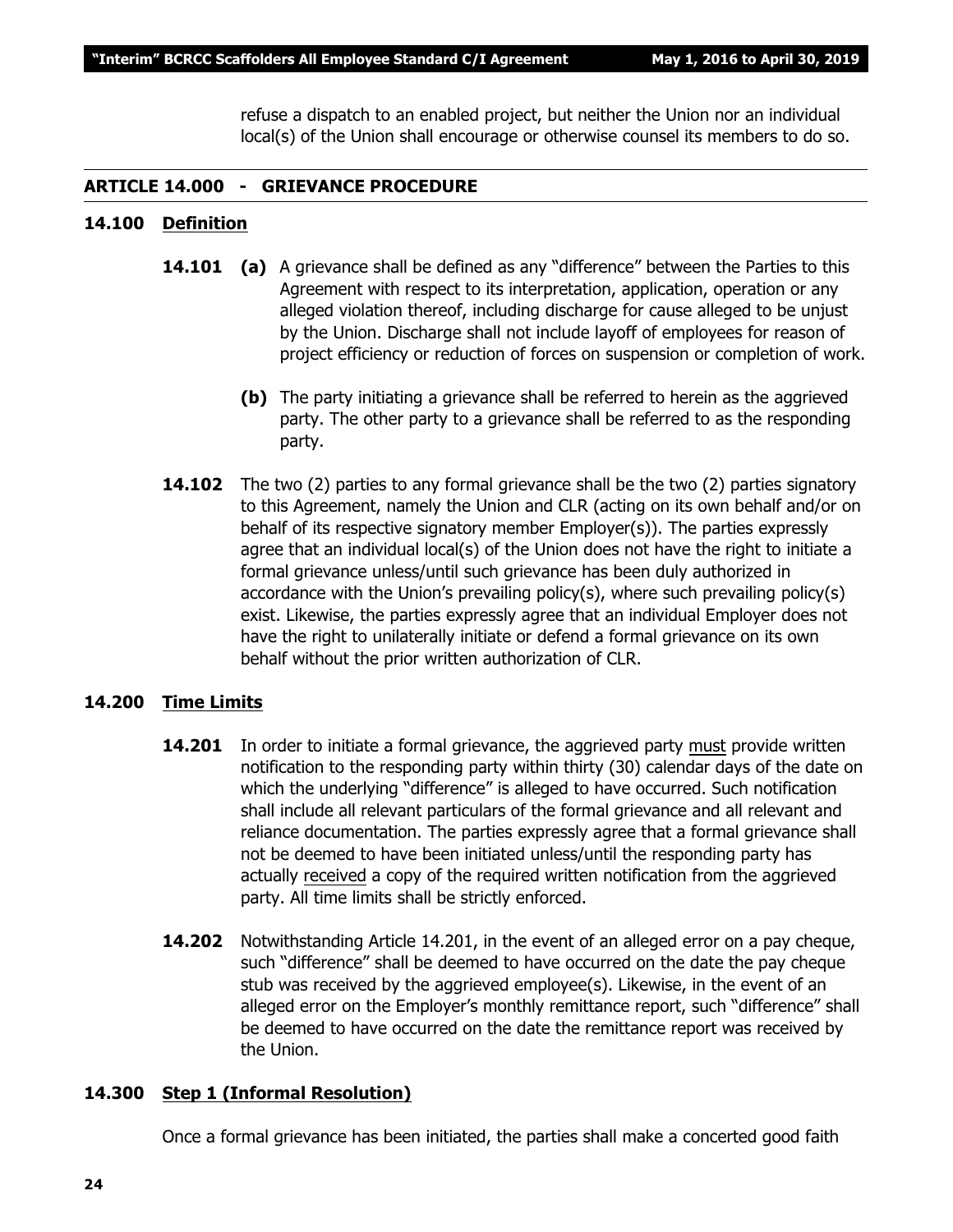effort to work out a mutually agreeable resolution. Notwithstanding the foregoing, unless otherwise mutually agreed by the parties in writing, the aggrieved party shall be deemed to have abandoned the formal grievance in the event notice of referral to Mr. Michael Fleming (in accordance with Article 14.400) has not been received by the responding party within sixty (60) calendar days of the date on which the underlying "difference" is alleged to have occurred. Refer to Article 14.202 for clarification on the interpretation of "occurred".

# **14.400 Step 2 (Formal Resolution)**

The parties expressly agree that the Step 2 is an integral component of the Grievance Procedure in accordance with this Agreement.

If the parties are unable to work out a mutually agreeable resolution in accordance with Article 14.300, either party may refer the formal grievance to Mr. Michael Fleming for final and conclusive determination as follows. Notice of such referral shall be provided, in writing, to both the responding party and Mr. Fleming. Notwithstanding the foregoing, in the event Mr. Fleming is not available to the parties, the parties shall mutually agree upon a replacement. (Note: The parties expressly agree that all references to Mr. Michael Fleming within Article 14.000 shall be interpreted as *"Mr. Fleming or his replacement "* in the event a replacement for Mr. Fleming is mutually agreed upon in accordance with such Article.)

- **14.401** Mr. Fleming shall meet with the parties and shall attempt to facilitate a mutually agreeable resolution.
- **14.402 (a)** In the event Mr. Fleming is unable to facilitate a mutually agreeable resolution in accordance with Article 14.401, each party shall be required to submit a proposed determination/award, in writing, to Mr. Fleming. Mr. Fleming shall determine his own procedure, including timing, for such submissions. Upon receipt of both proposed determinations/awards, Mr. Fleming shall provide a copy to each party.
	- **(b)** Mr. Fleming shall consider the relative merits of each of the proposed determinations/awards, and shall select one (1) of the proposed determinations/awards in its entirety, and may not impose any alternative and/or modified determination/award without the prior mutual agreement of the parties.
	- **(c)** Mr. Fleming shall provide a summary of the reasons for his decision within his award.
- **14.403** Notwithstanding any/all contrary provisions of Article 14.000, Mr. Fleming shall have and may exercise all powers of a mediator/arbitrator pursuant to the *Labour Relations Code.*
- **14.404** Notwithstanding any/all contrary provisions of Article 14.000, the parties may mutually agree, in writing, to any other grievance resolution procedure which they agree is appropriate under the circumstances.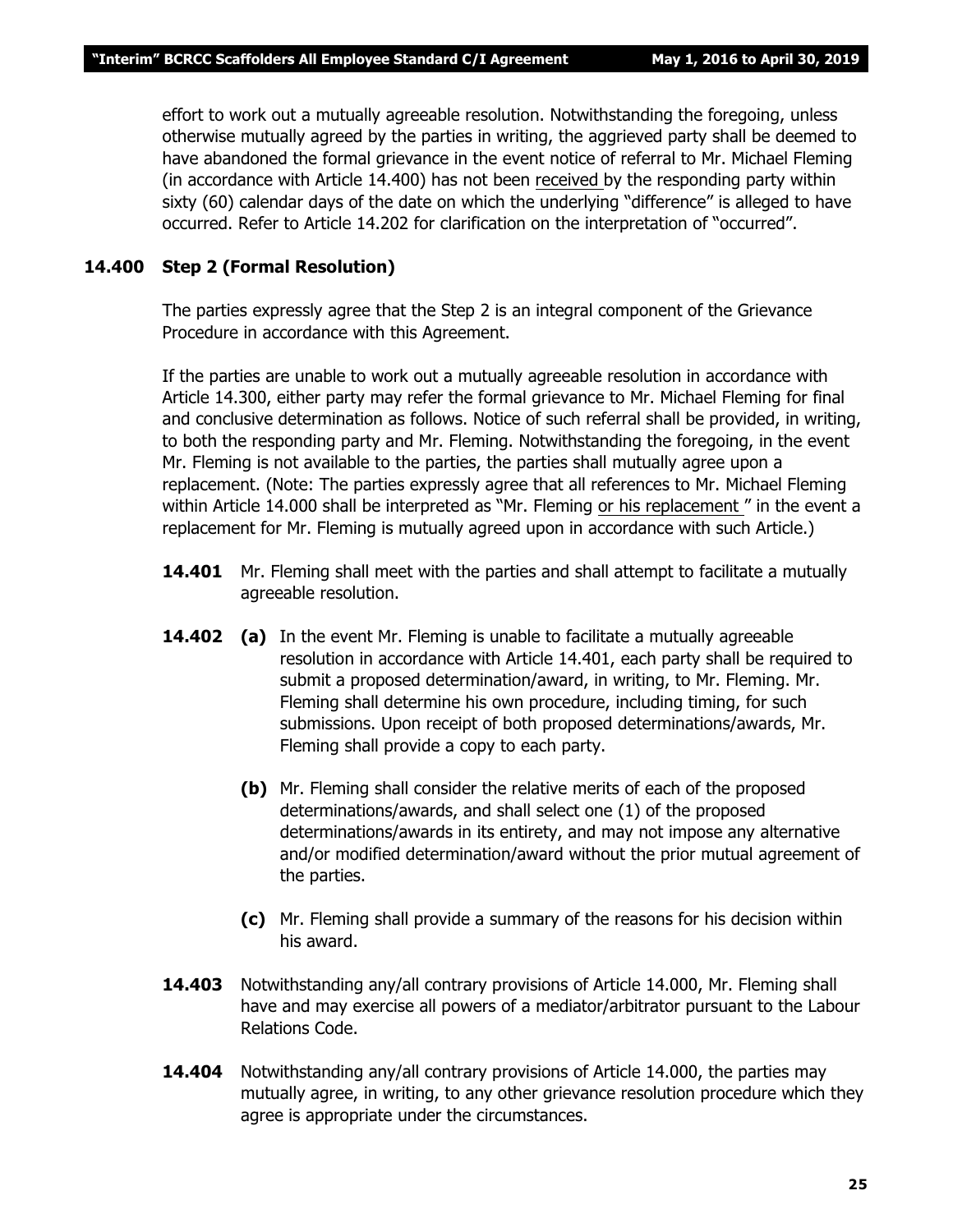### **14.500 Expenses**

Each party shall be responsible for one hundred percent (100%) of any/all "party specific" costs, and fifty percent (50%) of any/all "joint" costs, which may be incurred during the informal and formal grievance resolution process.

### **ARTICLE 15.000 - SAVINGS CLAUSE**

- **15.100** In the event that any clause, section or article of this Agreement should be held invalid by operation of law, or by a tribunal of competent jurisdiction, or if compliance with or enforcement of any clause, section or article should be restrained by such tribunal, pending a final determination as to its validity, the remainder of this Agreement or the application of such clause, section or article to persons or circumstances, other than those as to which it has been held invalid, or as to which compliance with or enforcement of has been restrained, shall not be affected thereby.
- **15.200** In the event that any clause, section or article of this Agreement should be held invalid, or enforcement of, or compliance with which has been restrained, as above set forth, the Parties affected thereby shall enter into immediate collective bargaining negotiations, upon the request of either Party, for the purpose of arriving at a mutually satisfactory replacement for such clause, section or article during the period of invalidity or restraint.
- **15.300** In the event the Parties do not agree on such a mutually satisfactory replacement, they shall submit the dispute to the grievance procedure in accordance with Article 14.000.

### **SIGNATURE OF PARTIES**

Signed on behalf of: Signed on behalf of:

Association of BC Carpenters

G.C. (Gregg) Sewell Hamish Stewart Taylor Dong Nark Derton

Dated this  $5<sup>th</sup>$  day of April, 2017. Dated this  $5<sup>th</sup>$  day of April, 2017.

Construction Labour Relations **British Columbia Regional Council of**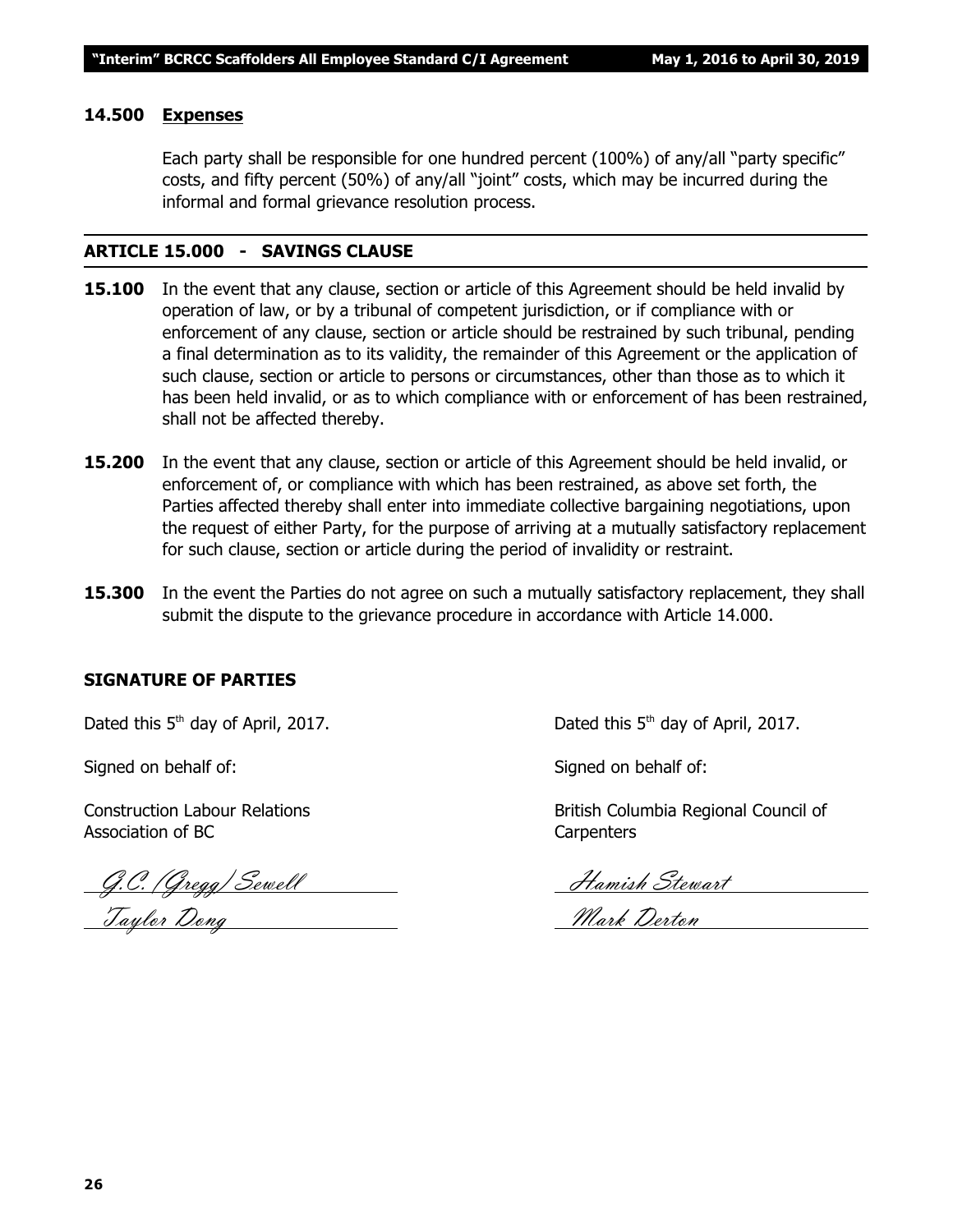# **SCHEDULE "A1.1" INSIDE LOWER MAINLAND/FRASER VALLEY MINIMUM STRAIGHT TIME HOURLY WAGE RATES AND BREAKDOWN OF MONETARY PACKAGE**

Schedule "A1.1" shall apply to all commercial and institutional projects which are located inside the Lower Mainland/Fraser Valley.

| "Inside" Lower Mainland/Fraser Valley<br><b>Effective May 01, 2016</b> |               |                     |                     |                               |                               |            |            |             |              |                         |
|------------------------------------------------------------------------|---------------|---------------------|---------------------|-------------------------------|-------------------------------|------------|------------|-------------|--------------|-------------------------|
|                                                                        |               |                     |                     |                               | <b>Employer Contributions</b> |            |            |             |              |                         |
| <b>Employee Classifications:</b>                                       | $\frac{0}{0}$ | <b>Base</b><br>Rate | <b>VP/SHP</b><br>8% | <b>Benefit</b><br><b>Plan</b> | <b>Pension</b><br><b>+8%</b>  | <b>CEA</b> | <b>CAF</b> | <b>CIRP</b> | <b>ABCSC</b> | Total<br><b>Package</b> |
| <b>Journeyperson</b>                                                   |               |                     |                     |                               |                               |            |            |             |              |                         |
| > Foreman (FM)                                                         | 115%          | 39.16               | 3.133               | 2.350                         | 3.133                         | 0.15       | 0.11       | 0.02        | 0.01         | 48.066                  |
| > Tradesperson (TP)                                                    | 100%          | 34.05               | 2.724               | 2.350                         | 2.724                         | 0.15       | 0.11       | 0.02        | 0.01         | 42.138                  |
| <b>Apprentice or Semi Skilled Worker</b>                               |               |                     | VP/SHP<br>8%        |                               | <b>Pension</b><br>† 5%        |            |            |             |              |                         |
| Term or Level 8<br>> 8 <sup>th</sup>                                   | 90%           | 30.65               | 2.452               | 2.350                         | 1.533                         | 0.15       | 0.11       | 0.02        | 0.01         | 37.275                  |
| >7 <sup>th</sup><br>Term or Level 7                                    | 85%           | 28.94               | 2.315               | 2.350                         | 1.447                         | 0.15       | 0.11       | 0.02        | 0.01         | 35.342                  |
| $> 6th$ Term or Level 6                                                | 75%           | 25.54               | 2.043               | 2.350                         | 1.277                         | 0.15       | 0.11       | 0.02        | 0.01         | 31.500                  |
| Term or Level 5<br>> 5 <sup>th</sup>                                   | 70%           | 23.84               | 1.907               | 2.350                         | 1.192                         | 0.15       | 0.11       | 0.02        | 0.01         | 29.579                  |
| Term or Level 4<br>> 4 <sup>th</sup>                                   | 65%           | 22.13               | 1.770               | 2.350                         | 1.107                         | 0.15       | 0.11       | 0.02        | 0.01         | 27.647                  |
| $> 3rd$ Term or Level 3                                                | 60%           | 20.43               | 1.634               | 2.350                         | 1.022                         | 0.15       | 0.11       | 0.02        | 0.01         | 25.726                  |
| $> 2nd$ Term or Level 2                                                | 55%           | 18.73               | 1.498               | 2.350                         | 0.937                         | 0.15       | 0.11       | 0.02        | 0.01         | 23.805                  |
| $>1st$ Term or Level 1                                                 | 50%           | 17.03               | 1.362               | 2.350                         | 0.852                         | 0.15       | 0.11       | 0.02        | 0.01         | 21.884                  |
| <b>Material Handler/</b><br><b>Pre-Apprentice</b>                      | 45%           | 15.32               | 1.226               | 2.350                         | n/a                           | 0.15       | 0.11       | 0.02        | 0.01         | 19.186                  |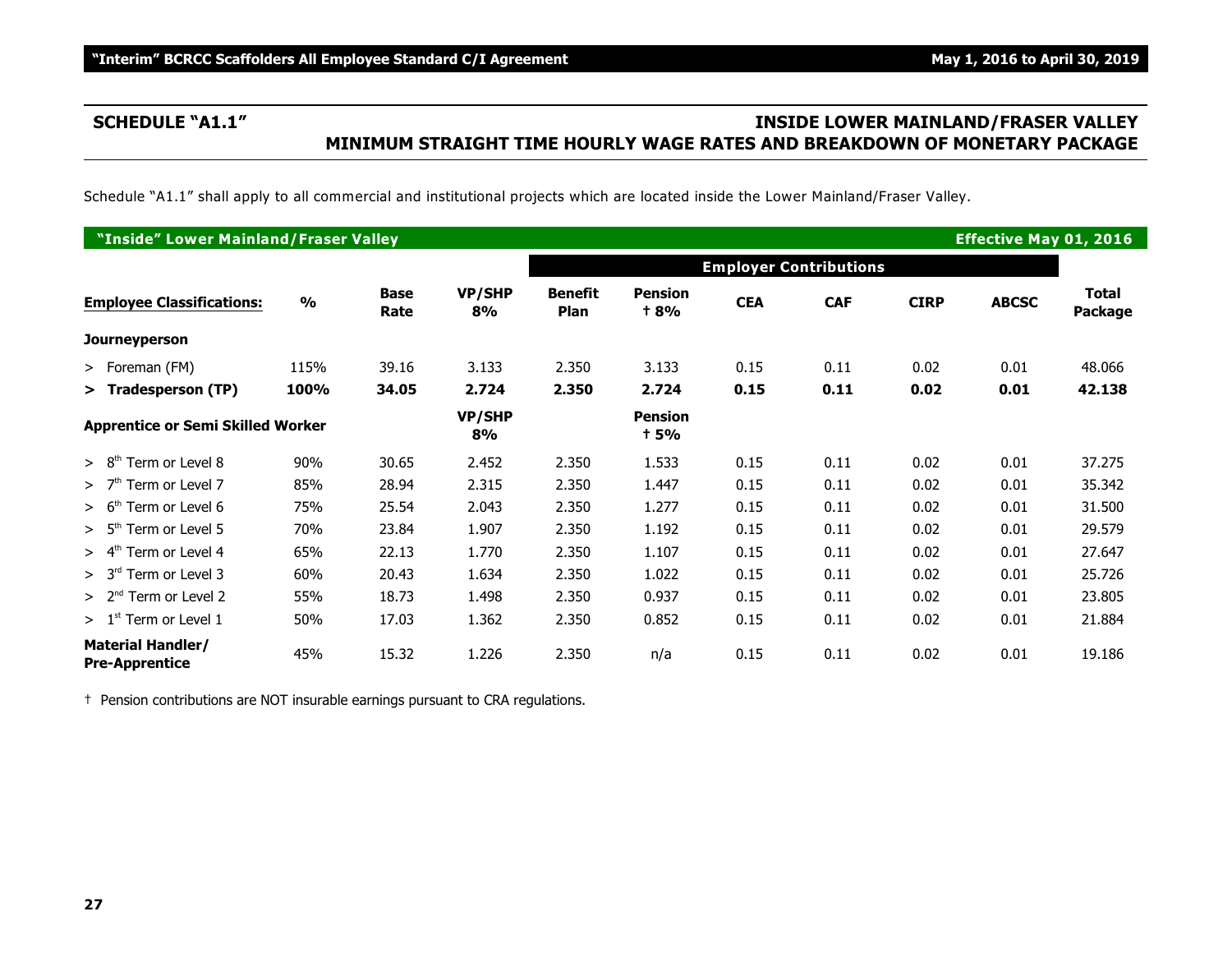# **SCHEDULE "A1.2" INSIDE LOWER MAINLAND/FRASER VALLEY MINIMUM STRAIGHT TIME HOURLY WAGE RATES AND BREAKDOWN OF MONETARY PACKAGE**

Schedule "A1.2" shall apply to all commercial and institutional projects which are located inside the Lower Mainland/Fraser Valley.

| "Inside" Lower Mainland/Fraser Valley<br><b>Effective January 01, 2017</b> |               |                     |                     |                        |                               |            |            |             |              |                         |
|----------------------------------------------------------------------------|---------------|---------------------|---------------------|------------------------|-------------------------------|------------|------------|-------------|--------------|-------------------------|
|                                                                            |               |                     |                     |                        | <b>Employer Contributions</b> |            |            |             |              |                         |
| <b>Employee Classifications:</b>                                           | $\frac{0}{0}$ | <b>Base</b><br>Rate | <b>VP/SHP</b><br>8% | <b>Benefit</b><br>Plan | <b>Pension</b><br>+ 8%        | <b>CEA</b> | <b>CAF</b> | <b>CIRP</b> | <b>ABCSC</b> | <b>Total</b><br>Package |
| Journeyperson                                                              |               |                     |                     |                        |                               |            |            |             |              |                         |
| > Foreman (FM)                                                             | 115%          | 39.16               | 3.133               | 2.350                  | 3.133                         | 0.15       | 0.11       | 0.02        | 0.01         | 48.066                  |
| > Tradesperson (TP)                                                        | 100%          | 34.05               | 2.724               | 2.350                  | 2.724                         | 0.15       | 0.11       | 0.02        | 0.01         | 42.138                  |
| <b>Apprentice or Semi Skilled Worker</b>                                   |               |                     | VP/SHP<br>8%        |                        | <b>Pension</b><br><b>t</b> 5% |            |            |             |              |                         |
| Term or Level 8<br>> 8 <sup>th</sup>                                       | 90%           | 30.65               | 2.452               | 2.350                  | 1.533                         | 0.15       | 0.11       | 0.02        | 0.01         | 37.275                  |
| Term or Level 7<br>>7 <sup>th</sup>                                        | 85%           | 28.94               | 2.315               | 2.350                  | 1.447                         | 0.15       | 0.11       | 0.02        | 0.01         | 35.342                  |
| Term or Level 6<br>> 6 <sup>th</sup>                                       | 75%           | 25.54               | 2.043               | 2.350                  | 1.277                         | 0.15       | 0.11       | 0.02        | 0.01         | 31.500                  |
| $> 5th$ Term or Level 5                                                    | 70%           | 23.84               | 1.907               | 2.350                  | 1.192                         | 0.15       | 0.11       | 0.02        | 0.01         | 29.579                  |
| Term or Level 4<br>$> 4^m$                                                 | 65%           | 22.13               | 1.770               | 2.350                  | 1.107                         | 0.15       | 0.11       | 0.02        | 0.01         | 27.647                  |
| $> 3rd$ Term or Level 3                                                    | 60%           | 20.43               | 1.634               | 2.350                  | 1.022                         | 0.15       | 0.11       | 0.02        | 0.01         | 25.726                  |
| $> 2nd$ Term or Level 2                                                    | 55%           | 18.73               | 1.498               | 2.350                  | 0.937                         | 0.15       | 0.11       | 0.02        | 0.01         | 23.805                  |
| $> 1st$ Term or Level 1                                                    | 50%           | 17.03               | 1.362               | 2.350                  | 0.852                         | 0.15       | 0.11       | 0.02        | 0.01         | 21.884                  |
| <b>Material Handler/</b><br><b>Pre-Apprentice</b>                          | 45%           | 15.32               | 1.226               | 2.350                  | n/a                           | 0.15       | 0.11       | 0.02        | 0.01         | 19.186                  |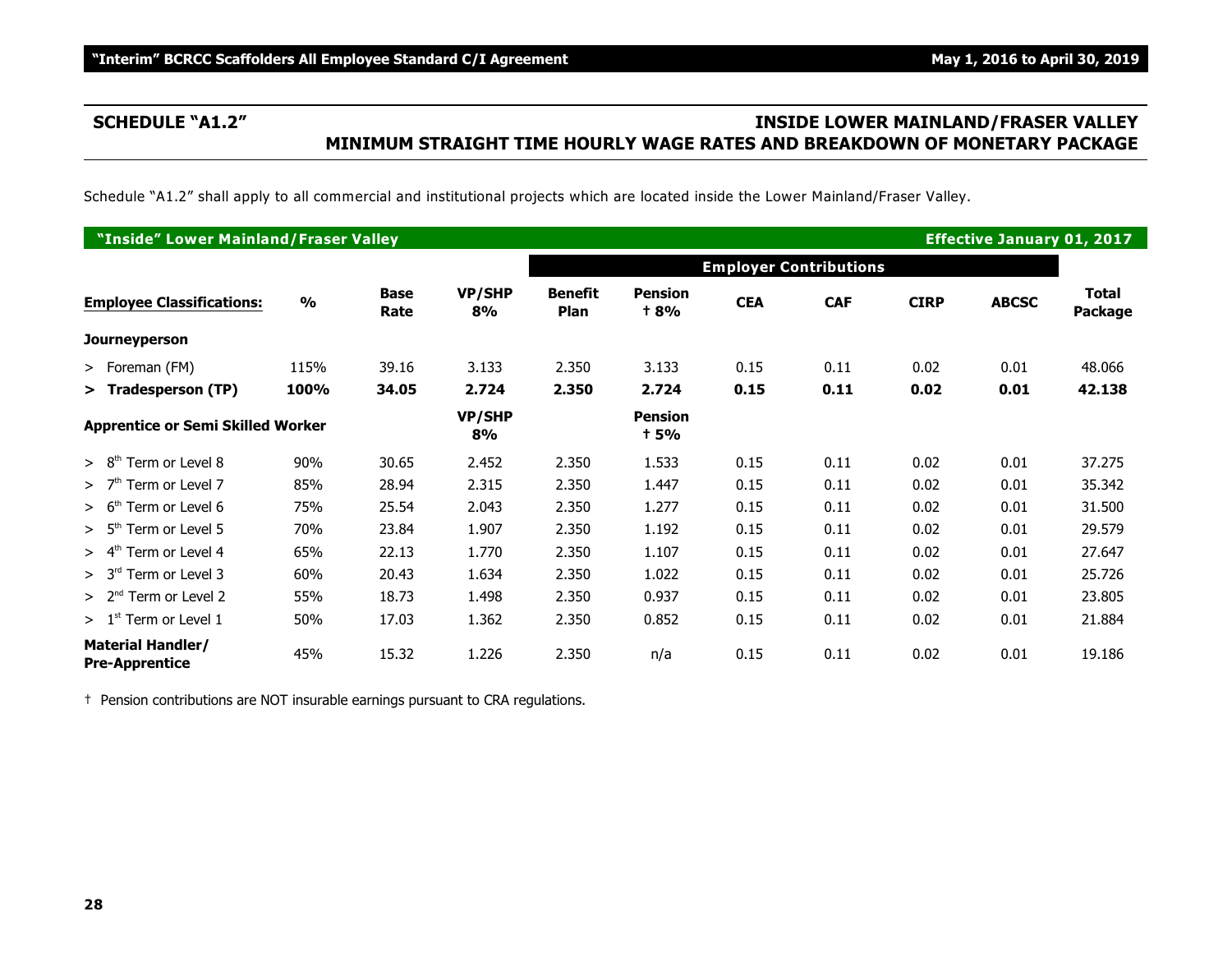# **SCHEDULE "A1.3" INSIDE LOWER MAINLAND/FRASER VALLEY MINIMUM STRAIGHT TIME HOURLY WAGE RATES AND BREAKDOWN OF MONETARY PACKAGE**

Schedule "A1.3" shall apply to all commercial and institutional projects which are located inside the Lower Mainland/Fraser Valley.

| "Inside" Lower Mainland/Fraser Valley<br><b>Effective May 01, 2017</b> |               |                     |                     |                               |                               |            |            |             |              |                      |                                |
|------------------------------------------------------------------------|---------------|---------------------|---------------------|-------------------------------|-------------------------------|------------|------------|-------------|--------------|----------------------|--------------------------------|
|                                                                        |               |                     |                     | <b>Employer Contributions</b> |                               |            |            |             |              |                      |                                |
| <b>Employee Classifications:</b>                                       | $\frac{0}{0}$ | <b>Base</b><br>Rate | <b>VP/SHP</b><br>8% | <b>Benefit</b><br>Plan        | <b>Pension</b><br><b>t 8%</b> | <b>CEA</b> | <b>CAF</b> | <b>CIRP</b> | <b>ABCSC</b> | D&A<br><b>Policy</b> | <b>Total</b><br><b>Package</b> |
| <b>Journeyperson</b>                                                   |               |                     |                     |                               |                               |            |            |             |              |                      |                                |
| $>$ Foreman (FM)                                                       | 115%          | 39.34               | 3.147               | 2.327                         | 3.147                         | 0.10       | 0.13       | 0.02        | 0.20         | n/a                  | 48.411                         |
| > Tradesperson (TP)                                                    | 100%          | 34.21               | 2.737               | 2.327                         | 2.737                         | 0.10       | 0.13       | 0.02        | 0.20         | n/a                  | 42.461                         |
| <b>Apprentice or Semi Skilled Worker</b>                               |               |                     | <b>VP/SHP</b><br>8% |                               | <b>Pension</b><br><b>t 5%</b> |            |            |             |              |                      |                                |
| > 8 <sup>th</sup><br>Term or Level 8                                   | 90%           | 30.79               | 2.463               | 2.327                         | 1.540                         | 0.10       | 0.13       | 0.02        | 0.20         | n/a                  | 37.570                         |
| Term or Level 7<br>>7 <sup>th</sup>                                    | 85%           | 29.08               | 2.326               | 2.327                         | 1.454                         | 0.10       | 0.13       | 0.02        | 0.20         | n/a                  | 35.637                         |
| Term or Level 6<br>> 6 <sup>th</sup>                                   | 75%           | 25.66               | 2.053               | 2.327                         | 1.283                         | 0.10       | 0.13       | 0.02        | 0.20         | n/a                  | 31.773                         |
| $> 5th$ Term or Level 5                                                | 70%           | 23.95               | 1.916               | 2.327                         | 1.198                         | 0.10       | 0.13       | 0.02        | 0.20         | n/a                  | 29.841                         |
| Term or Level 4<br>> 4 <sup>th</sup>                                   | 65%           | 22.24               | 1.779               | 2.327                         | 1.112                         | 0.10       | 0.13       | 0.02        | 0.20         | n/a                  | 27.908                         |
| Term or Level 3<br>> 3 <sup>rd</sup>                                   | 60%           | 20.53               | 1.642               | 2.327                         | 1.027                         | 0.10       | 0.13       | 0.02        | 0.20         | n/a                  | 25.976                         |
| $> 2nd$ Term or Level 2                                                | 55%           | 18.82               | 1.506               | 2.327                         | 0.941                         | 0.10       | 0.13       | 0.02        | 0.20         | n/a                  | 24.044                         |
| $> 1st$ Term or Level 1                                                | 50%           | 17.11               | 1.369               | 2.327                         | 0.856                         | 0.10       | 0.13       | 0.02        | 0.20         | n/a                  | 22.112                         |
| <b>Material Handler/</b><br><b>Pre-Apprentice</b>                      | 45%           | 15.39               | 1.231               | 2.327                         | n/a                           | 0.10       | 0.13       | 0.02        | 0.20         | n/a                  | 19.398                         |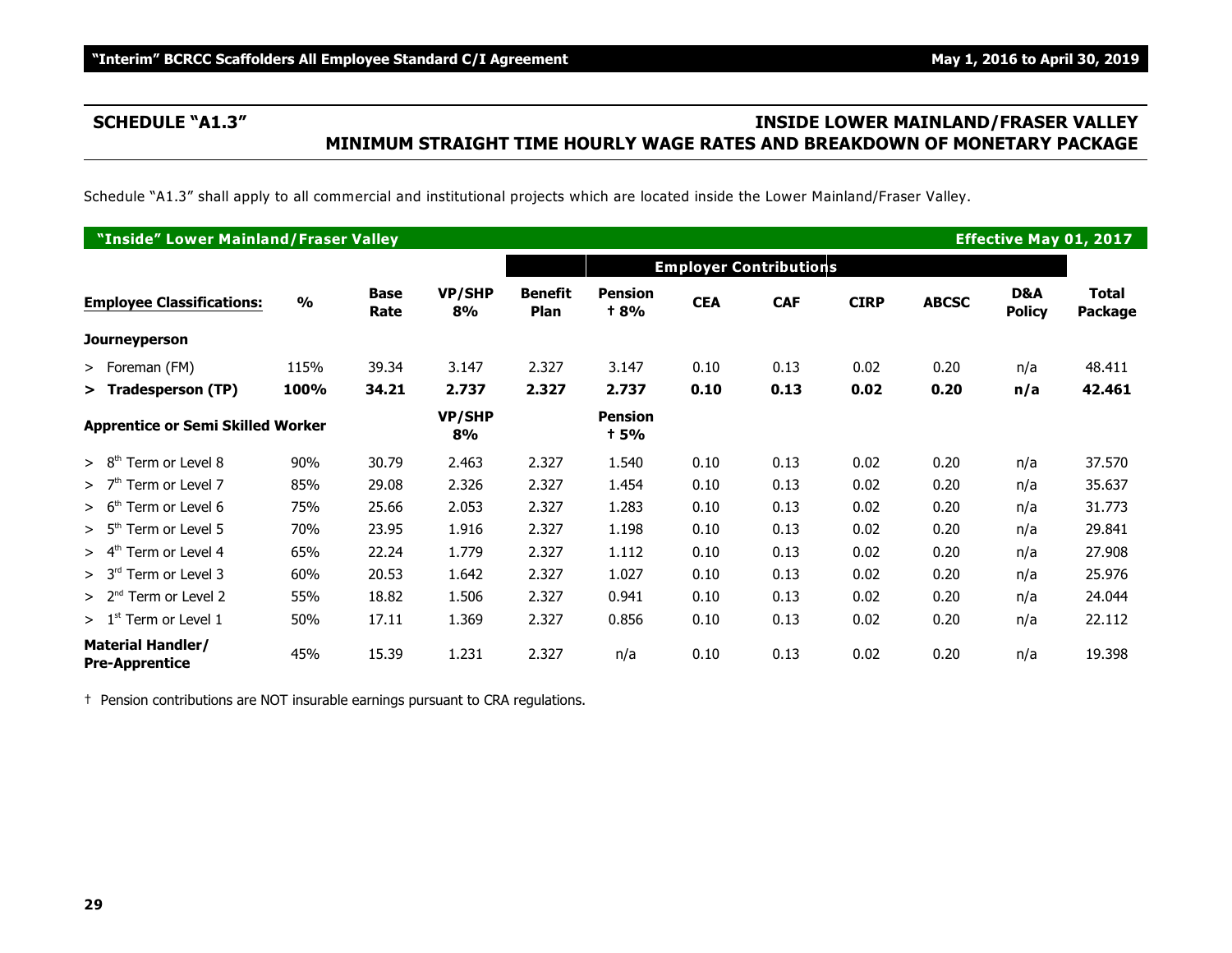# **SCHEDULE "A1.4" INSIDE LOWER MAINLAND/FRASER VALLEY MINIMUM STRAIGHT TIME HOURLY WAGE RATES AND BREAKDOWN OF MONETARY PACKAGE**

Schedule "A1.4" shall apply to all commercial and institutional projects which are located inside the Lower Mainland/Fraser Valley.

| "Inside" Lower Mainland/Fraser Valley             |               |                     |                     |                        |                               |            |                               |             | <b>Effective November 26, 2017</b> |                      |                                |
|---------------------------------------------------|---------------|---------------------|---------------------|------------------------|-------------------------------|------------|-------------------------------|-------------|------------------------------------|----------------------|--------------------------------|
|                                                   |               |                     |                     |                        |                               |            | <b>Employer Contributions</b> |             |                                    |                      |                                |
| <b>Employee Classifications:</b>                  | $\frac{0}{0}$ | <b>Base</b><br>Rate | <b>VP/SHP</b><br>8% | <b>Benefit</b><br>Plan | <b>Pension</b><br><b>t 8%</b> | <b>CEA</b> | <b>CAF</b>                    | <b>CIRP</b> | <b>ABCSC</b>                       | D&A<br><b>Policy</b> | <b>Total</b><br><b>Package</b> |
| <b>Journeyperson</b>                              |               |                     |                     |                        |                               |            |                               |             |                                    |                      |                                |
| > Foreman (FM)                                    | 115%          | 39.34               | 3.147               | 2.327                  | 3.147                         | 0.10       | 0.13                          | 0.02        | 0.20                               | 0.01                 | 48.421                         |
| > Tradesperson (TP)                               | 100%          | 34.21               | 2.737               | 2.327                  | 2.737                         | 0.10       | 0.13                          | 0.02        | 0.20                               | 0.01                 | 42.471                         |
| <b>Apprentice or Semi Skilled Worker</b>          |               |                     | <b>VP/SHP</b><br>8% |                        | <b>Pension</b><br><b>t</b> 5% |            |                               |             |                                    |                      |                                |
| > 8 <sup>th</sup><br>Term or Level 8              | 90%           | 30.79               | 2.463               | 2.327                  | 1.540                         | 0.10       | 0.13                          | 0.02        | 0.20                               | 0.01                 | 37.580                         |
| > 7 <sup>th</sup><br>Term or Level 7              | 85%           | 29.08               | 2.326               | 2.327                  | 1.454                         | 0.10       | 0.13                          | 0.02        | 0.20                               | 0.01                 | 35.647                         |
| Term or Level 6<br>> 6 <sup>th</sup>              | 75%           | 25.66               | 2.053               | 2.327                  | 1.283                         | 0.10       | 0.13                          | 0.02        | 0.20                               | 0.01                 | 31.783                         |
| $> 5th$ Term or Level 5                           | 70%           | 23.95               | 1.916               | 2.327                  | 1.198                         | 0.10       | 0.13                          | 0.02        | 0.20                               | 0.01                 | 29.851                         |
| Term or Level 4<br>> 4 <sup>th</sup>              | 65%           | 22.24               | 1.779               | 2.327                  | 1.112                         | 0.10       | 0.13                          | 0.02        | 0.20                               | 0.01                 | 27.918                         |
| > 3 <sup>rd</sup><br>Term or Level 3              | 60%           | 20.53               | 1.642               | 2.327                  | 1.027                         | 0.10       | 0.13                          | 0.02        | 0.20                               | 0.01                 | 25.986                         |
| $> 2nd$ Term or Level 2                           | 55%           | 18.82               | 1.506               | 2.327                  | 0.941                         | 0.10       | 0.13                          | 0.02        | 0.20                               | 0.01                 | 24.054                         |
| $> 1st$ Term or Level 1                           | 50%           | 17.11               | 1.369               | 2.327                  | 0.856                         | 0.10       | 0.13                          | 0.02        | 0.20                               | 0.01                 | 22.122                         |
| <b>Material Handler/</b><br><b>Pre-Apprentice</b> | 45%           | 15.39               | 1.231               | 2.327                  | n/a                           | 0.10       | 0.13                          | 0.02        | 0.20                               | 0.01                 | 19.408                         |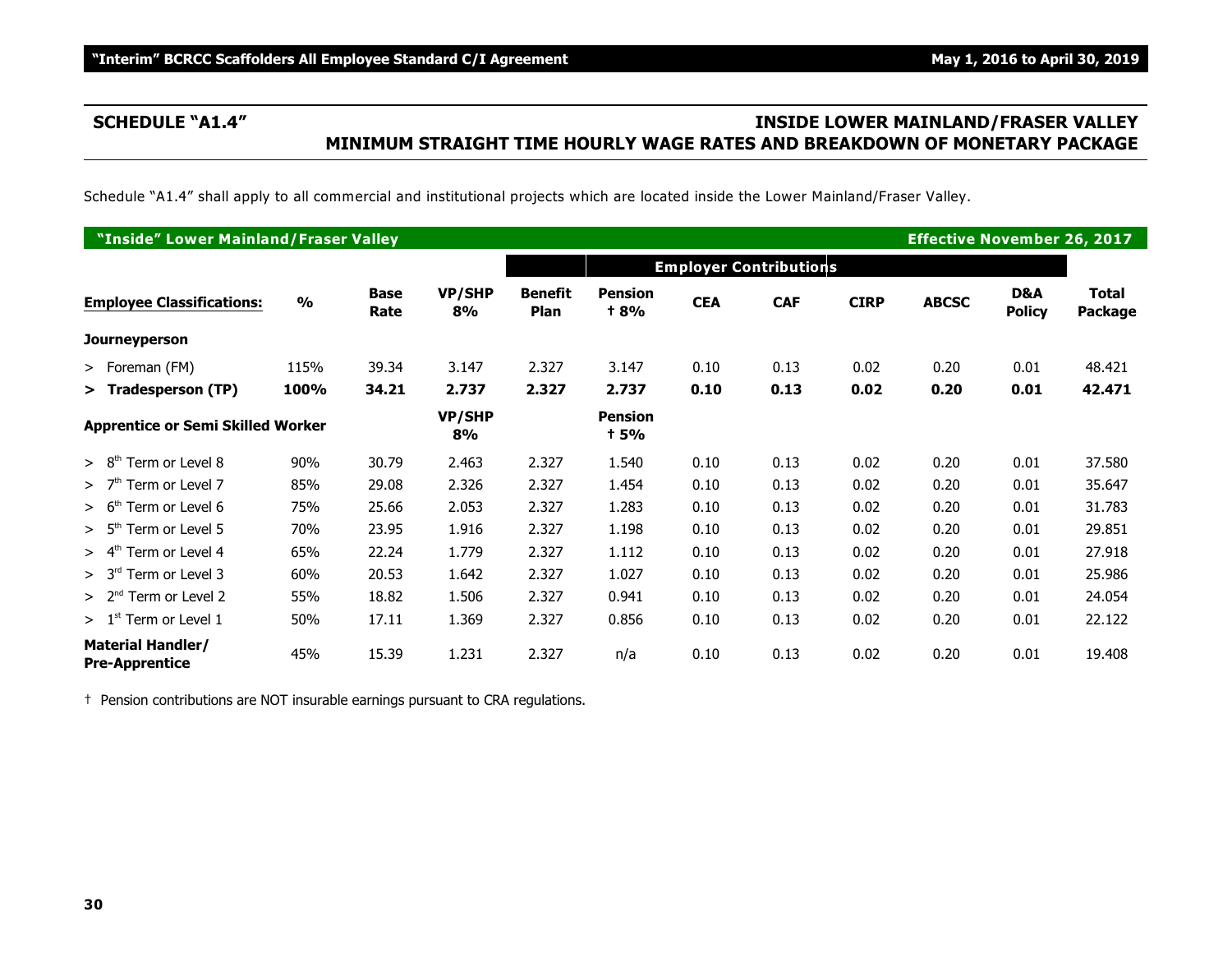# **SCHEDULE "A1.5" INSIDE LOWER MAINLAND/FRASER VALLEY MINIMUM STRAIGHT TIME HOURLY WAGE RATES AND BREAKDOWN OF MONETARY PACKAGE**

Schedule "A1.5" shall apply to all commercial and institutional projects which are located inside the Lower Mainland/Fraser Valley.

|                                                   | "Inside" Lower Mainland/Fraser Valley<br><b>Effective May 01, 2018</b> |                     |                     |                        |                               |            |                               |             |              |                      |                                |  |
|---------------------------------------------------|------------------------------------------------------------------------|---------------------|---------------------|------------------------|-------------------------------|------------|-------------------------------|-------------|--------------|----------------------|--------------------------------|--|
|                                                   |                                                                        |                     |                     |                        |                               |            | <b>Employer Contributions</b> |             |              |                      |                                |  |
| <b>Employee Classifications:</b>                  | $\frac{0}{0}$                                                          | <b>Base</b><br>Rate | <b>VP/SHP</b><br>8% | <b>Benefit</b><br>Plan | <b>Pension</b><br><b>t 8%</b> | <b>CEA</b> | <b>CAF</b>                    | <b>CIRP</b> | <b>ABCSC</b> | D&A<br><b>Policy</b> | <b>Total</b><br><b>Package</b> |  |
| <b>Journeyperson</b>                              |                                                                        |                     |                     |                        |                               |            |                               |             |              |                      |                                |  |
| $>$ Foreman (FM)                                  | 115%                                                                   | 39.64               | 3.171               | 2.327                  | 3.171                         | 0.10       | 0.13                          | 0.02        | 0.20         | 0.01                 | 48.769                         |  |
| > Tradesperson (TP)                               | 100%                                                                   | 34.47               | 2.758               | 2.327                  | 2.758                         | 0.10       | 0.13                          | 0.02        | 0.20         | 0.01                 | 42.773                         |  |
| <b>Apprentice or Semi Skilled Worker</b>          |                                                                        |                     | <b>VP/SHP</b><br>8% |                        | <b>Pension</b><br><b>t 5%</b> |            |                               |             |              |                      |                                |  |
| > 8 <sup>th</sup><br>Term or Level 8              | 90%                                                                    | 31.02               | 2.482               | 2.327                  | 1.551                         | 0.10       | 0.13                          | 0.02        | 0.20         | 0.01                 | 37.840                         |  |
| Term or Level 7<br>>7 <sup>th</sup>               | 85%                                                                    | 29.30               | 2.344               | 2.327                  | 1.465                         | 0.10       | 0.13                          | 0.02        | 0.20         | 0.01                 | 35.896                         |  |
| Term or Level 6<br>> 6 <sup>th</sup>              | 75%                                                                    | 25.85               | 2.068               | 2.327                  | 1.293                         | 0.10       | 0.13                          | 0.02        | 0.20         | 0.01                 | 31.998                         |  |
| $> 5th$ Term or Level 5                           | 70%                                                                    | 24.13               | 1.930               | 2.327                  | 1.207                         | 0.10       | 0.13                          | 0.02        | 0.20         | 0.01                 | 30.054                         |  |
| Term or Level 4<br>> 4 <sup>th</sup>              | 65%                                                                    | 22.41               | 1.793               | 2.327                  | 1.121                         | 0.10       | 0.13                          | 0.02        | 0.20         | 0.01                 | 28.111                         |  |
| Term or Level 3<br>> 3 <sup>rd</sup>              | 60%                                                                    | 20.68               | 1.654               | 2.327                  | 1.034                         | 0.10       | 0.13                          | 0.02        | 0.20         | 0.01                 | 26.155                         |  |
| $> 2nd$ Term or Level 2                           | 55%                                                                    | 18.96               | 1.517               | 2.327                  | 0.948                         | 0.10       | 0.13                          | 0.02        | 0.20         | 0.01                 | 24.212                         |  |
| $> 1st$ Term or Level 1                           | 50%                                                                    | 17.24               | 1.379               | 2.327                  | 0.862                         | 0.10       | 0.13                          | 0.02        | 0.20         | 0.01                 | 22.268                         |  |
| <b>Material Handler/</b><br><b>Pre-Apprentice</b> | 45%                                                                    | 15.51               | 1.241               | 2.327                  | n/a                           | 0.10       | 0.13                          | 0.02        | 0.20         | 0.01                 | 19.538                         |  |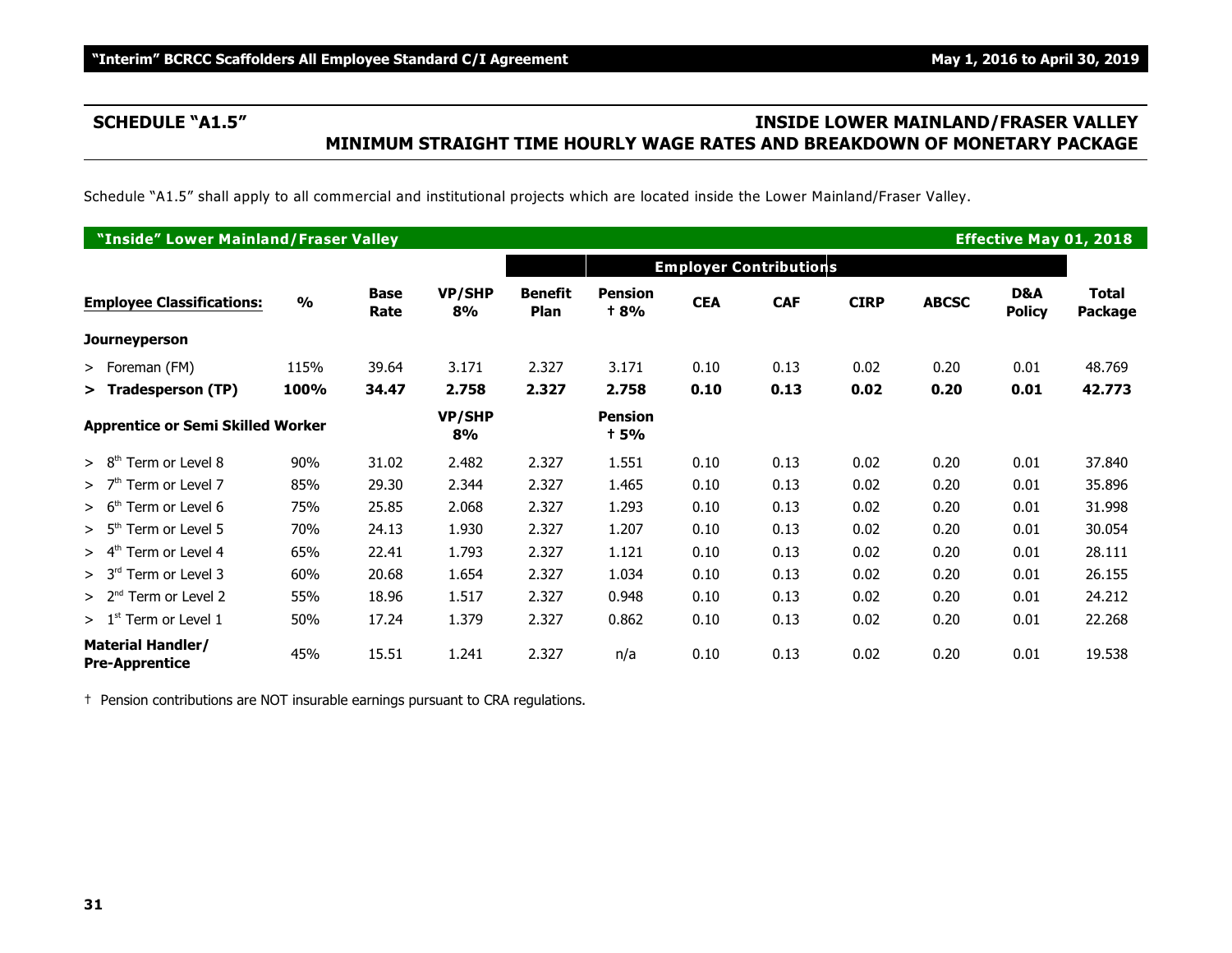# **SCHEDULE "A1.6" INSIDE LOWER MAINLAND/FRASER VALLEY MINIMUM STRAIGHT TIME HOURLY WAGE RATES AND BREAKDOWN OF MONETARY PACKAGE**

Schedule "A1.6" shall apply to all commercial and institutional projects which are located inside the Lower Mainland/Fraser Valley.

|                                                   | "Inside" Lower Mainland/Fraser Valley<br><b>Effective April 01, 2019</b> |                     |                     |                        |                               |            |                               |             |              |                      |                  |  |
|---------------------------------------------------|--------------------------------------------------------------------------|---------------------|---------------------|------------------------|-------------------------------|------------|-------------------------------|-------------|--------------|----------------------|------------------|--|
|                                                   |                                                                          |                     |                     |                        |                               |            | <b>Employer Contributions</b> |             |              |                      |                  |  |
| <b>Employee Classifications:</b>                  | $\frac{0}{0}$                                                            | <b>Base</b><br>Rate | <b>VP/SHP</b><br>8% | <b>Benefit</b><br>Plan | <b>Pension</b><br><b>+8%</b>  | <b>CEA</b> | <b>CAF</b>                    | <b>CIRP</b> | <b>ABCSC</b> | D&A<br><b>Policy</b> | Total<br>Package |  |
| <b>Journeyperson</b>                              |                                                                          |                     |                     |                        |                               |            |                               |             |              |                      |                  |  |
| $>$ Foreman (FM)                                  | 115%                                                                     | 39.94               | 3.195               | 2.327                  | 3.195                         | 0.10       | 0.13                          | 0.02        | 0.20         | 0.01                 | 49.117           |  |
| > Tradesperson (TP)                               | 100%                                                                     | 34.73               | 2.778               | 2.327                  | 2.778                         | 0.10       | 0.13                          | 0.02        | 0.20         | 0.01                 | 43.073           |  |
| <b>Apprentice or Semi Skilled Worker</b>          |                                                                          |                     | <b>VP/SHP</b><br>8% |                        | <b>Pension</b><br><b>t 5%</b> |            |                               |             |              |                      |                  |  |
| Term or Level 8<br>> 8 <sup>th</sup>              | 90%                                                                      | 31.26               | 2.501               | 2.327                  | 1.563                         | 0.10       | 0.13                          | 0.02        | 0.20         | 0.01                 | 38.111           |  |
| Term or Level 7<br>>7 <sup>th</sup>               | 85%                                                                      | 29.52               | 2.362               | 2.327                  | 1.476                         | 0.10       | 0.13                          | 0.02        | 0.20         | 0.01                 | 36.145           |  |
| Term or Level 6<br>> 6 <sup>th</sup>              | 75%                                                                      | 26.05               | 2.084               | 2.327                  | 1.303                         | 0.10       | 0.13                          | 0.02        | 0.20         | 0.01                 | 32.224           |  |
| $> 5th$ Term or Level 5                           | 70%                                                                      | 24.31               | 1.945               | 2.327                  | 1.216                         | 0.10       | 0.13                          | 0.02        | 0.20         | 0.01                 | 30.258           |  |
| Term or Level 4<br>$> 4^m$                        | 65%                                                                      | 22.57               | 1.806               | 2.327                  | 1.129                         | 0.10       | 0.13                          | 0.02        | 0.20         | 0.01                 | 28.292           |  |
| Term or Level 3<br>> 3 <sup>rd</sup>              | 60%                                                                      | 20.84               | 1.667               | 2.327                  | 1.042                         | 0.10       | 0.13                          | 0.02        | 0.20         | 0.01                 | 26.336           |  |
| $> 2nd$ Term or Level 2                           | 55%                                                                      | 19.10               | 1.528               | 2.327                  | 0.955                         | 0.10       | 0.13                          | 0.02        | 0.20         | 0.01                 | 24.370           |  |
| $> 1st$ Term or Level 1                           | 50%                                                                      | 17.37               | 1.390               | 2.327                  | 0.869                         | 0.10       | 0.13                          | 0.02        | 0.20         | 0.01                 | 22.416           |  |
| <b>Material Handler/</b><br><b>Pre-Apprentice</b> | 45%                                                                      | 15.63               | 1.250               | 2.327                  | n/a                           | 0.10       | 0.13                          | 0.02        | 0.20         | 0.01                 | 19.667           |  |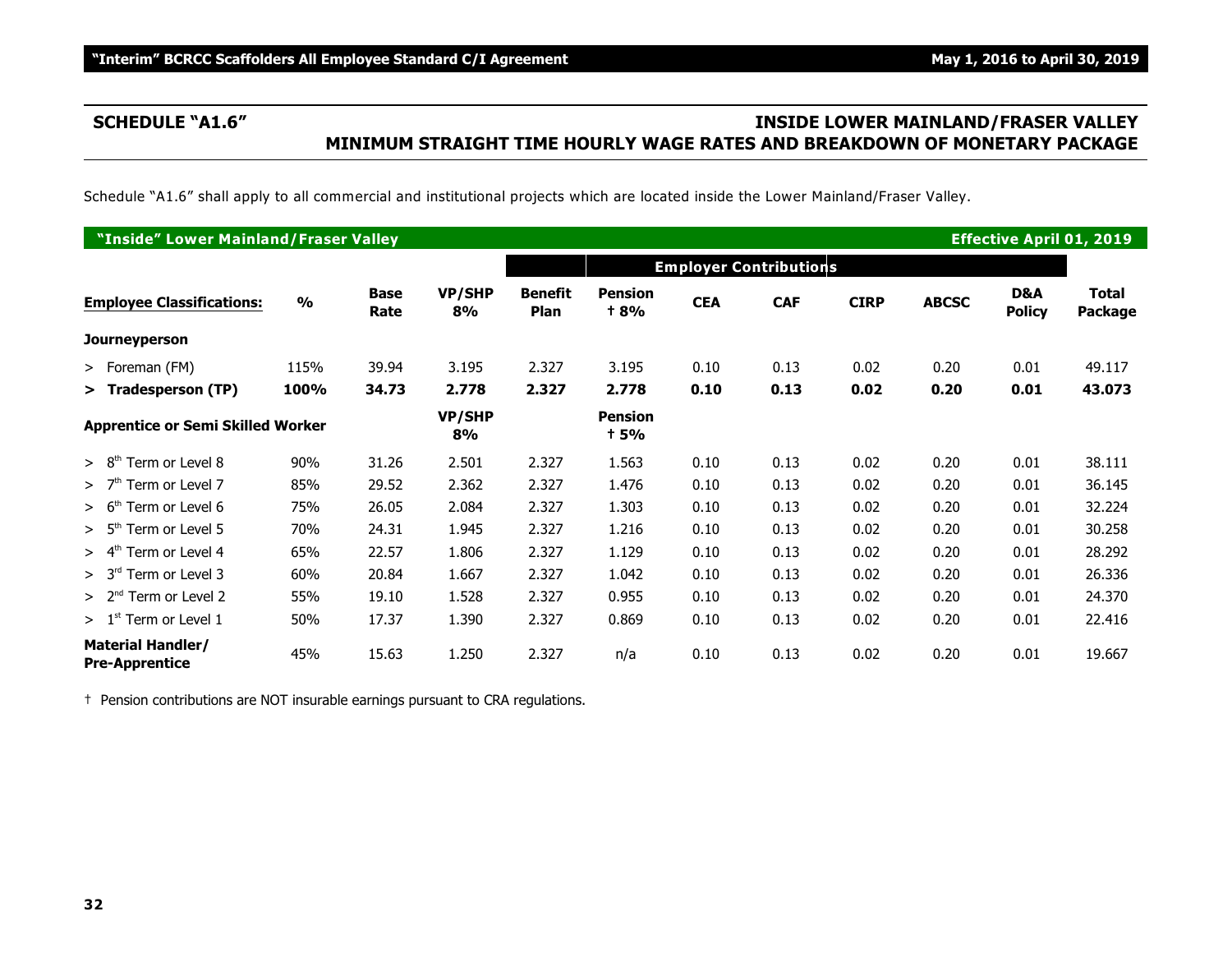# **SCHEDULE "A2.1" OUTSIDE LOWER MAINLAND/FRASER VALLEY MINIMUM STRAIGHT TIME HOURLY WAGE RATES AND BREAKDOWN OF MONETARY PACKAGE**

Schedule "A2.1" shall apply to all commercial and institutional projects which are located outside the Lower Mainland/Fraser Valley.

| "Outside" Lower Mainland/Fraser Valley<br><b>Effective May 01, 2016</b> |               |                     |              |                               |                        |            |                               |             |              |                         |  |
|-------------------------------------------------------------------------|---------------|---------------------|--------------|-------------------------------|------------------------|------------|-------------------------------|-------------|--------------|-------------------------|--|
|                                                                         |               |                     |              |                               |                        |            | <b>Employer Contributions</b> |             |              |                         |  |
| <b>Employee Classifications:</b>                                        | $\frac{0}{0}$ | <b>Base</b><br>Rate | VP/SHP<br>8% | <b>Benefit</b><br><b>Plan</b> | <b>Pension</b><br>+ 8% | <b>CEA</b> | <b>CAF</b>                    | <b>CIRP</b> | <b>ABCSC</b> | Total<br><b>Package</b> |  |
| <b>Journeyperson</b>                                                    |               |                     |              |                               |                        |            |                               |             |              |                         |  |
| $>$ Foreman (FM)                                                        | 115%          | 38.01               | 3.041        | 2.350                         | 3.041                  | 0.15       | 0.11                          | 0.02        | 0.01         | 46.732                  |  |
| > Tradesperson (TP)                                                     | 100%          | 33.05               | 2.644        | 2.350                         | 2.644                  | 0.15       | 0.11                          | 0.02        | 0.01         | 40.978                  |  |
| <b>Apprentice or Semi Skilled Worker</b>                                |               |                     | VP/SHP<br>8% |                               | <b>Pension</b><br>† 5% |            |                               |             |              |                         |  |
| Term or Level 8<br>> 8 <sup>th</sup>                                    | 90%           | 29.75               | 2.380        | 2.350                         | 1.488                  | 0.15       | 0.11                          | 0.02        | 0.01         | 36.258                  |  |
| >7 <sup>th</sup><br>Term or Level 7                                     | 85%           | 28.09               | 2.247        | 2.350                         | 1.405                  | 0.15       | 0.11                          | 0.02        | 0.01         | 34.382                  |  |
| Term or Level 6<br>> 6 <sup>th</sup>                                    | 75%           | 24.79               | 1.983        | 2.350                         | 1.240                  | 0.15       | 0.11                          | 0.02        | 0.01         | 30.653                  |  |
| Term or Level 5<br>> 5 <sup>m</sup>                                     | 70%           | 23.14               | 1.851        | 2.350                         | 1.157                  | 0.15       | 0.11                          | 0.02        | 0.01         | 28.788                  |  |
| > 4 <sup>th</sup><br>Term or Level 4                                    | 65%           | 21.48               | 1.718        | 2.350                         | 1.074                  | 0.15       | 0.11                          | 0.02        | 0.01         | 26.912                  |  |
| Term or Level 3<br>> 3 <sup>rd</sup>                                    | 60%           | 19.83               | 1.586        | 2.350                         | 0.992                  | 0.15       | 0.11                          | 0.02        | 0.01         | 25.048                  |  |
| $> 2nd$ Term or Level 2                                                 | 55%           | 18.18               | 1.454        | 2.350                         | 0.909                  | 0.15       | 0.11                          | 0.02        | 0.01         | 23.183                  |  |
| $> 1st$ Term or Level 1                                                 | 50%           | 16.53               | 1.322        | 2.350                         | 0.827                  | 0.15       | 0.11                          | 0.02        | 0.01         | 21.319                  |  |
| <b>Material Handler/</b><br><b>Pre-Apprentice</b>                       | 45%           | 14.87               | 1.190        | 2.350                         | n/a                    | 0.15       | 0.11                          | 0.02        | 0.01         | 18.700                  |  |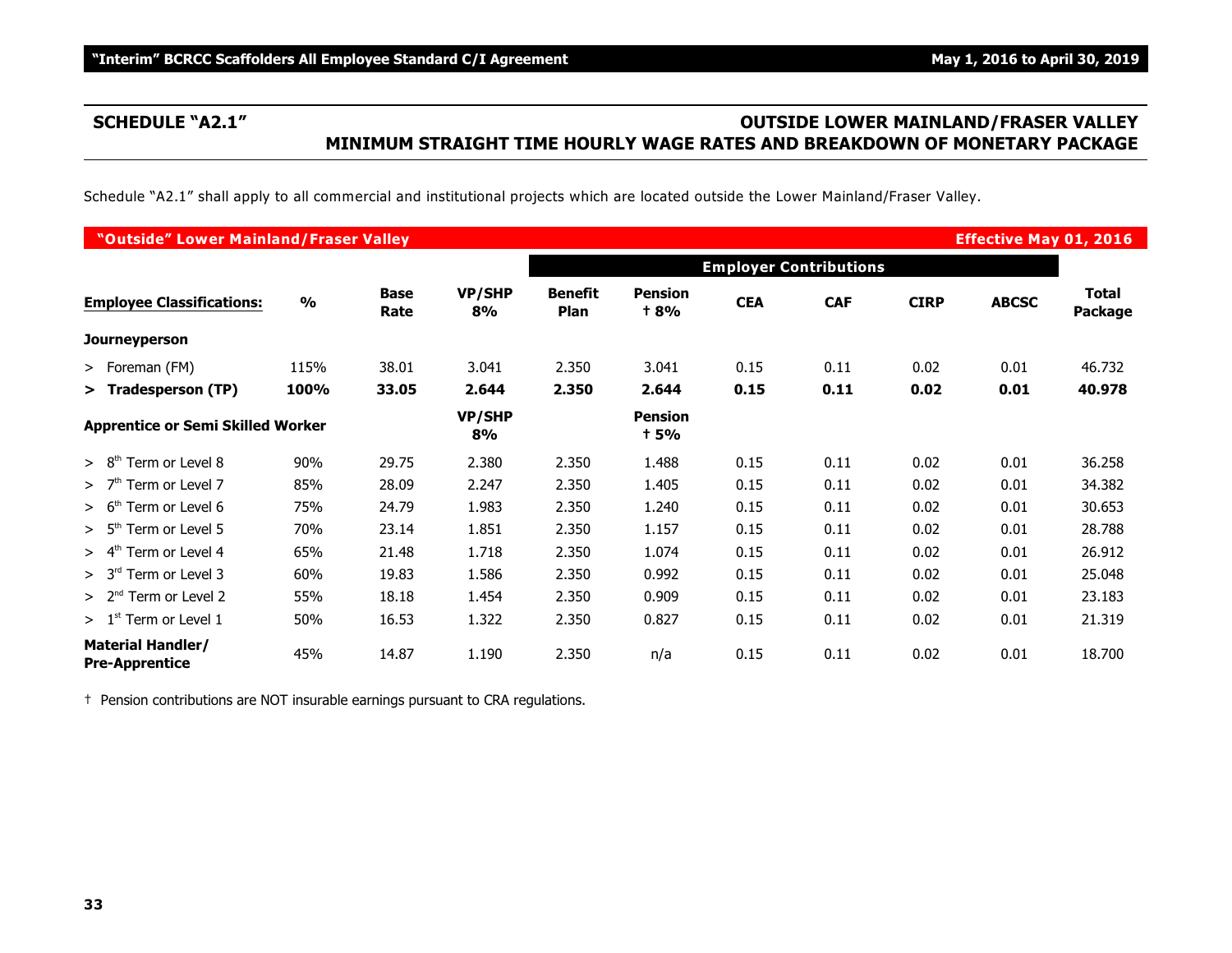# **SCHEDULE "A2.2" OUTSIDE LOWER MAINLAND/FRASER VALLEY MINIMUM STRAIGHT TIME HOURLY WAGE RATES AND BREAKDOWN OF MONETARY PACKAGE**

Schedule "A2.2" shall apply to all commercial and institutional projects which are located outside the Lower Mainland/Fraser Valley.

| "Outside" Lower Mainland/Fraser Valley<br><b>Effective January 01, 2017</b> |               |                     |                     |                        |                              |            |                               |             |              |                  |  |
|-----------------------------------------------------------------------------|---------------|---------------------|---------------------|------------------------|------------------------------|------------|-------------------------------|-------------|--------------|------------------|--|
|                                                                             |               |                     |                     |                        |                              |            | <b>Employer Contributions</b> |             |              |                  |  |
| <b>Employee Classifications:</b>                                            | $\frac{0}{0}$ | <b>Base</b><br>Rate | <b>VP/SHP</b><br>8% | <b>Benefit</b><br>Plan | <b>Pension</b><br><b>+8%</b> | <b>CEA</b> | <b>CAF</b>                    | <b>CIRP</b> | <b>ABCSC</b> | Total<br>Package |  |
| <b>Journeyperson</b>                                                        |               |                     |                     |                        |                              |            |                               |             |              |                  |  |
| $>$ Foreman (FM)                                                            | 115%          | 38.01               | 3.041               | 2.350                  | 3.041                        | 0.15       | 0.11                          | 0.02        | 0.01         | 46.732           |  |
| > Tradesperson (TP)                                                         | 100%          | 33.05               | 2.644               | 2.350                  | 2.644                        | 0.15       | 0.11                          | 0.02        | 0.01         | 40.978           |  |
| <b>Apprentice or Semi Skilled Worker</b>                                    |               |                     | <b>VP/SHP</b><br>8% |                        | <b>Pension</b><br>† 5%       |            |                               |             |              |                  |  |
| Term or Level 8<br>> 8 <sup>th</sup>                                        | 90%           | 29.75               | 2.380               | 2.350                  | 1.488                        | 0.15       | 0.11                          | 0.02        | 0.01         | 36.258           |  |
| Term or Level 7<br>>7 <sup>th</sup>                                         | 85%           | 28.09               | 2.247               | 2.350                  | 1.405                        | 0.15       | 0.11                          | 0.02        | 0.01         | 34.382           |  |
| Term or Level 6<br>> 6 <sup>th</sup>                                        | 75%           | 24.79               | 1.983               | 2.350                  | 1.240                        | 0.15       | 0.11                          | 0.02        | 0.01         | 30.653           |  |
| $> 5th$ Term or Level 5                                                     | 70%           | 23.14               | 1.851               | 2.350                  | 1.157                        | 0.15       | 0.11                          | 0.02        | 0.01         | 28.788           |  |
| Term or Level 4<br>$> 4^{\rm m}$                                            | 65%           | 21.48               | 1.718               | 2.350                  | 1.074                        | 0.15       | 0.11                          | 0.02        | 0.01         | 26.912           |  |
| Term or Level 3<br>> 3 <sup>rd</sup>                                        | 60%           | 19.83               | 1.586               | 2.350                  | 0.992                        | 0.15       | 0.11                          | 0.02        | 0.01         | 25.048           |  |
| $> 2nd$ Term or Level 2                                                     | 55%           | 18.18               | 1.454               | 2.350                  | 0.909                        | 0.15       | 0.11                          | 0.02        | 0.01         | 23.183           |  |
| $> 1st$ Term or Level 1                                                     | 50%           | 16.53               | 1.322               | 2.350                  | 0.827                        | 0.15       | 0.11                          | 0.02        | 0.01         | 21.319           |  |
| <b>Material Handler/</b><br><b>Pre-Apprentice</b>                           | 45%           | 14.87               | 1.190               | 2.350                  | n/a                          | 0.15       | 0.11                          | 0.02        | 0.01         | 18.700           |  |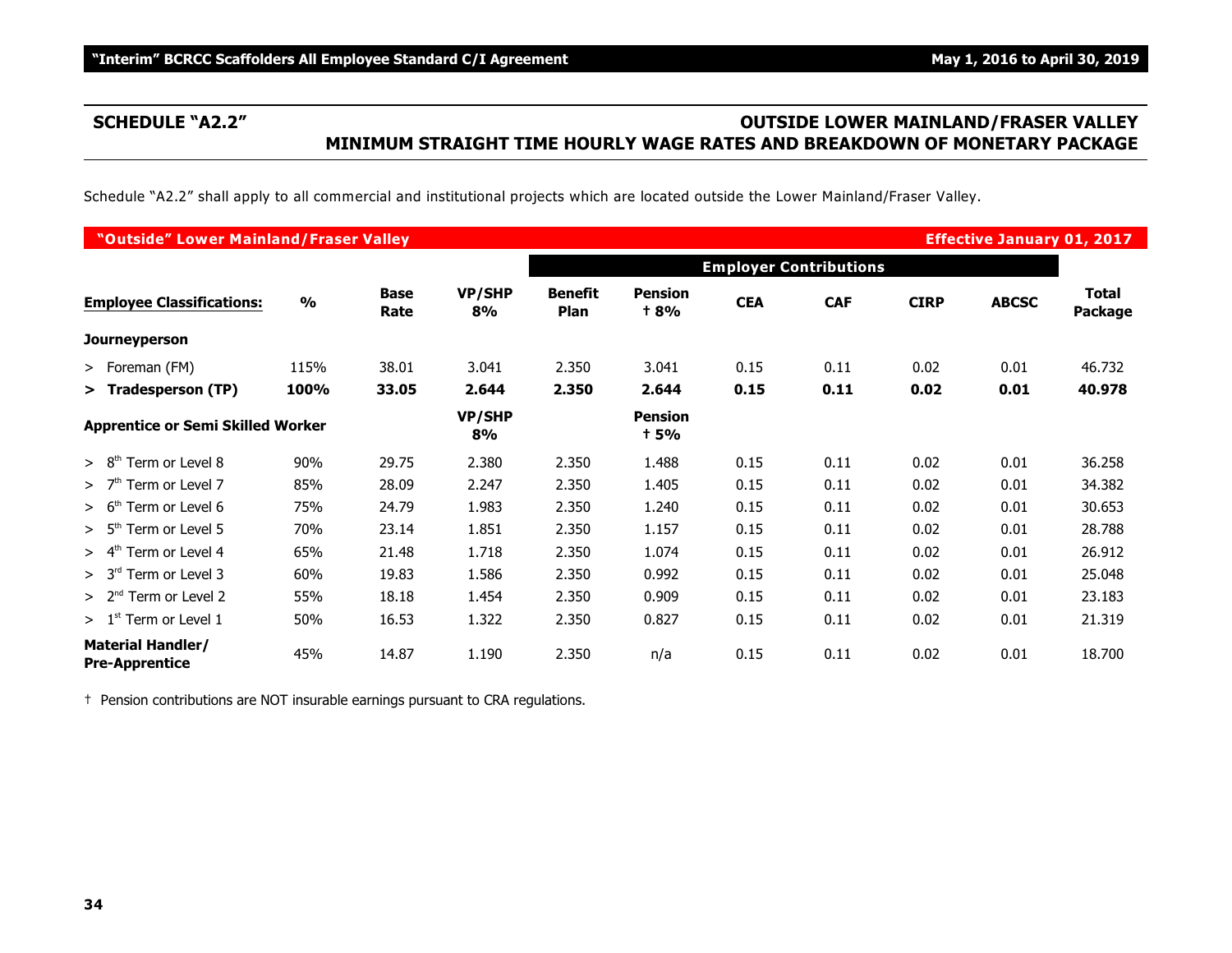# **SCHEDULE "A2.3" OUTSIDE LOWER MAINLAND/FRASER VALLEY MINIMUM STRAIGHT TIME HOURLY WAGE RATES AND BREAKDOWN OF MONETARY PACKAGE**

Schedule "A2.3" shall apply to all commercial and institutional projects which are located outside the Lower Mainland/Fraser Valley.

|                                                   | "Outside" Lower Mainland/Fraser Valley<br><b>Effective May 01, 2017</b> |                     |                     |                        |                               |            |                               |             |              |                      |                                |  |
|---------------------------------------------------|-------------------------------------------------------------------------|---------------------|---------------------|------------------------|-------------------------------|------------|-------------------------------|-------------|--------------|----------------------|--------------------------------|--|
|                                                   |                                                                         |                     |                     |                        |                               |            | <b>Employer Contributions</b> |             |              |                      |                                |  |
| <b>Employee Classifications:</b>                  | $\frac{0}{0}$                                                           | <b>Base</b><br>Rate | <b>VP/SHP</b><br>8% | <b>Benefit</b><br>Plan | <b>Pension</b><br><b>+8%</b>  | <b>CEA</b> | <b>CAF</b>                    | <b>CIRP</b> | <b>ABCSC</b> | D&A<br><b>Policy</b> | <b>Total</b><br><b>Package</b> |  |
| <b>Journeyperson</b>                              |                                                                         |                     |                     |                        |                               |            |                               |             |              |                      |                                |  |
| $>$ Foreman (FM)                                  | 115%                                                                    | 38.19               | 3.055               | 2.327                  | 3.055                         | 0.10       | 0.13                          | 0.02        | 0.20         | n/a                  | 47.077                         |  |
| > Tradesperson (TP)                               | 100%                                                                    | 33.21               | 2.657               | 2.327                  | 2.657                         | 0.10       | 0.13                          | 0.02        | 0.20         | n/a                  | 41.301                         |  |
| <b>Apprentice or Semi Skilled Worker</b>          |                                                                         |                     | <b>VP/SHP</b><br>8% |                        | <b>Pension</b><br><b>t</b> 5% |            |                               |             |              |                      |                                |  |
| > 8 <sup>th</sup><br>Term or Level 8              | 90%                                                                     | 29.89               | 2.391               | 2.327                  | 1.495                         | 0.10       | 0.13                          | 0.02        | 0.20         | n/a                  | 36.553                         |  |
| >7 <sup>th</sup><br>Term or Level 7               | 85%                                                                     | 28.23               | 2.258               | 2.327                  | 1.412                         | 0.10       | 0.13                          | 0.02        | 0.20         | n/a                  | 34.677                         |  |
| Term or Level 6<br>> 6 <sup>th</sup>              | 75%                                                                     | 24.91               | 1.993               | 2.327                  | 1.246                         | 0.10       | 0.13                          | 0.02        | 0.20         | n/a                  | 30.926                         |  |
| > 5 <sup>th</sup><br>Term or Level 5              | 70%                                                                     | 23.25               | 1.860               | 2.327                  | 1.163                         | 0.10       | 0.13                          | 0.02        | 0.20         | n/a                  | 29.050                         |  |
| Term or Level 4<br>> 4 <sup>th</sup>              | 65%                                                                     | 21.59               | 1.727               | 2.327                  | 1.080                         | 0.10       | 0.13                          | 0.02        | 0.20         | n/a                  | 27.174                         |  |
| > 3 <sup>rd</sup><br>Term or Level 3              | 60%                                                                     | 19.93               | 1.594               | 2.327                  | 0.997                         | 0.10       | 0.13                          | 0.02        | 0.20         | n/a                  | 25.298                         |  |
| $> 2nd$ Term or Level 2                           | 55%                                                                     | 18.27               | 1.462               | 2.327                  | 0.914                         | 0.10       | 0.13                          | 0.02        | 0.20         | n/a                  | 23.423                         |  |
| $> 1st$ Term or Level 1                           | 50%                                                                     | 16.61               | 1.329               | 2.327                  | 0.831                         | 0.10       | 0.13                          | 0.02        | 0.20         | n/a                  | 21.547                         |  |
| <b>Material Handler/</b><br><b>Pre-Apprentice</b> | 45%                                                                     | 14.94               | 1.195               | 2.327                  | n/a                           | 0.10       | 0.13                          | 0.02        | 0.20         | n/a                  | 18.912                         |  |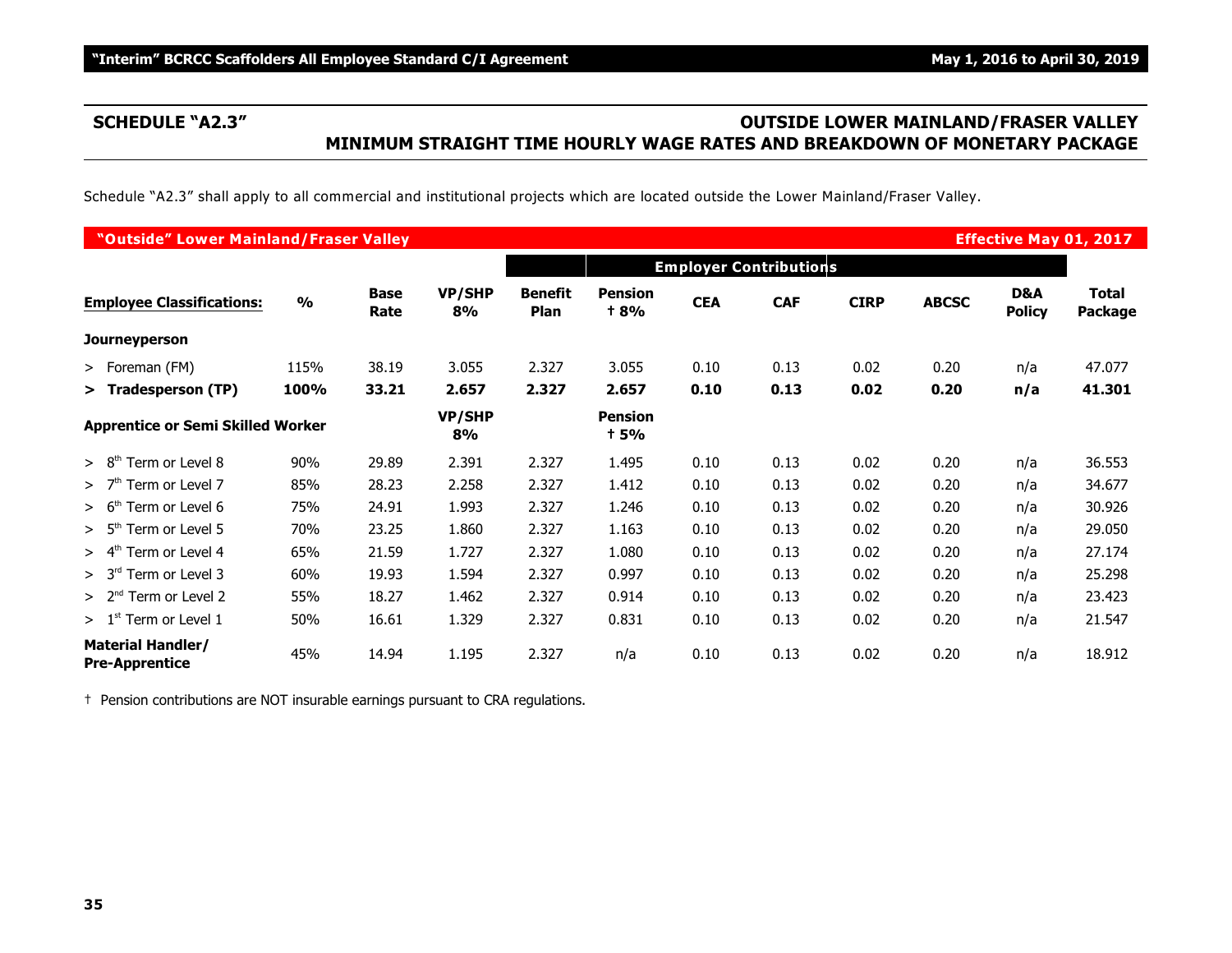# **SCHEDULE "A2.4" OUTSIDE LOWER MAINLAND/FRASER VALLEY MINIMUM STRAIGHT TIME HOURLY WAGE RATES AND BREAKDOWN OF MONETARY PACKAGE**

Schedule "A2.4" shall apply to all commercial and institutional projects which are located outside the Lower Mainland/Fraser Valley.

|                                                   | "Outside" Lower Mainland/Fraser Valley<br><b>Effective November 26, 2017</b> |                     |                     |                               |                              |            |                               |             |              |                      |                                |
|---------------------------------------------------|------------------------------------------------------------------------------|---------------------|---------------------|-------------------------------|------------------------------|------------|-------------------------------|-------------|--------------|----------------------|--------------------------------|
|                                                   |                                                                              |                     |                     |                               |                              |            | <b>Employer Contributions</b> |             |              |                      |                                |
| <b>Employee Classifications:</b>                  | $\frac{0}{0}$                                                                | <b>Base</b><br>Rate | <b>VP/SHP</b><br>8% | <b>Benefit</b><br><b>Plan</b> | <b>Pension</b><br><b>+8%</b> | <b>CEA</b> | <b>CAF</b>                    | <b>CIRP</b> | <b>ABCSC</b> | D&A<br><b>Policy</b> | <b>Total</b><br><b>Package</b> |
| <b>Journeyperson</b>                              |                                                                              |                     |                     |                               |                              |            |                               |             |              |                      |                                |
| $>$ Foreman (FM)                                  | 115%                                                                         | 38.19               | 3.055               | 2.327                         | 3.055                        | 0.10       | 0.13                          | 0.02        | 0.20         | 0.01                 | 47.087                         |
| > Tradesperson (TP)                               | 100%                                                                         | 33.21               | 2.657               | 2.327                         | 2.657                        | 0.10       | 0.13                          | 0.02        | 0.20         | 0.01                 | 41.311                         |
| <b>Apprentice or Semi Skilled Worker</b>          |                                                                              |                     | <b>VP/SHP</b><br>8% |                               | <b>Pension</b><br>† 5%       |            |                               |             |              |                      |                                |
| Term or Level 8<br>> 8 <sup>th</sup>              | 90%                                                                          | 29.89               | 2.391               | 2.327                         | 1.495                        | 0.10       | 0.13                          | 0.02        | 0.20         | 0.01                 | 36.563                         |
| Term or Level 7<br>>7 <sup>tn</sup>               | 85%                                                                          | 28.23               | 2.258               | 2.327                         | 1.412                        | 0.10       | 0.13                          | 0.02        | 0.20         | 0.01                 | 34.687                         |
| Term or Level 6<br>> 6 <sup>th</sup>              | 75%                                                                          | 24.91               | 1.993               | 2.327                         | 1.246                        | 0.10       | 0.13                          | 0.02        | 0.20         | 0.01                 | 30.936                         |
| Term or Level 5<br>> 5 <sup>th</sup>              | 70%                                                                          | 23.25               | 1.860               | 2.327                         | 1.163                        | 0.10       | 0.13                          | 0.02        | 0.20         | 0.01                 | 29.060                         |
| Term or Level 4<br>$> 4^m$                        | 65%                                                                          | 21.59               | 1.727               | 2.327                         | 1.080                        | 0.10       | 0.13                          | 0.02        | 0.20         | 0.01                 | 27.184                         |
| Term or Level 3<br>> 3 <sup>rd</sup>              | 60%                                                                          | 19.93               | 1.594               | 2.327                         | 0.997                        | 0.10       | 0.13                          | 0.02        | 0.20         | 0.01                 | 25.308                         |
| $> 2nd$ Term or Level 2                           | 55%                                                                          | 18.27               | 1.462               | 2.327                         | 0.914                        | 0.10       | 0.13                          | 0.02        | 0.20         | 0.01                 | 23.433                         |
| $> 1st$ Term or Level 1                           | 50%                                                                          | 16.61               | 1.329               | 2.327                         | 0.831                        | 0.10       | 0.13                          | 0.02        | 0.20         | 0.01                 | 21.557                         |
| <b>Material Handler/</b><br><b>Pre-Apprentice</b> | 45%                                                                          | 14.94               | 1.195               | 2.327                         | n/a                          | 0.10       | 0.13                          | 0.02        | 0.20         | 0.01                 | 18.922                         |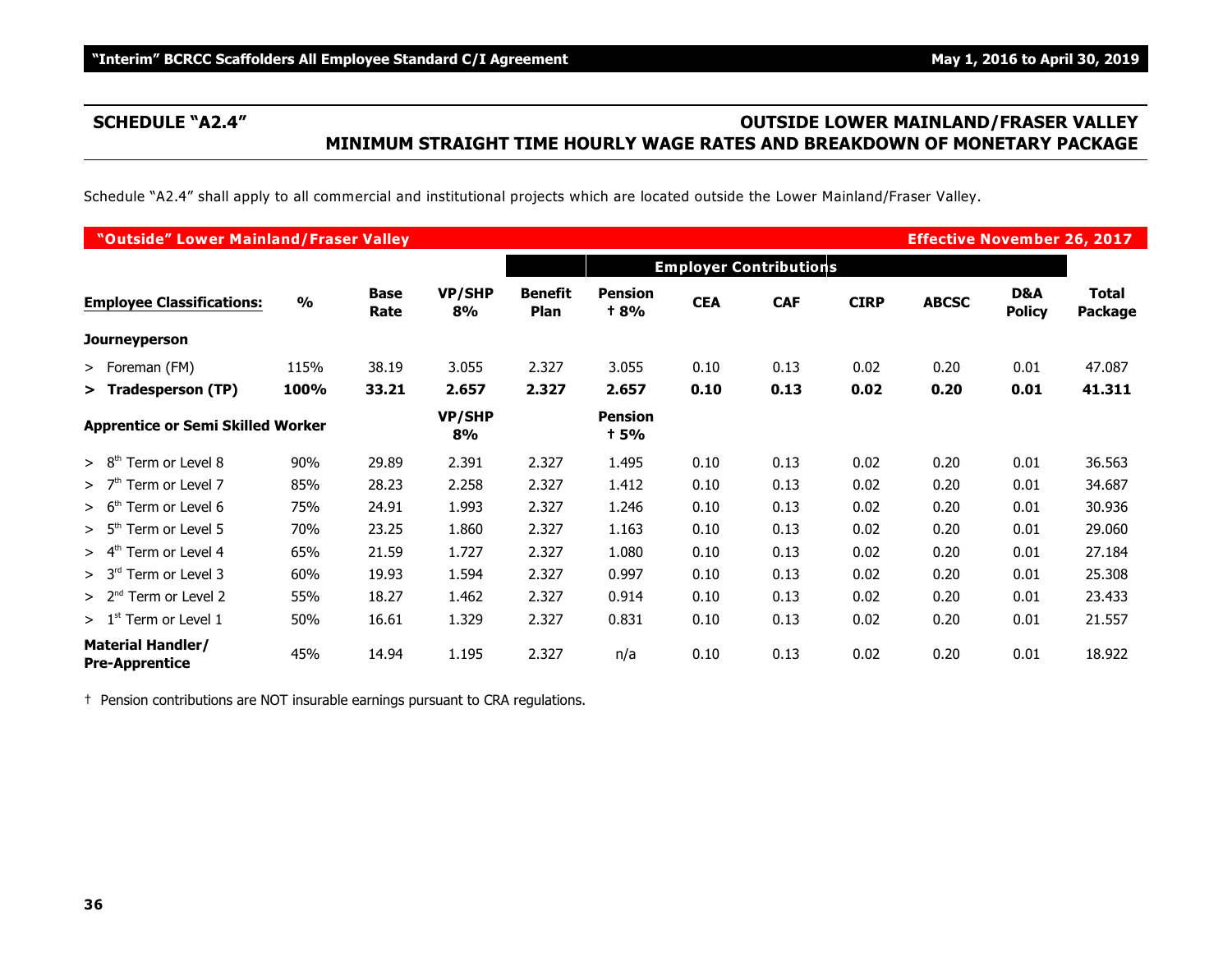# **SCHEDULE "A2.5" OUTSIDE LOWER MAINLAND/FRASER VALLEY MINIMUM STRAIGHT TIME HOURLY WAGE RATES AND BREAKDOWN OF MONETARY PACKAGE**

Schedule "A2.5" shall apply to all commercial and institutional projects which are located outside the Lower Mainland/Fraser Valley.

|                                                   | "Outside" Lower Mainland/Fraser Valley<br><b>Effective May 01, 2018</b> |                     |                     |                        |                               |            |                               |             |              |                      |                                |  |
|---------------------------------------------------|-------------------------------------------------------------------------|---------------------|---------------------|------------------------|-------------------------------|------------|-------------------------------|-------------|--------------|----------------------|--------------------------------|--|
|                                                   |                                                                         |                     |                     |                        |                               |            | <b>Employer Contributions</b> |             |              |                      |                                |  |
| <b>Employee Classifications:</b>                  | $\frac{0}{0}$                                                           | <b>Base</b><br>Rate | <b>VP/SHP</b><br>8% | <b>Benefit</b><br>Plan | <b>Pension</b><br><b>t 8%</b> | <b>CEA</b> | <b>CAF</b>                    | <b>CIRP</b> | <b>ABCSC</b> | D&A<br><b>Policy</b> | <b>Total</b><br><b>Package</b> |  |
| <b>Journeyperson</b>                              |                                                                         |                     |                     |                        |                               |            |                               |             |              |                      |                                |  |
| $>$ Foreman (FM)                                  | 115%                                                                    | 38.49               | 3.079               | 2.327                  | 3.079                         | 0.10       | 0.13                          | 0.02        | 0.20         | 0.01                 | 47.435                         |  |
| > Tradesperson (TP)                               | 100%                                                                    | 33.47               | 2.678               | 2.327                  | 2.678                         | 0.10       | 0.13                          | 0.02        | 0.20         | 0.01                 | 41.613                         |  |
| <b>Apprentice or Semi Skilled Worker</b>          |                                                                         |                     | <b>VP/SHP</b><br>8% |                        | <b>Pension</b><br><b>t</b> 5% |            |                               |             |              |                      |                                |  |
| > 8 <sup>th</sup><br>Term or Level 8              | 90%                                                                     | 30.12               | 2.410               | 2.327                  | 1.506                         | 0.10       | 0.13                          | 0.02        | 0.20         | 0.01                 | 36.823                         |  |
| >7 <sup>th</sup><br>Term or Level 7               | 85%                                                                     | 28.45               | 2.276               | 2.327                  | 1.423                         | 0.10       | 0.13                          | 0.02        | 0.20         | 0.01                 | 34.936                         |  |
| Term or Level 6<br>> 6 <sup>th</sup>              | 75%                                                                     | 25.10               | 2.008               | 2.327                  | 1.255                         | 0.10       | 0.13                          | 0.02        | 0.20         | 0.01                 | 31.150                         |  |
| $> 5th$ Term or Level 5                           | 70%                                                                     | 23.43               | 1.874               | 2.327                  | 1.172                         | 0.10       | 0.13                          | 0.02        | 0.20         | 0.01                 | 29.263                         |  |
| Term or Level 4<br>> 4 <sup>th</sup>              | 65%                                                                     | 21.76               | 1.741               | 2.327                  | 1.088                         | 0.10       | 0.13                          | 0.02        | 0.20         | 0.01                 | 27.376                         |  |
| Term or Level 3<br>> 3 <sup>rd</sup>              | 60%                                                                     | 20.08               | 1.606               | 2.327                  | 1.004                         | 0.10       | 0.13                          | 0.02        | 0.20         | 0.01                 | 25.477                         |  |
| $> 2nd$ Term or Level 2                           | 55%                                                                     | 18.41               | 1.473               | 2.327                  | 0.921                         | 0.10       | 0.13                          | 0.02        | 0.20         | 0.01                 | 23.591                         |  |
| $> 1st$ Term or Level 1                           | 50%                                                                     | 16.74               | 1.339               | 2.327                  | 0.837                         | 0.10       | 0.13                          | 0.02        | 0.20         | 0.01                 | 21.703                         |  |
| <b>Material Handler/</b><br><b>Pre-Apprentice</b> | 45%                                                                     | 15.06               | 1.205               | 2.327                  | n/a                           | 0.10       | 0.13                          | 0.02        | 0.20         | 0.01                 | 19.052                         |  |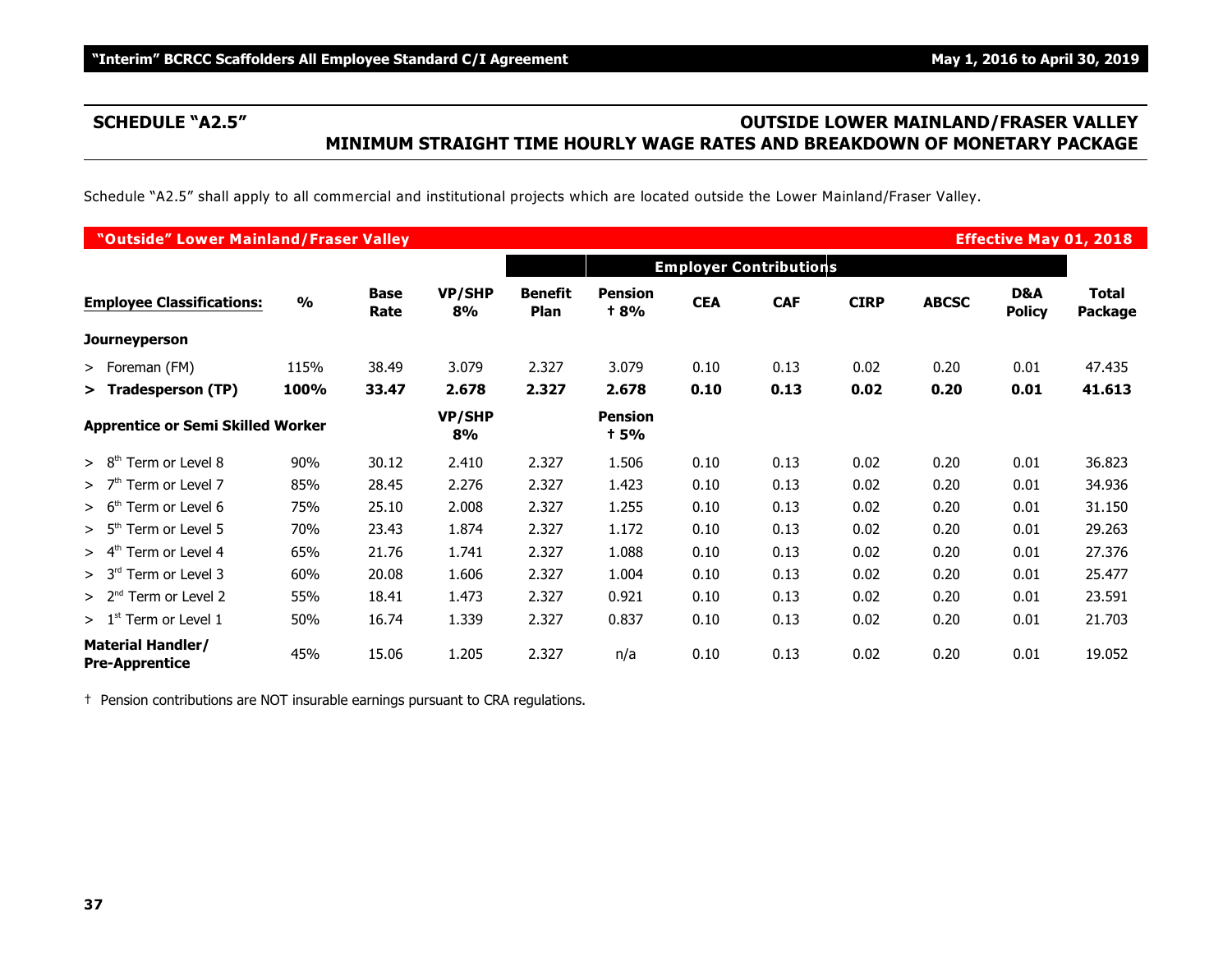# **SCHEDULE "A2.6" OUTSIDE LOWER MAINLAND/FRASER VALLEY MINIMUM STRAIGHT TIME HOURLY WAGE RATES AND BREAKDOWN OF MONETARY PACKAGE**

Schedule "A2.6" shall apply to all commercial and institutional projects which are located outside the Lower Mainland/Fraser Valley.

|                                                   | "Outside" Lower Mainland/Fraser Valley<br><b>Effective April 01, 2019</b> |                     |                     |                        |                               |            |                               |             |              |                      |                                |  |
|---------------------------------------------------|---------------------------------------------------------------------------|---------------------|---------------------|------------------------|-------------------------------|------------|-------------------------------|-------------|--------------|----------------------|--------------------------------|--|
|                                                   |                                                                           |                     |                     |                        |                               |            | <b>Employer Contributions</b> |             |              |                      |                                |  |
| <b>Employee Classifications:</b>                  | $\frac{0}{0}$                                                             | <b>Base</b><br>Rate | <b>VP/SHP</b><br>8% | <b>Benefit</b><br>Plan | <b>Pension</b><br><b>t 8%</b> | <b>CEA</b> | <b>CAF</b>                    | <b>CIRP</b> | <b>ABCSC</b> | D&A<br><b>Policy</b> | <b>Total</b><br><b>Package</b> |  |
| <b>Journeyperson</b>                              |                                                                           |                     |                     |                        |                               |            |                               |             |              |                      |                                |  |
| $>$ Foreman (FM)                                  | 115%                                                                      | 38.79               | 3.103               | 2.327                  | 3.103                         | 0.10       | 0.13                          | 0.02        | 0.20         | 0.01                 | 47.783                         |  |
| > Tradesperson (TP)                               | 100%                                                                      | 33.73               | 2.698               | 2.327                  | 2.698                         | 0.10       | 0.13                          | 0.02        | 0.20         | 0.01                 | 41.913                         |  |
| <b>Apprentice or Semi Skilled Worker</b>          |                                                                           |                     | <b>VP/SHP</b><br>8% |                        | <b>Pension</b><br><b>t</b> 5% |            |                               |             |              |                      |                                |  |
| > 8 <sup>th</sup><br>Term or Level 8              | 90%                                                                       | 30.36               | 2.429               | 2.327                  | 1.518                         | 0.10       | 0.13                          | 0.02        | 0.20         | 0.01                 | 37.094                         |  |
| >7 <sup>th</sup><br>Term or Level 7               | 85%                                                                       | 28.67               | 2.294               | 2.327                  | 1.434                         | 0.10       | 0.13                          | 0.02        | 0.20         | 0.01                 | 35.185                         |  |
| Term or Level 6<br>> 6 <sup>th</sup>              | 75%                                                                       | 25.30               | 2.024               | 2.327                  | 1.265                         | 0.10       | 0.13                          | 0.02        | 0.20         | 0.01                 | 31.376                         |  |
| > 5 <sup>th</sup><br>Term or Level 5              | 70%                                                                       | 23.61               | 1.889               | 2.327                  | 1.181                         | 0.10       | 0.13                          | 0.02        | 0.20         | 0.01                 | 29.467                         |  |
| Term or Level 4<br>> 4 <sup>th</sup>              | 65%                                                                       | 21.92               | 1.754               | 2.327                  | 1.096                         | 0.10       | 0.13                          | 0.02        | 0.20         | 0.01                 | 27.557                         |  |
| Term or Level 3<br>> 3 <sup>rd</sup>              | 60%                                                                       | 20.24               | 1.619               | 2.327                  | 1.012                         | 0.10       | 0.13                          | 0.02        | 0.20         | 0.01                 | 25.658                         |  |
| $> 2nd$ Term or Level 2                           | 55%                                                                       | 18.55               | 1.484               | 2.327                  | 0.928                         | 0.10       | 0.13                          | 0.02        | 0.20         | 0.01                 | 23.749                         |  |
| $> 1st$ Term or Level 1                           | 50%                                                                       | 16.87               | 1.350               | 2.327                  | 0.844                         | 0.10       | 0.13                          | 0.02        | 0.20         | 0.01                 | 21.851                         |  |
| <b>Material Handler/</b><br><b>Pre-Apprentice</b> | 45%                                                                       | 15.18               | 1.214               | 2.327                  | n/a                           | 0.10       | 0.13                          | 0.02        | 0.20         | 0.01                 | 19.181                         |  |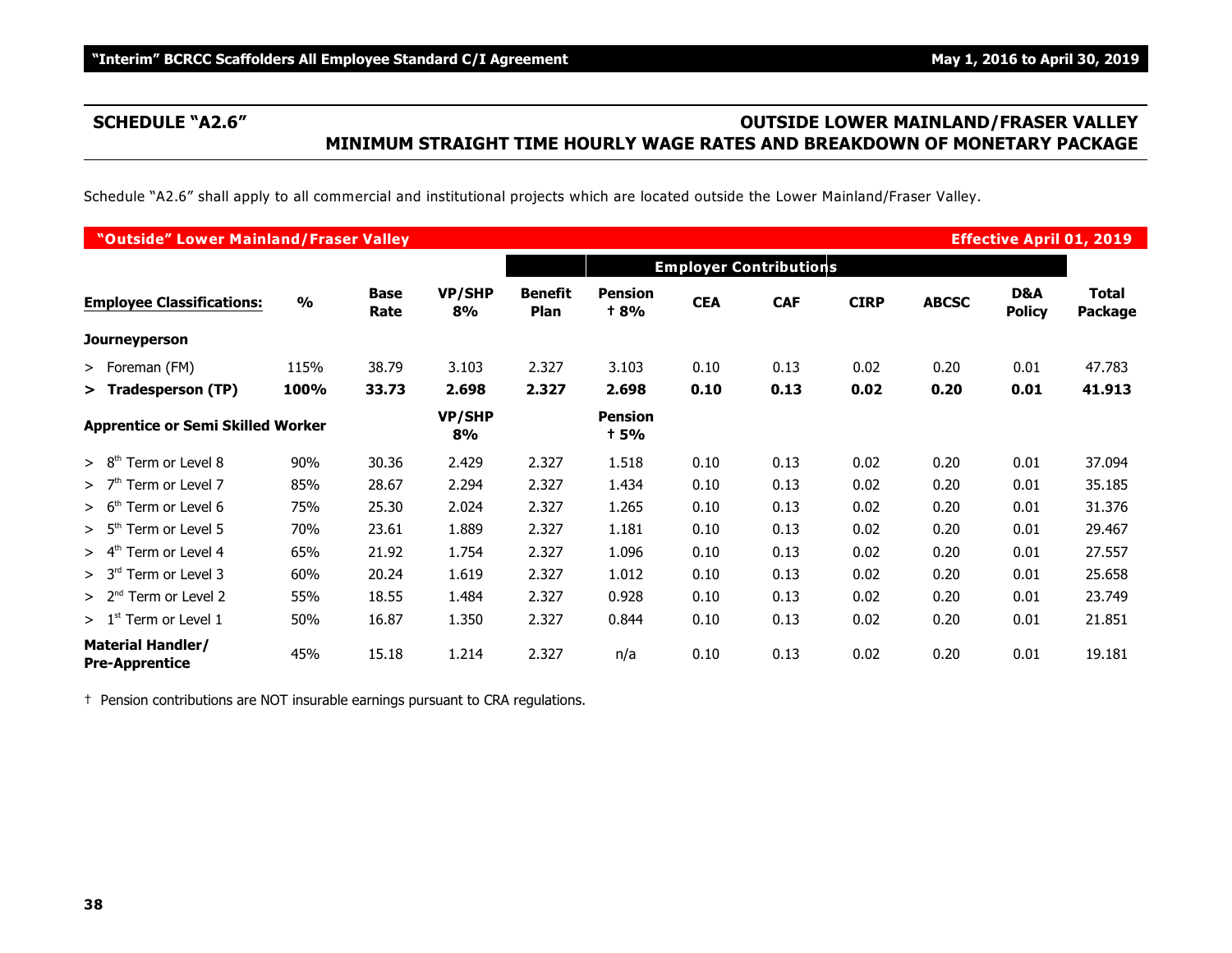# **SCHEDULE "B1.1" INSIDE LOWER MAINLAND/FRASER VALLEY EMPLOYER CONTRIBUTIONS AND EMPLOYEE DEDUCTIONS**

Schedule "B1.1" shall apply to all commercial and institutional projects which are located inside the Lower Mainland/Fraser Valley.

| "Inside" Lower Mainland/Fraser Valley       |           |       |       |                         |       |                                 |       |       |       | <b>Effective May 01, 2016</b> |       |
|---------------------------------------------|-----------|-------|-------|-------------------------|-------|---------------------------------|-------|-------|-------|-------------------------------|-------|
|                                             |           |       |       |                         |       | <b>Employee Classifications</b> |       |       |       |                               |       |
| <b>‡ Employer Contributions:</b>            | <b>FM</b> | ΤP    | 8     | $\overline{\mathbf{z}}$ | 6     | 5                               | 4     | 3     | 2     | 1                             | MH/PA |
| Union Benefit Plan                          | 2.350     | 2.350 | 2.350 | 2.350                   | 2.350 | 2.350                           | 2.350 | 2.350 | 2.350 | 2.350                         | 2.350 |
| Union Pension Plan +                        | 3.133     | 2.724 | 1.533 | 1.447                   | 1.277 | 1.192                           | 1.107 | 1.022 | 0.937 | 0.852                         | n/a   |
| CEA (Carpentry Employers Association)       | 0.150     | 0.150 | 0.150 | 0.150                   | 0.150 | 0.150                           | 0.150 | 0.150 | 0.150 | 0.150                         | 0.150 |
| CAF (Contract Administration Fund)          | 0.110     | 0.110 | 0.110 | 0.110                   | 0.110 | 0.110                           | 0.110 | 0.110 | 0.110 | 0.110                         | 0.110 |
| CIRP (Rehabilitation Plan)                  | 0.020     | 0.020 | 0.020 | 0.020                   | 0.020 | 0.020                           | 0.020 | 0.020 | 0.020 | 0.020                         | 0.020 |
| <b>ABCSC</b>                                | 0.010     | 0.010 | 0.010 | 0.010                   | 0.010 | 0.010                           | 0.010 | 0.010 | 0.010 | 0.010                         | 0.010 |
| <b>‡ Total Employer Contributions</b>       | 5.773     | 5.364 | 4.173 | 4.087                   | 3.917 | 3.832                           | 3.747 | 3.662 | 3.577 | 3.492                         | 2.640 |
| <b>‡ Employee Deductions:</b>               |           |       |       |                         |       |                                 |       |       |       |                               |       |
| Union Dues, Training and Administration     | 0.920     | 0.920 | 0.920 | 0.920                   | 0.920 | 0.920                           | 0.920 | 0.920 | 0.920 | 0.920                         | 0.920 |
| <b>‡ Total Employee Deductions</b>          | 0.920     | 0.920 | 0.920 | 0.920                   | 0.920 | 0.920                           | 0.920 | 0.920 | 0.920 | 0.920                         | 0.920 |
| <b>Total Hourly Remittance</b><br><b>ST</b> | 6.693     | 6.284 | 5.093 | 5.007                   | 4.837 | 4.752                           | 4.667 | 4.582 | 4.497 | 4.412                         | 3.560 |
| 1.5x OT                                     | 6.693     | 6.284 | 5.093 | 5.007                   | 4.837 | 4.752                           | 4.667 | 4.582 | 4.497 | 4.412                         | 3.560 |
| $2x$ OT                                     | 6.693     | 6.284 | 5.093 | 5.007                   | 4.837 | 4.752                           | 4.667 | 4.582 | 4.497 | 4.412                         | 3.560 |

† Pension contributions are NOT insurable earnings pursuant to CRA regulations.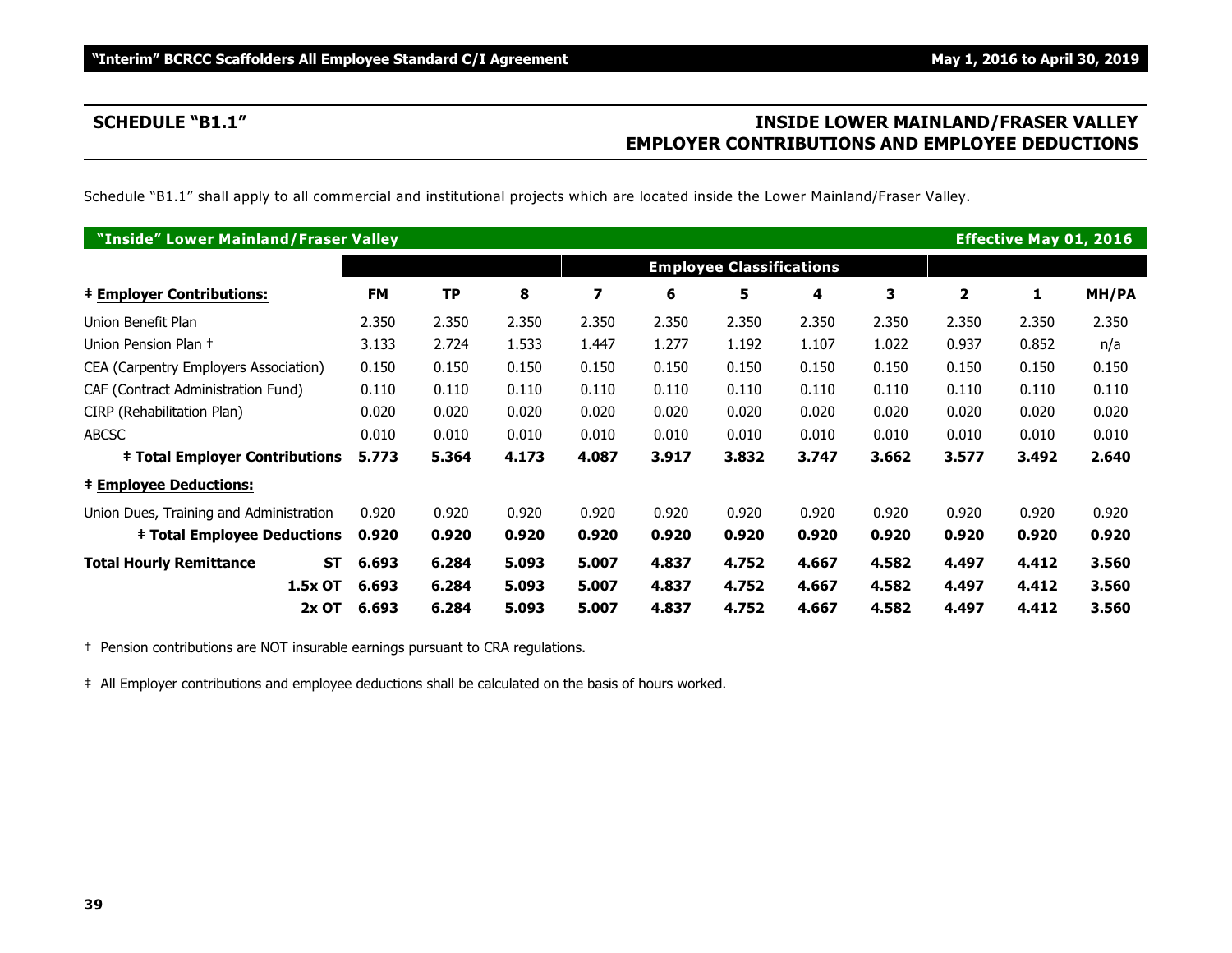# **SCHEDULE "B1.2" INSIDE LOWER MAINLAND/FRASER VALLEY EMPLOYER CONTRIBUTIONS AND EMPLOYEE DEDUCTIONS**

Schedule "B1.2" shall apply to all commercial and institutional projects which are located inside the Lower Mainland/Fraser Valley.

| "Inside" Lower Mainland/Fraser Valley       |           |       |       |                         |       |                                 |       |       | <b>Effective January 01, 2017</b> |       |       |
|---------------------------------------------|-----------|-------|-------|-------------------------|-------|---------------------------------|-------|-------|-----------------------------------|-------|-------|
|                                             |           |       |       |                         |       | <b>Employee Classifications</b> |       |       |                                   |       |       |
| <b>‡ Employer Contributions:</b>            | <b>FM</b> | ΤP    | 8     | $\overline{\mathbf{z}}$ | 6     | 5                               | 4     | 3     | 2                                 | 1     | MH/PA |
| Union Benefit Plan                          | 2.350     | 2.350 | 2.350 | 2.350                   | 2.350 | 2.350                           | 2.350 | 2.350 | 2.350                             | 2.350 | 2.350 |
| Union Pension Plan +                        | 3.133     | 2.724 | 1.533 | 1.447                   | 1.277 | 1.192                           | 1.107 | 1.022 | 0.937                             | 0.852 | n/a   |
| CEA (Carpentry Employers Association)       | 0.150     | 0.150 | 0.150 | 0.150                   | 0.150 | 0.150                           | 0.150 | 0.150 | 0.150                             | 0.150 | 0.150 |
| CAF (Contract Administration Fund)          | 0.110     | 0.110 | 0.110 | 0.110                   | 0.110 | 0.110                           | 0.110 | 0.110 | 0.110                             | 0.110 | 0.110 |
| CIRP (Rehabilitation Plan)                  | 0.020     | 0.020 | 0.020 | 0.020                   | 0.020 | 0.020                           | 0.020 | 0.020 | 0.020                             | 0.020 | 0.020 |
| <b>ABCSC</b>                                | 0.010     | 0.010 | 0.010 | 0.010                   | 0.010 | 0.010                           | 0.010 | 0.010 | 0.010                             | 0.010 | 0.010 |
| <b>‡ Total Employer Contributions</b>       | 5.773     | 5.364 | 4.173 | 4.087                   | 3.917 | 3.832                           | 3.747 | 3.662 | 3.577                             | 3.492 | 2.640 |
| <b>‡ Employee Deductions:</b>               |           |       |       |                         |       |                                 |       |       |                                   |       |       |
| Union Dues, Training and Administration     | 1.120     | 1.120 | 1.120 | 1.120                   | 1.120 | 1.120                           | 1.120 | 1.120 | 1.120                             | 1.120 | 1.120 |
| <b>‡ Total Employee Deductions</b>          | 1.120     | 1.120 | 1.120 | 1.120                   | 1.120 | 1.120                           | 1.120 | 1.120 | 1.120                             | 1.120 | 1.120 |
| <b>Total Hourly Remittance</b><br><b>ST</b> | 6.893     | 6.484 | 5.293 | 5.207                   | 5.037 | 4.952                           | 4.867 | 4.782 | 4.697                             | 4.612 | 3.760 |
| 1.5x OT                                     | 6.893     | 6.484 | 5.293 | 5.207                   | 5.037 | 4.952                           | 4.867 | 4.782 | 4.697                             | 4.612 | 3.760 |
| $2x$ OT                                     | 6.893     | 6.484 | 5.293 | 5.207                   | 5.037 | 4.952                           | 4.867 | 4.782 | 4.697                             | 4.612 | 3.760 |

† Pension contributions are NOT insurable earnings pursuant to CRA regulations.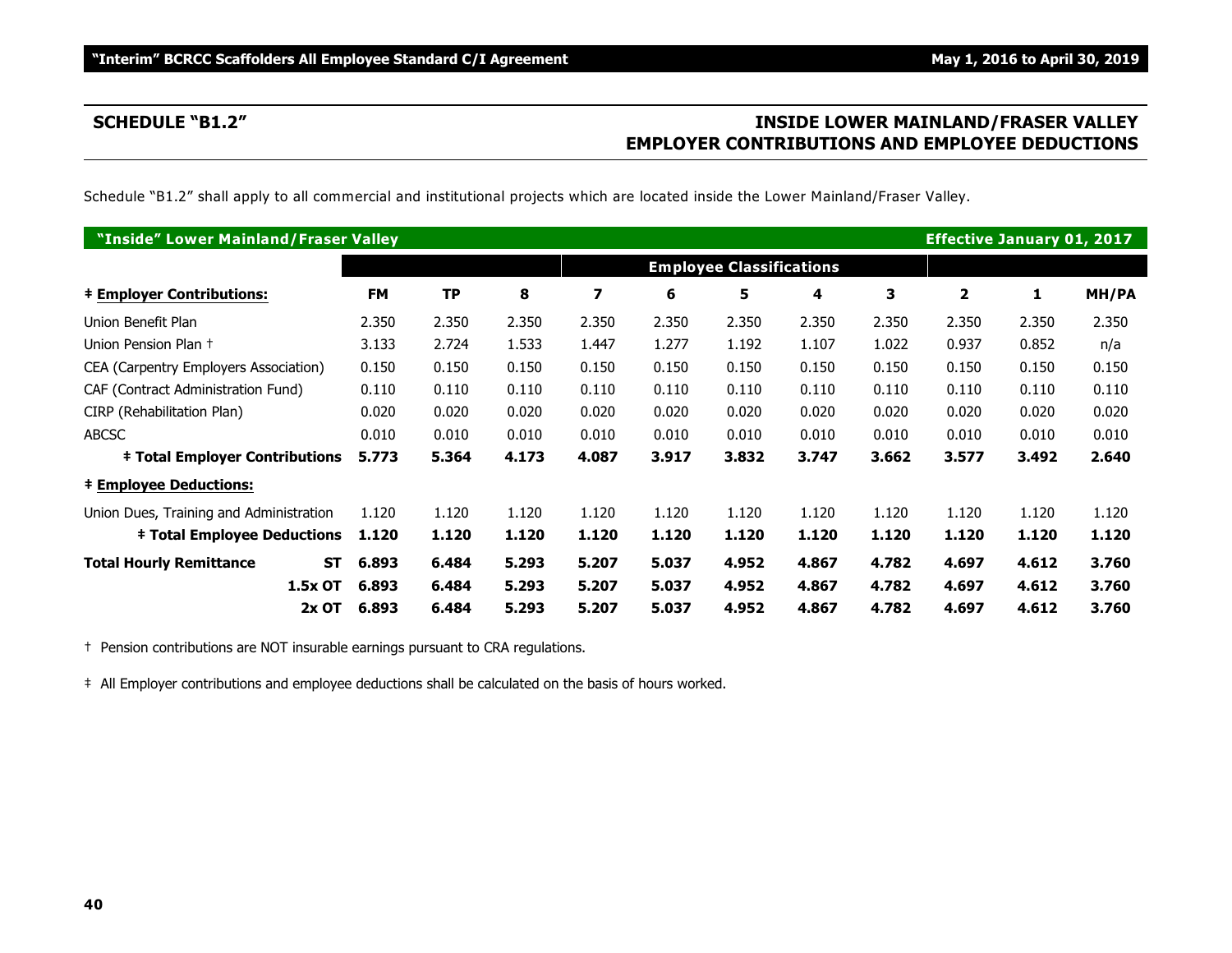# **SCHEDULE "B1.3" INSIDE LOWER MAINLAND/FRASER VALLEY EMPLOYER CONTRIBUTIONS AND EMPLOYEE DEDUCTIONS**

Schedule "B1.3" shall apply to all commercial and institutional projects which are located inside the Lower Mainland/Fraser Valley.

| "Inside" Lower Mainland/Fraser Valley   |                    |           |       |                         |       |                                 |       |       |              | <b>Effective May 01, 2017</b> |       |
|-----------------------------------------|--------------------|-----------|-------|-------------------------|-------|---------------------------------|-------|-------|--------------|-------------------------------|-------|
|                                         |                    |           |       |                         |       | <b>Employee Classifications</b> |       |       |              |                               |       |
| <b>‡ Employer Contributions:</b>        | <b>FM</b>          | <b>TP</b> | 8     | $\overline{\mathbf{z}}$ | 6     | 5                               | 4     | 3     | $\mathbf{2}$ | 1                             | MH/PA |
| Union Benefit Plan                      | 2.327              | 2.327     | 2.327 | 2.327                   | 2.327 | 2.327                           | 2.327 | 2.327 | 2.327        | 2.327                         | 2.327 |
| Union Pension Plan +                    | 3.147              | 2.737     | 1.540 | 1.454                   | 1.283 | 1.198                           | 1.112 | 1.027 | 0.941        | 0.856                         | n/a   |
| CEA (Carpentry Employers Association)   | 0.100              | 0.100     | 0.100 | 0.100                   | 0.100 | 0.100                           | 0.100 | 0.100 | 0.100        | 0.100                         | 0.100 |
| CAF (Contract Administration Fund)      | 0.130              | 0.130     | 0.130 | 0.130                   | 0.130 | 0.130                           | 0.130 | 0.130 | 0.130        | 0.130                         | 0.130 |
| CIRP (Rehabilitation Plan)              | 0.020              | 0.020     | 0.020 | 0.020                   | 0.020 | 0.020                           | 0.020 | 0.020 | 0.020        | 0.020                         | 0.020 |
| <b>ABCSC</b>                            | 0.200              | 0.200     | 0.200 | 0.200                   | 0.200 | 0.200                           | 0.200 | 0.200 | 0.200        | 0.200                         | 0.200 |
| <b>D&amp;A Policy</b>                   | n/a                | n/a       | n/a   | n/a                     | n/a   | n/a                             | n/a   | n/a   | n/a          | n/a                           | n/a   |
| <b>‡ Total Employer Contributions</b>   | 5.924              | 5.514     | 4.317 | 4.231                   | 4.060 | 3.975                           | 3.889 | 3.804 | 3.718        | 3.633                         | 2.777 |
| <b>‡ Employee Deductions:</b>           |                    |           |       |                         |       |                                 |       |       |              |                               |       |
| Union Dues, Training and Administration | 1.270              | 1.270     | 1.270 | 1.270                   | 1.270 | 1.270                           | 1.270 | 1.270 | 1.270        | 1.270                         | 1.270 |
| <b>‡ Total Employee Deductions</b>      | 1.270              | 1.270     | 1.270 | 1.270                   | 1.270 | 1.270                           | 1.270 | 1.270 | 1.270        | 1.270                         | 1.270 |
| <b>Total Hourly Remittance</b>          | <b>ST</b><br>7.194 | 6.784     | 5.587 | 5.501                   | 5.330 | 5.245                           | 5.159 | 5.074 | 4.988        | 4.903                         | 4.047 |
| 1.5x OT                                 | 7.194              | 6.784     | 5.587 | 5.501                   | 5.330 | 5.245                           | 5.159 | 5.074 | 4.988        | 4.903                         | 4.047 |
| $2x$ OT                                 | 7.194              | 6.784     | 5.587 | 5.501                   | 5.330 | 5.245                           | 5.159 | 5.074 | 4.988        | 4.903                         | 4.047 |

† Pension contributions are NOT insurable earnings pursuant to CRA regulations.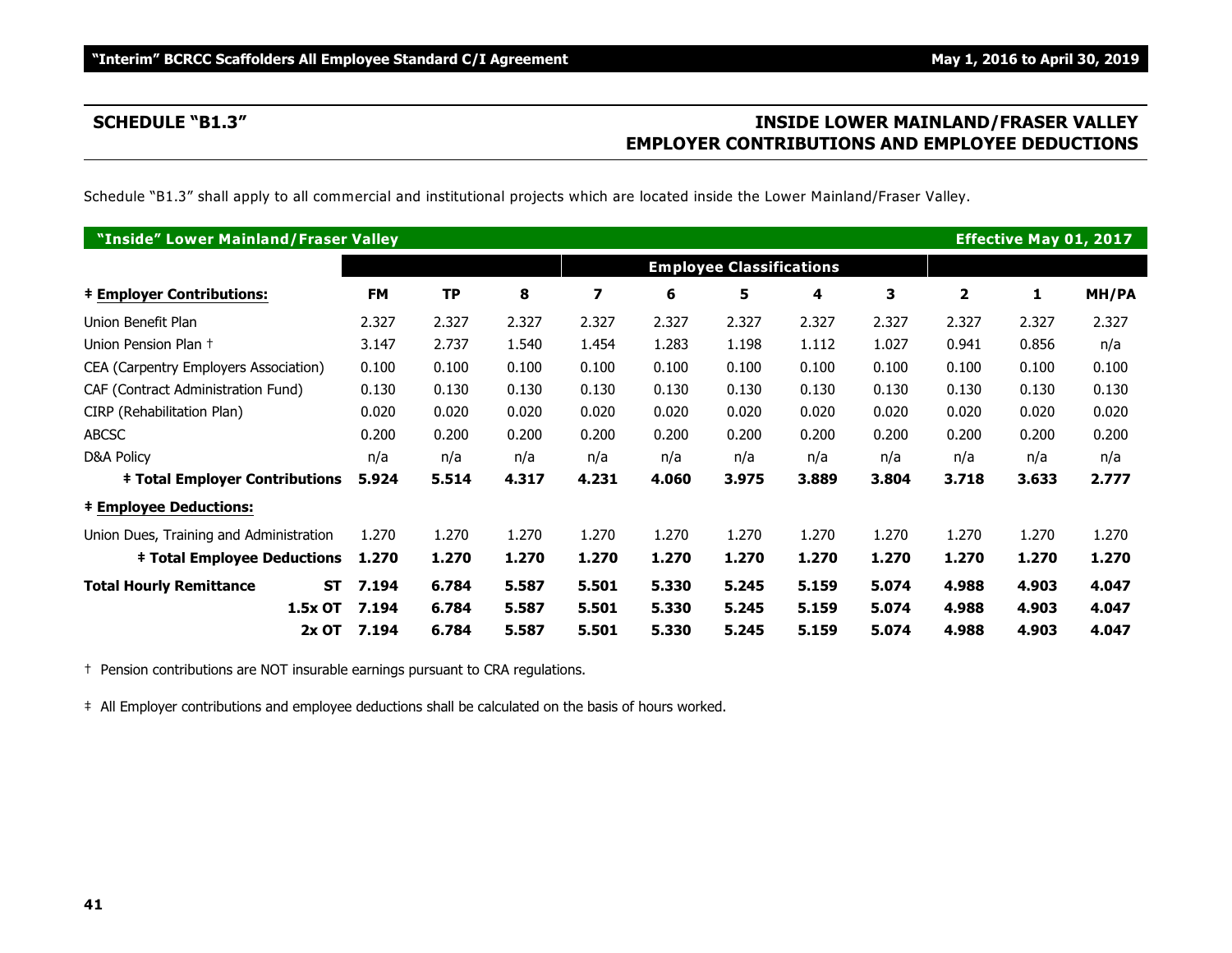# **SCHEDULE "B1.4" INSIDE LOWER MAINLAND/FRASER VALLEY EMPLOYER CONTRIBUTIONS AND EMPLOYEE DEDUCTIONS**

Schedule "B1.4" shall apply to all commercial and institutional projects which are located inside the Lower Mainland/Fraser Valley.

| "Inside" Lower Mainland/Fraser Valley       |           |           |       |       |       |                                 |       |       | <b>Effective November 26, 2017</b> |       |       |
|---------------------------------------------|-----------|-----------|-------|-------|-------|---------------------------------|-------|-------|------------------------------------|-------|-------|
|                                             |           |           |       |       |       | <b>Employee Classifications</b> |       |       |                                    |       |       |
| <b>‡ Employer Contributions:</b>            | <b>FM</b> | <b>TP</b> | 8     | 7     | 6     | 5                               | 4     | 3     | $\mathbf{2}$                       | 1     | MH/PA |
| Union Benefit Plan                          | 2.327     | 2.327     | 2.327 | 2.327 | 2.327 | 2.327                           | 2.327 | 2.327 | 2.327                              | 2.327 | 2.327 |
| Union Pension Plan +                        | 3.147     | 2.737     | 1.540 | 1.454 | 1.283 | 1.198                           | 1.112 | 1.027 | 0.941                              | 0.856 | n/a   |
| CEA (Carpentry Employers Association)       | 0.100     | 0.100     | 0.100 | 0.100 | 0.100 | 0.100                           | 0.100 | 0.100 | 0.100                              | 0.100 | 0.100 |
| CAF (Contract Administration Fund)          | 0.130     | 0.130     | 0.130 | 0.130 | 0.130 | 0.130                           | 0.130 | 0.130 | 0.130                              | 0.130 | 0.130 |
| CIRP (Rehabilitation Plan)                  | 0.020     | 0.020     | 0.020 | 0.020 | 0.020 | 0.020                           | 0.020 | 0.020 | 0.020                              | 0.020 | 0.020 |
| <b>ABCSC</b>                                | 0.200     | 0.200     | 0.200 | 0.200 | 0.200 | 0.200                           | 0.200 | 0.200 | 0.200                              | 0.200 | 0.200 |
| D&A Policy                                  | 0.010     | 0.010     | 0.010 | 0.010 | 0.010 | 0.010                           | 0.010 | 0.010 | 0.010                              | 0.010 | 0.010 |
| <b>‡ Total Employer Contributions</b>       | 5.934     | 5.524     | 4.327 | 4.241 | 4.070 | 3.985                           | 3.899 | 3.814 | 3.728                              | 3.643 | 2.787 |
| <b>‡ Employee Deductions:</b>               |           |           |       |       |       |                                 |       |       |                                    |       |       |
| Union Dues, Training and Administration     | 1.270     | 1.270     | 1.270 | 1.270 | 1.270 | 1.270                           | 1.270 | 1.270 | 1.270                              | 1.270 | 1.270 |
| <b>‡ Total Employee Deductions</b>          | 1.270     | 1.270     | 1.270 | 1.270 | 1.270 | 1.270                           | 1.270 | 1.270 | 1.270                              | 1.270 | 1.270 |
| <b>Total Hourly Remittance</b><br><b>ST</b> | 7.204     | 6.794     | 5.597 | 5.511 | 5.340 | 5.255                           | 5.169 | 5.084 | 4.998                              | 4.913 | 4.057 |
| 1.5x OT                                     | 7.204     | 6.794     | 5.597 | 5.511 | 5.340 | 5.255                           | 5.169 | 5.084 | 4.998                              | 4.913 | 4.057 |
| $2x$ OT                                     | 7.204     | 6.794     | 5.597 | 5.511 | 5.340 | 5.255                           | 5.169 | 5.084 | 4.998                              | 4.913 | 4.057 |

† Pension contributions are NOT insurable earnings pursuant to CRA regulations.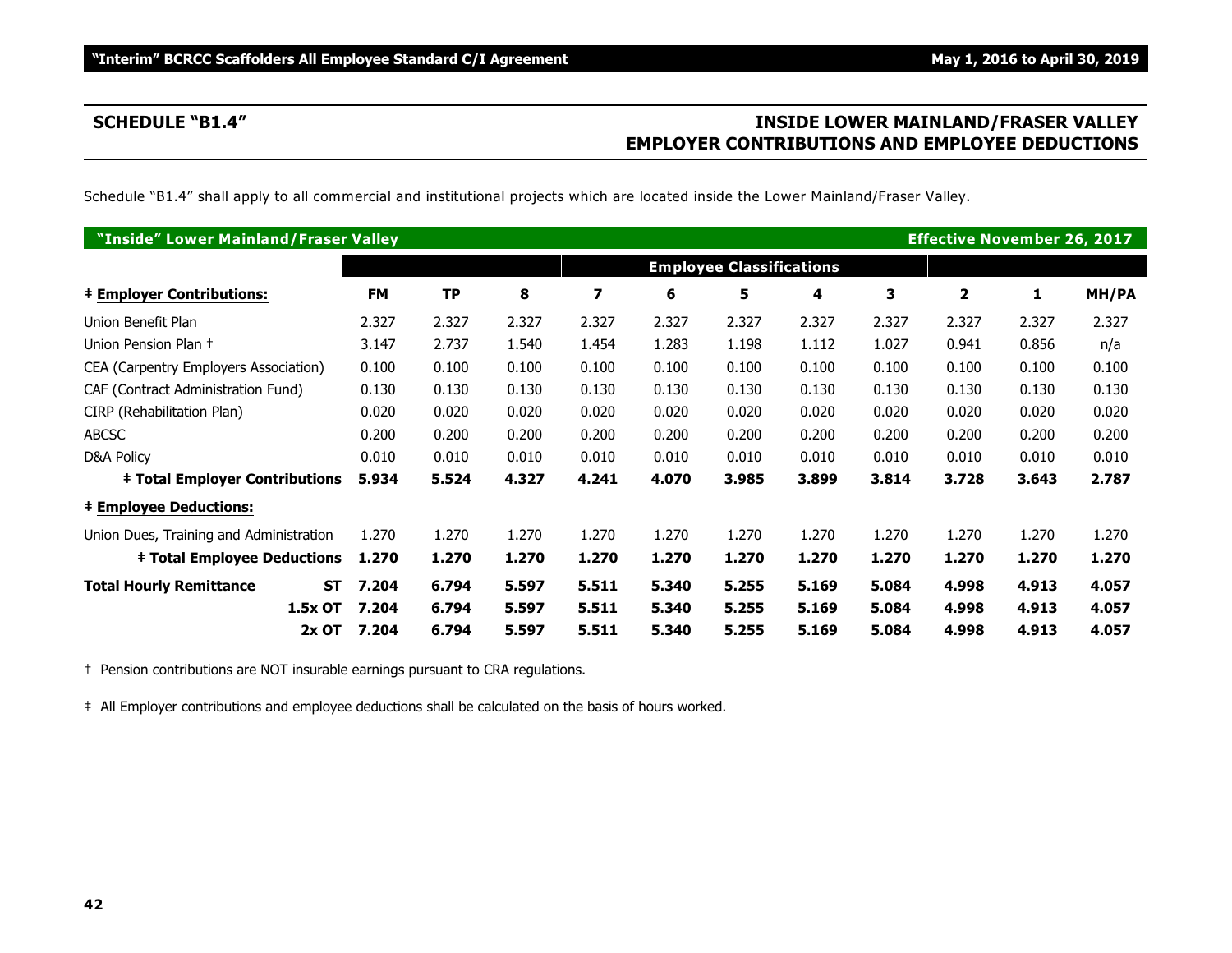# **SCHEDULE "B1.5" INSIDE LOWER MAINLAND/FRASER VALLEY EMPLOYER CONTRIBUTIONS AND EMPLOYEE DEDUCTIONS**

Schedule "B1.5" shall apply to all commercial and institutional projects which are located inside the Lower Mainland/Fraser Valley.

| "Inside" Lower Mainland/Fraser Valley   |                    |                                 |       |                         |       |       |       |       |              | <b>Effective May 01, 2018</b> |       |
|-----------------------------------------|--------------------|---------------------------------|-------|-------------------------|-------|-------|-------|-------|--------------|-------------------------------|-------|
|                                         |                    | <b>Employee Classifications</b> |       |                         |       |       |       |       |              |                               |       |
| <b>‡ Employer Contributions:</b>        | <b>FM</b>          | <b>TP</b>                       | 8     | $\overline{\mathbf{z}}$ | 6     | 5     | 4     | 3     | $\mathbf{2}$ | 1                             | MH/PA |
| Union Benefit Plan                      | 2.327              | 2.327                           | 2.327 | 2.327                   | 2.327 | 2.327 | 2.327 | 2.327 | 2.327        | 2.327                         | 2.327 |
| Union Pension Plan +                    | 3.171              | 2.758                           | 1.551 | 1.465                   | 1.293 | 1.207 | 1.121 | 1.034 | 0.948        | 0.862                         | n/a   |
| CEA (Carpentry Employers Association)   | 0.100              | 0.100                           | 0.100 | 0.100                   | 0.100 | 0.100 | 0.100 | 0.100 | 0.100        | 0.100                         | 0.100 |
| CAF (Contract Administration Fund)      | 0.130              | 0.130                           | 0.130 | 0.130                   | 0.130 | 0.130 | 0.130 | 0.130 | 0.130        | 0.130                         | 0.130 |
| CIRP (Rehabilitation Plan)              | 0.020              | 0.020                           | 0.020 | 0.020                   | 0.020 | 0.020 | 0.020 | 0.020 | 0.020        | 0.020                         | 0.020 |
| <b>ABCSC</b>                            | 0.200              | 0.200                           | 0.200 | 0.200                   | 0.200 | 0.200 | 0.200 | 0.200 | 0.200        | 0.200                         | 0.200 |
| <b>D&amp;A Policy</b>                   | 0.010              | 0.010                           | 0.010 | 0.010                   | 0.010 | 0.010 | 0.010 | 0.010 | 0.010        | 0.010                         | 0.010 |
| <b>‡ Total Employer Contributions</b>   | 5.958              | 5.545                           | 4.338 | 4.252                   | 4.080 | 3.994 | 3.908 | 3.821 | 3.735        | 3.649                         | 2.787 |
| <b>‡ Employee Deductions:</b>           |                    |                                 |       |                         |       |       |       |       |              |                               |       |
| Union Dues, Training and Administration | 1.270              | 1.270                           | 1.270 | 1.270                   | 1.270 | 1.270 | 1.270 | 1.270 | 1.270        | 1.270                         | 1.270 |
| <b>‡ Total Employee Deductions</b>      | 1.270              | 1.270                           | 1.270 | 1.270                   | 1.270 | 1.270 | 1.270 | 1.270 | 1.270        | 1.270                         | 1.270 |
| <b>Total Hourly Remittance</b>          | 7.228<br><b>ST</b> | 6.815                           | 5.608 | 5.522                   | 5.350 | 5.264 | 5.178 | 5.091 | 5.005        | 4.919                         | 4.057 |
| 1.5x OT                                 | 7.228              | 6.815                           | 5.608 | 5.522                   | 5.350 | 5.264 | 5.178 | 5.091 | 5.005        | 4.919                         | 4.057 |
| $2x$ OT                                 | 7.228              | 6.815                           | 5.608 | 5.522                   | 5.350 | 5.264 | 5.178 | 5.091 | 5.005        | 4.919                         | 4.057 |

† Pension contributions are NOT insurable earnings pursuant to CRA regulations.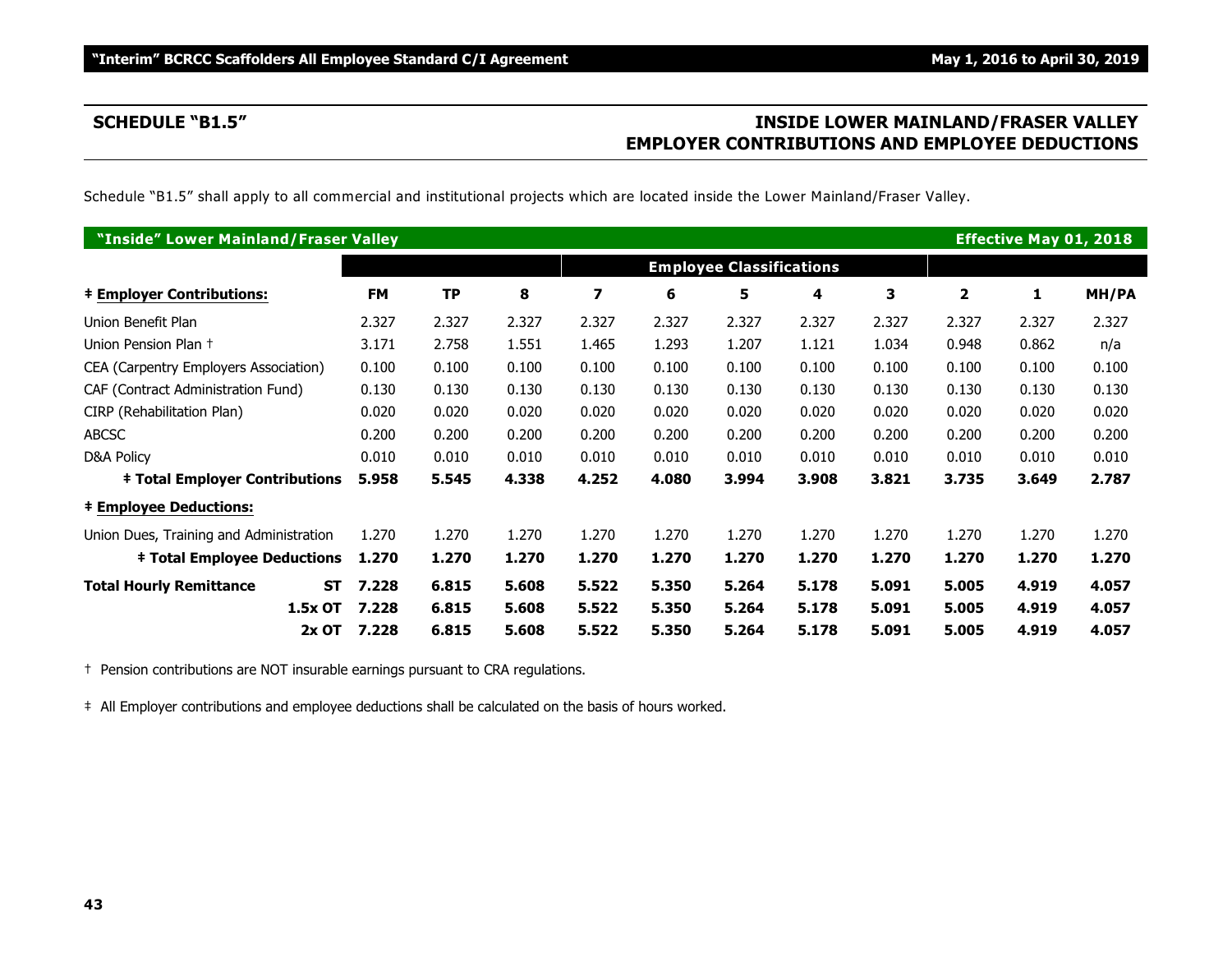# **SCHEDULE "B1.6" INSIDE LOWER MAINLAND/FRASER VALLEY EMPLOYER CONTRIBUTIONS AND EMPLOYEE DEDUCTIONS**

Schedule "B1.6" shall apply to all commercial and institutional projects which are located inside the Lower Mainland/Fraser Valley.

| "Inside" Lower Mainland/Fraser Valley       |           |           |       |       |       |                                 |       |       |              | <b>Effective April 01, 2019</b> |       |
|---------------------------------------------|-----------|-----------|-------|-------|-------|---------------------------------|-------|-------|--------------|---------------------------------|-------|
|                                             |           |           |       |       |       | <b>Employee Classifications</b> |       |       |              |                                 |       |
| <b>‡ Employer Contributions:</b>            | <b>FM</b> | <b>TP</b> | 8     | 7     | 6     | 5                               | 4     | 3     | $\mathbf{2}$ | 1                               | MH/PA |
| Union Benefit Plan                          | 2.327     | 2.327     | 2.327 | 2.327 | 2.327 | 2.327                           | 2.327 | 2.327 | 2.327        | 2.327                           | 2.327 |
| Union Pension Plan +                        | 3.195     | 2.778     | 1.563 | 1.476 | 1.303 | 1.216                           | 1.129 | 1.042 | 0.955        | 0.869                           | n/a   |
| CEA (Carpentry Employers Association)       | 0.100     | 0.100     | 0.100 | 0.100 | 0.100 | 0.100                           | 0.100 | 0.100 | 0.100        | 0.100                           | 0.100 |
| CAF (Contract Administration Fund)          | 0.130     | 0.130     | 0.130 | 0.130 | 0.130 | 0.130                           | 0.130 | 0.130 | 0.130        | 0.130                           | 0.130 |
| CIRP (Rehabilitation Plan)                  | 0.020     | 0.020     | 0.020 | 0.020 | 0.020 | 0.020                           | 0.020 | 0.020 | 0.020        | 0.020                           | 0.020 |
| <b>ABCSC</b>                                | 0.200     | 0.200     | 0.200 | 0.200 | 0.200 | 0.200                           | 0.200 | 0.200 | 0.200        | 0.200                           | 0.200 |
| D&A Policy                                  | 0.010     | 0.010     | 0.010 | 0.010 | 0.010 | 0.010                           | 0.010 | 0.010 | 0.010        | 0.010                           | 0.010 |
| <b>‡ Total Employer Contributions</b>       | 5.982     | 5.565     | 4.350 | 4.263 | 4.090 | 4.003                           | 3.916 | 3.829 | 3.742        | 3.656                           | 2.787 |
| <b>‡ Employee Deductions:</b>               |           |           |       |       |       |                                 |       |       |              |                                 |       |
| Union Dues, Training and Administration     | 1.270     | 1.270     | 1.270 | 1.270 | 1.270 | 1.270                           | 1.270 | 1.270 | 1.270        | 1.270                           | 1.270 |
| <b>‡ Total Employee Deductions</b>          | 1.270     | 1.270     | 1.270 | 1.270 | 1.270 | 1.270                           | 1.270 | 1.270 | 1.270        | 1.270                           | 1.270 |
| <b>Total Hourly Remittance</b><br><b>ST</b> | 7.252     | 6.835     | 5.620 | 5.533 | 5.360 | 5.273                           | 5.186 | 5.099 | 5.012        | 4.926                           | 4.057 |
| 1.5x OT                                     | 7.252     | 6.835     | 5.620 | 5.533 | 5.360 | 5.273                           | 5.186 | 5.099 | 5.012        | 4.926                           | 4.057 |
| $2x$ OT                                     | 7.252     | 6.835     | 5.620 | 5.533 | 5.360 | 5.273                           | 5.186 | 5.099 | 5.012        | 4.926                           | 4.057 |

† Pension contributions are NOT insurable earnings pursuant to CRA regulations.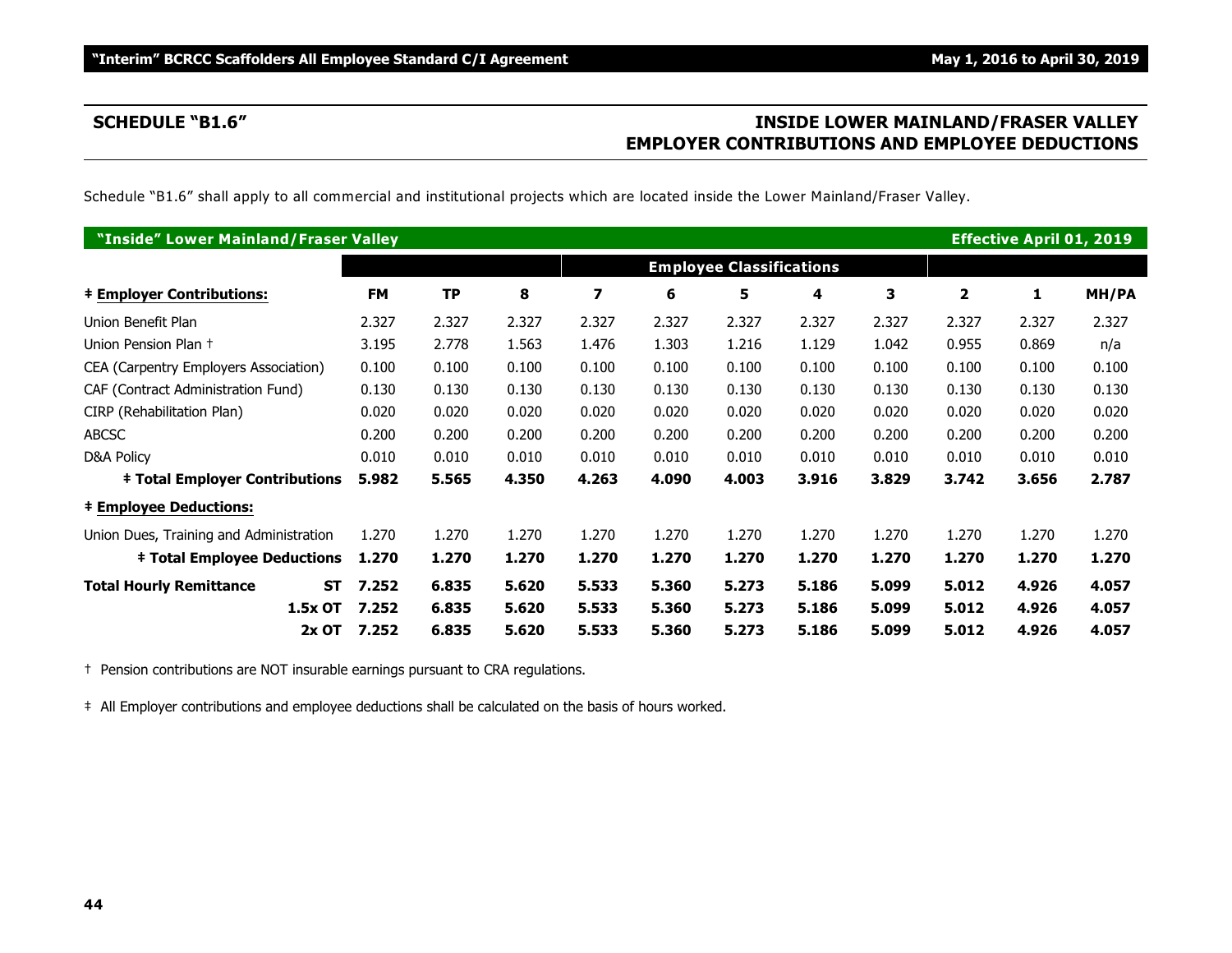# **SCHEDULE "B2.1" OUTSIDE LOWER MAINLAND/FRASER VALLEY EMPLOYER CONTRIBUTIONS AND EMPLOYEE DEDUCTIONS**

Schedule "B2.1" shall apply to all commercial and institutional projects which are located outside the Lower Mainland/Fraser Valley.

| "Outside" Lower Mainland/Fraser Valley      |           |       |       |       |                                 |       |       |       |       | <b>Effective May 01, 2016</b> |       |
|---------------------------------------------|-----------|-------|-------|-------|---------------------------------|-------|-------|-------|-------|-------------------------------|-------|
|                                             |           |       |       |       | <b>Employee Classifications</b> |       |       |       |       |                               |       |
| <b>‡ Employer Contributions:</b>            | <b>FM</b> | TP    | 8     | 7     | 6                               | 5     | 4     | 3     | 2     | 1                             | MH/PA |
| Union Benefit Plan                          | 2.350     | 2.350 | 2.350 | 2.350 | 2.350                           | 2.350 | 2.350 | 2.350 | 2.350 | 2.350                         | 2.350 |
| Union Pension Plan +                        | 3.041     | 2.644 | 1.488 | 1.405 | 1.240                           | 1.157 | 1.074 | 0.992 | 0.909 | 0.827                         | n/a   |
| CEA (Carpentry Employers Association)       | 0.150     | 0.150 | 0.150 | 0.150 | 0.150                           | 0.150 | 0.150 | 0.150 | 0.150 | 0.150                         | 0.150 |
| CAF (Contract Administration Fund)          | 0.110     | 0.110 | 0.110 | 0.110 | 0.110                           | 0.110 | 0.110 | 0.110 | 0.110 | 0.110                         | 0.110 |
| CIRP (Rehabilitation Plan)                  | 0.020     | 0.020 | 0.020 | 0.020 | 0.020                           | 0.020 | 0.020 | 0.020 | 0.020 | 0.020                         | 0.020 |
| <b>ABCSC</b>                                | 0.010     | 0.010 | 0.010 | 0.010 | 0.010                           | 0.010 | 0.010 | 0.010 | 0.010 | 0.010                         | 0.010 |
| <b>‡ Total Employer Contributions</b>       | 5.681     | 5.284 | 4.128 | 4.045 | 3.880                           | 3.797 | 3.714 | 3.632 | 3.549 | 3.467                         | 2.640 |
| <b>‡ Employee Deductions:</b>               |           |       |       |       |                                 |       |       |       |       |                               |       |
| Union Dues, Training and Administration     | 0.920     | 0.920 | 0.920 | 0.920 | 0.920                           | 0.920 | 0.920 | 0.920 | 0.920 | 0.920                         | 0.920 |
| <b>‡ Total Employee Deductions</b>          | 0.920     | 0.920 | 0.920 | 0.920 | 0.920                           | 0.920 | 0.920 | 0.920 | 0.920 | 0.920                         | 0.920 |
| <b>Total Hourly Remittance</b><br><b>ST</b> | 6.601     | 6.204 | 5.048 | 4.965 | 4.800                           | 4.717 | 4.634 | 4.552 | 4.469 | 4.387                         | 3.560 |
| 1.5x OT                                     | 6.601     | 6.204 | 5.048 | 4.965 | 4.800                           | 4.717 | 4.634 | 4.552 | 4.469 | 4.387                         | 3.560 |
| $2x$ OT                                     | 6.601     | 6.204 | 5.048 | 4.965 | 4.800                           | 4.717 | 4.634 | 4.552 | 4.469 | 4.387                         | 3.560 |

† Pension contributions are NOT insurable earnings pursuant to CRA regulations.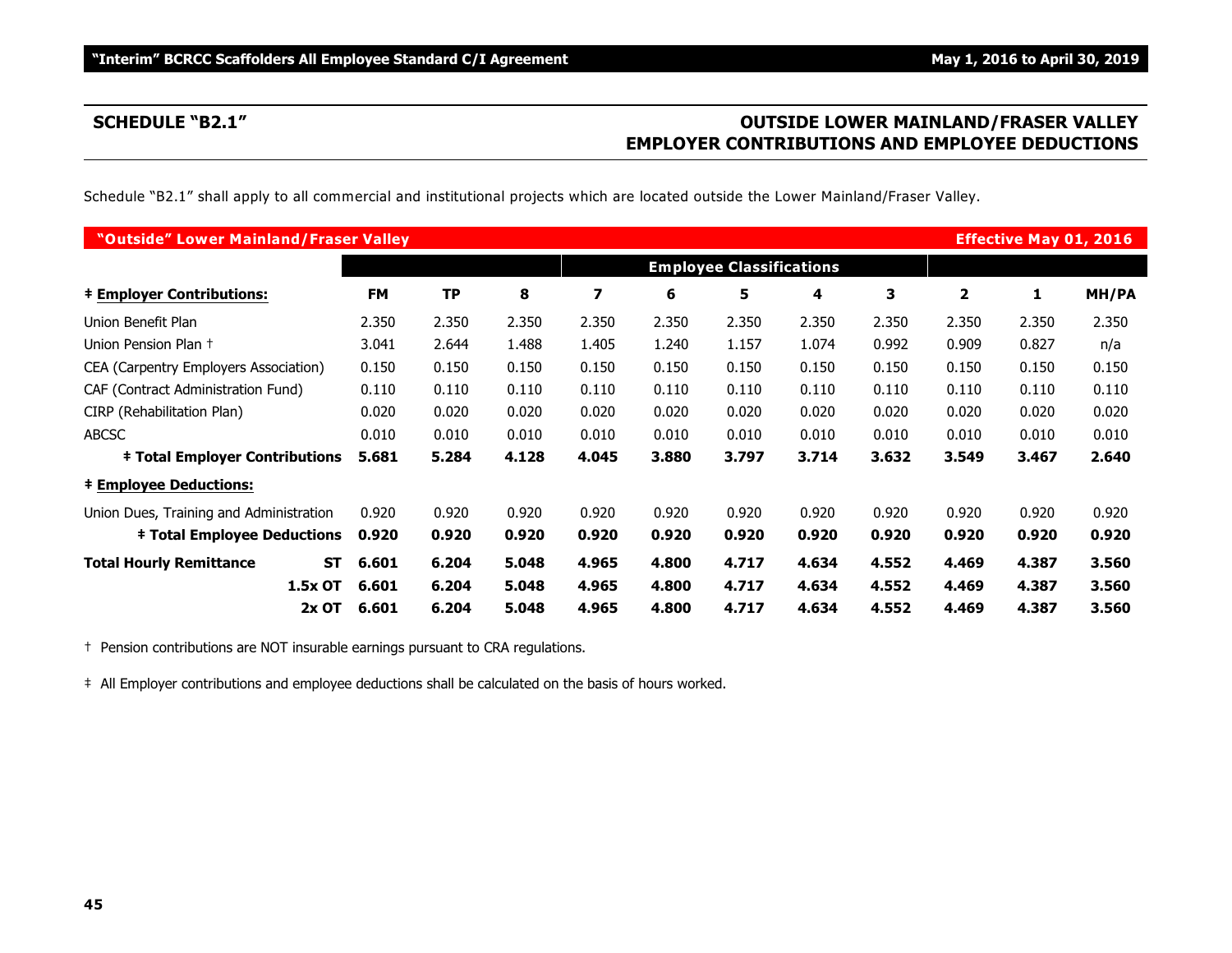# **SCHEDULE "B2.2" OUTSIDE LOWER MAINLAND/FRASER VALLEY EMPLOYER CONTRIBUTIONS AND EMPLOYEE DEDUCTIONS**

Schedule "B2.2" shall apply to all commercial and institutional projects which are located outside the Lower Mainland/Fraser Valley.

| "Outside" Lower Mainland/Fraser Valley      |           |           |       |       |       |                                 |       |       | <b>Effective January 01, 2017</b> |       |       |
|---------------------------------------------|-----------|-----------|-------|-------|-------|---------------------------------|-------|-------|-----------------------------------|-------|-------|
|                                             |           |           |       |       |       | <b>Employee Classifications</b> |       |       |                                   |       |       |
| <b>‡ Employer Contributions:</b>            | <b>FM</b> | <b>TP</b> | 8     | 7     | 6     | 5                               | 4     | 3     | 2                                 | 1     | MH/PA |
| Union Benefit Plan                          | 2.350     | 2.350     | 2.350 | 2.350 | 2.350 | 2.350                           | 2.350 | 2.350 | 2.350                             | 2.350 | 2.350 |
| Union Pension Plan +                        | 3.041     | 2.644     | 1.488 | 1.405 | 1.240 | 1.157                           | 1.074 | 0.992 | 0.909                             | 0.827 | n/a   |
| CEA (Carpentry Employers Association)       | 0.150     | 0.150     | 0.150 | 0.150 | 0.150 | 0.150                           | 0.150 | 0.150 | 0.150                             | 0.150 | 0.150 |
| CAF (Contract Administration Fund)          | 0.110     | 0.110     | 0.110 | 0.110 | 0.110 | 0.110                           | 0.110 | 0.110 | 0.110                             | 0.110 | 0.110 |
| CIRP (Rehabilitation Plan)                  | 0.020     | 0.020     | 0.020 | 0.020 | 0.020 | 0.020                           | 0.020 | 0.020 | 0.020                             | 0.020 | 0.020 |
| <b>ABCSC</b>                                | 0.010     | 0.010     | 0.010 | 0.010 | 0.010 | 0.010                           | 0.010 | 0.010 | 0.010                             | 0.010 | 0.010 |
| <b>‡ Total Employer Contributions</b>       | 5.681     | 5.284     | 4.128 | 4.045 | 3.880 | 3.797                           | 3.714 | 3.632 | 3.549                             | 3.467 | 2.640 |
| <b>‡ Employee Deductions:</b>               |           |           |       |       |       |                                 |       |       |                                   |       |       |
| Union Dues, Training and Administration     | 1.120     | 1.120     | 1.120 | 1.120 | 1.120 | 1.120                           | 1.120 | 1.120 | 1.120                             | 1.120 | 1.120 |
| <b>‡ Total Employee Deductions</b>          | 1.120     | 1.120     | 1.120 | 1.120 | 1.120 | 1.120                           | 1.120 | 1.120 | 1.120                             | 1.120 | 1.120 |
| <b>Total Hourly Remittance</b><br><b>ST</b> | 6.801     | 6.404     | 5.248 | 5.165 | 5.000 | 4.917                           | 4.834 | 4.752 | 4.669                             | 4.587 | 3.760 |
| 1.5x OT                                     | 6.801     | 6.404     | 5.248 | 5.165 | 5.000 | 4.917                           | 4.834 | 4.752 | 4.669                             | 4.587 | 3.760 |
| 2x OT                                       | 6.801     | 6.404     | 5.248 | 5.165 | 5.000 | 4.917                           | 4.834 | 4.752 | 4.669                             | 4.587 | 3.760 |

† Pension contributions are NOT insurable earnings pursuant to CRA regulations.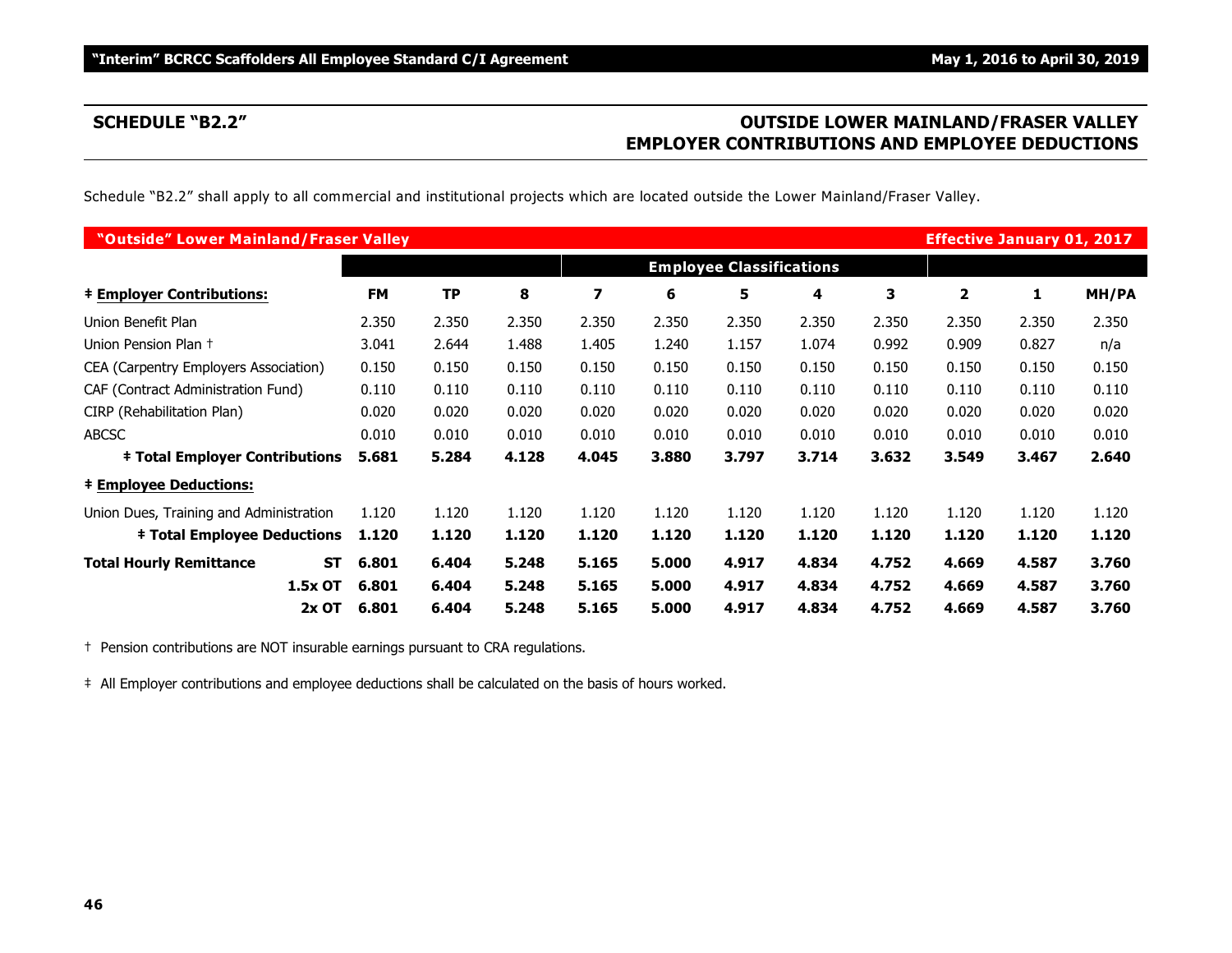# **SCHEDULE "B2.3" OUTSIDE LOWER MAINLAND/FRASER VALLEY EMPLOYER CONTRIBUTIONS AND EMPLOYEE DEDUCTIONS**

Schedule "B2.3" shall apply to all commercial and institutional projects which are located outside the Lower Mainland/Fraser Valley.

| "Outside" Lower Mainland/Fraser Valley  |                    |                                 |       |       |       |       |       |       |       | <b>Effective May 01, 2017</b> |       |
|-----------------------------------------|--------------------|---------------------------------|-------|-------|-------|-------|-------|-------|-------|-------------------------------|-------|
|                                         |                    | <b>Employee Classifications</b> |       |       |       |       |       |       |       |                               |       |
| <b>‡ Employer Contributions:</b>        | <b>FM</b>          | <b>TP</b>                       | 8     | 7     | 6     | 5     | 4     | 3     | 2     | 1                             | MH/PA |
| Union Benefit Plan                      | 2.327              | 2.327                           | 2.327 | 2.327 | 2.327 | 2.327 | 2.327 | 2.327 | 2.327 | 2.327                         | 2.327 |
| Union Pension Plan +                    | 3.055              | 2.657                           | 1.495 | 1.412 | 1.246 | 1.163 | 1.080 | 0.997 | 0.914 | 0.831                         | n/a   |
| CEA (Carpentry Employers Association)   | 0.100              | 0.100                           | 0.100 | 0.100 | 0.100 | 0.100 | 0.100 | 0.100 | 0.100 | 0.100                         | 0.100 |
| CAF (Contract Administration Fund)      | 0.130              | 0.130                           | 0.130 | 0.130 | 0.130 | 0.130 | 0.130 | 0.130 | 0.130 | 0.130                         | 0.130 |
| CIRP (Rehabilitation Plan)              | 0.020              | 0.020                           | 0.020 | 0.020 | 0.020 | 0.020 | 0.020 | 0.020 | 0.020 | 0.020                         | 0.020 |
| <b>ABCSC</b>                            | 0.200              | 0.200                           | 0.200 | 0.200 | 0.200 | 0.200 | 0.200 | 0.200 | 0.200 | 0.200                         | 0.200 |
| D&A Policy                              | n/a                | n/a                             | n/a   | n/a   | n/a   | n/a   | n/a   | n/a   | n/a   | n/a                           | n/a   |
| <b>‡ Total Employer Contributions</b>   | 5.832              | 5.434                           | 4.272 | 4.189 | 4.023 | 3.940 | 3.857 | 3.774 | 3.691 | 3.608                         | 2.777 |
| <b>‡ Employee Deductions:</b>           |                    |                                 |       |       |       |       |       |       |       |                               |       |
| Union Dues, Training and Administration | 1.270              | 1.270                           | 1.270 | 1.270 | 1.270 | 1.270 | 1.270 | 1.270 | 1.270 | 1.270                         | 1.270 |
| <b>‡ Total Employee Deductions</b>      | 1.270              | 1.270                           | 1.270 | 1.270 | 1.270 | 1.270 | 1.270 | 1.270 | 1.270 | 1.270                         | 1.270 |
| <b>Total Hourly Remittance</b>          | 7.102<br><b>ST</b> | 6.704                           | 5.542 | 5.459 | 5.293 | 5.210 | 5.127 | 5.044 | 4.961 | 4.878                         | 4.047 |
| 1.5x OT                                 | 7.102              | 6.704                           | 5.542 | 5.459 | 5.293 | 5.210 | 5.127 | 5.044 | 4.961 | 4.878                         | 4.047 |
|                                         | 7.102<br>$2x$ OT   | 6.704                           | 5.542 | 5.459 | 5.293 | 5.210 | 5.127 | 5.044 | 4.961 | 4.878                         | 4.047 |

† Pension contributions are NOT insurable earnings pursuant to CRA regulations.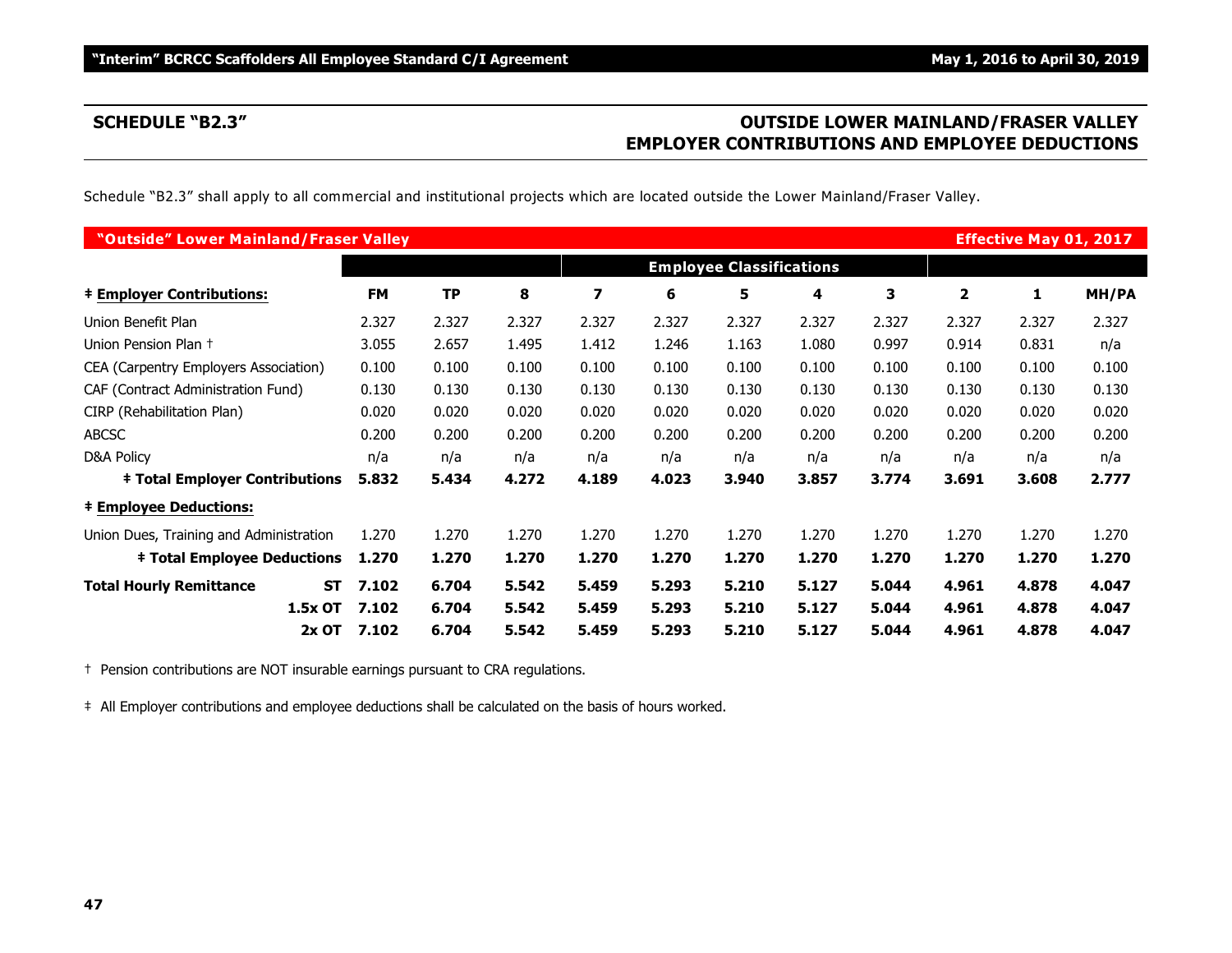# **SCHEDULE "B2.4" OUTSIDE LOWER MAINLAND/FRASER VALLEY EMPLOYER CONTRIBUTIONS AND EMPLOYEE DEDUCTIONS**

Schedule "B2.4" shall apply to all commercial and institutional projects which are located outside the Lower Mainland/Fraser Valley.

| "Outside" Lower Mainland/Fraser Valley  |                    |                                 |       |       |       |       |       |       | <b>Effective November 26, 2017</b> |       |       |
|-----------------------------------------|--------------------|---------------------------------|-------|-------|-------|-------|-------|-------|------------------------------------|-------|-------|
|                                         |                    | <b>Employee Classifications</b> |       |       |       |       |       |       |                                    |       |       |
| <b>‡ Employer Contributions:</b>        | <b>FM</b>          | <b>TP</b>                       | 8     | 7     | 6     | 5     | 4     | 3     | 2                                  | 1     | MH/PA |
| Union Benefit Plan                      | 2.327              | 2.327                           | 2.327 | 2.327 | 2.327 | 2.327 | 2.327 | 2.327 | 2.327                              | 2.327 | 2.327 |
| Union Pension Plan +                    | 3.055              | 2.657                           | 1.495 | 1.412 | 1.246 | 1.163 | 1.080 | 0.997 | 0.914                              | 0.831 | n/a   |
| CEA (Carpentry Employers Association)   | 0.100              | 0.100                           | 0.100 | 0.100 | 0.100 | 0.100 | 0.100 | 0.100 | 0.100                              | 0.100 | 0.100 |
| CAF (Contract Administration Fund)      | 0.130              | 0.130                           | 0.130 | 0.130 | 0.130 | 0.130 | 0.130 | 0.130 | 0.130                              | 0.130 | 0.130 |
| CIRP (Rehabilitation Plan)              | 0.020              | 0.020                           | 0.020 | 0.020 | 0.020 | 0.020 | 0.020 | 0.020 | 0.020                              | 0.020 | 0.020 |
| <b>ABCSC</b>                            | 0.200              | 0.200                           | 0.200 | 0.200 | 0.200 | 0.200 | 0.200 | 0.200 | 0.200                              | 0.200 | 0.200 |
| D&A Policy                              | 0.010              | 0.010                           | 0.010 | 0.010 | 0.010 | 0.010 | 0.010 | 0.010 | 0.010                              | 0.010 | 0.010 |
| <b>‡ Total Employer Contributions</b>   | 5.842              | 5.444                           | 4.282 | 4.199 | 4.033 | 3.950 | 3.867 | 3.784 | 3.701                              | 3.618 | 2.787 |
| <b>‡ Employee Deductions:</b>           |                    |                                 |       |       |       |       |       |       |                                    |       |       |
| Union Dues, Training and Administration | 1.270              | 1.270                           | 1.270 | 1.270 | 1.270 | 1.270 | 1.270 | 1.270 | 1.270                              | 1.270 | 1.270 |
| <b>‡ Total Employee Deductions</b>      | 1.270              | 1.270                           | 1.270 | 1.270 | 1.270 | 1.270 | 1.270 | 1.270 | 1.270                              | 1.270 | 1.270 |
| <b>Total Hourly Remittance</b>          | 7.112<br><b>ST</b> | 6.714                           | 5.552 | 5.469 | 5.303 | 5.220 | 5.137 | 5.054 | 4.971                              | 4.888 | 4.057 |
| 1.5x OT                                 | 7.112              | 6.714                           | 5.552 | 5.469 | 5.303 | 5.220 | 5.137 | 5.054 | 4.971                              | 4.888 | 4.057 |
| $2x$ OT                                 | 7.112              | 6.714                           | 5.552 | 5.469 | 5.303 | 5.220 | 5.137 | 5.054 | 4.971                              | 4.888 | 4.057 |

† Pension contributions are NOT insurable earnings pursuant to CRA regulations.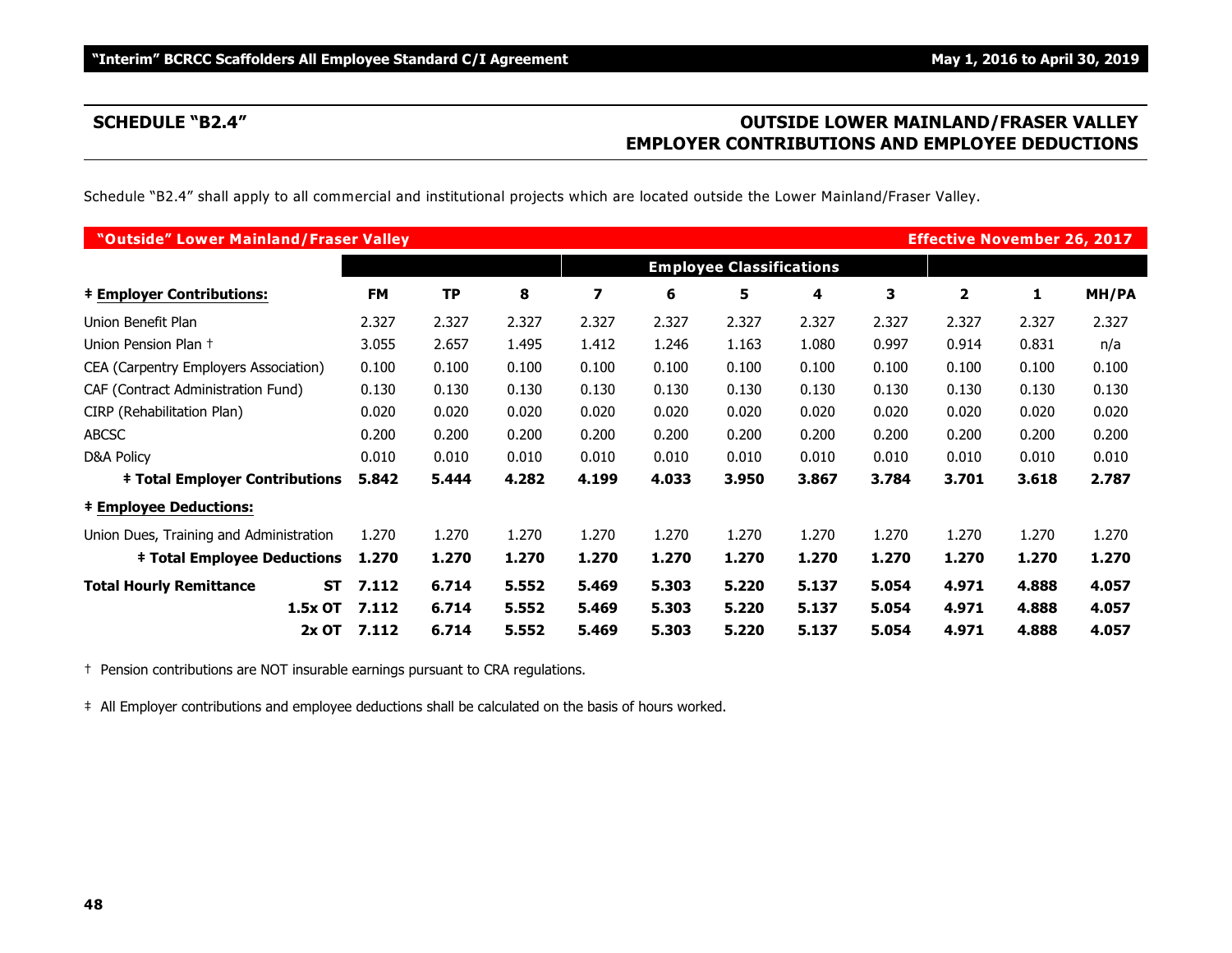# **SCHEDULE "B2.5" OUTSIDE LOWER MAINLAND/FRASER VALLEY EMPLOYER CONTRIBUTIONS AND EMPLOYEE DEDUCTIONS**

Schedule "B2.5" shall apply to all commercial and institutional projects which are located outside the Lower Mainland/Fraser Valley.

| "Outside" Lower Mainland/Fraser Valley  |                    |                                 |       |       |       |       |       |       |       | <b>Effective May 01, 2018</b> |       |
|-----------------------------------------|--------------------|---------------------------------|-------|-------|-------|-------|-------|-------|-------|-------------------------------|-------|
|                                         |                    | <b>Employee Classifications</b> |       |       |       |       |       |       |       |                               |       |
| <b>‡ Employer Contributions:</b>        | <b>FM</b>          | <b>TP</b>                       | 8     | 7     | 6     | 5     | 4     | 3     | 2     | 1                             | MH/PA |
| Union Benefit Plan                      | 2.327              | 2.327                           | 2.327 | 2.327 | 2.327 | 2.327 | 2.327 | 2.327 | 2.327 | 2.327                         | 2.327 |
| Union Pension Plan +                    | 3.079              | 2.678                           | 1.506 | 1.423 | 1.255 | 1.172 | 1.088 | 1.004 | 0.921 | 0.837                         | n/a   |
| CEA (Carpentry Employers Association)   | 0.100              | 0.100                           | 0.100 | 0.100 | 0.100 | 0.100 | 0.100 | 0.100 | 0.100 | 0.100                         | 0.100 |
| CAF (Contract Administration Fund)      | 0.130              | 0.130                           | 0.130 | 0.130 | 0.130 | 0.130 | 0.130 | 0.130 | 0.130 | 0.130                         | 0.130 |
| CIRP (Rehabilitation Plan)              | 0.020              | 0.020                           | 0.020 | 0.020 | 0.020 | 0.020 | 0.020 | 0.020 | 0.020 | 0.020                         | 0.020 |
| <b>ABCSC</b>                            | 0.200              | 0.200                           | 0.200 | 0.200 | 0.200 | 0.200 | 0.200 | 0.200 | 0.200 | 0.200                         | 0.200 |
| D&A Policy                              | 0.010              | 0.010                           | 0.010 | 0.010 | 0.010 | 0.010 | 0.010 | 0.010 | 0.010 | 0.010                         | 0.010 |
| <b>‡ Total Employer Contributions</b>   | 5.866              | 5.465                           | 4.293 | 4.210 | 4.042 | 3.959 | 3.875 | 3.791 | 3.708 | 3.624                         | 2.787 |
| <b>‡ Employee Deductions:</b>           |                    |                                 |       |       |       |       |       |       |       |                               |       |
| Union Dues, Training and Administration | 1.270              | 1.270                           | 1.270 | 1.270 | 1.270 | 1.270 | 1.270 | 1.270 | 1.270 | 1.270                         | 1.270 |
| <b>‡ Total Employee Deductions</b>      | 1.270              | 1.270                           | 1.270 | 1.270 | 1.270 | 1.270 | 1.270 | 1.270 | 1.270 | 1.270                         | 1.270 |
| <b>Total Hourly Remittance</b>          | 7.136<br><b>ST</b> | 6.735                           | 5.563 | 5.480 | 5.312 | 5.229 | 5.145 | 5.061 | 4.978 | 4.894                         | 4.057 |
| 1.5x OT                                 | 7.136              | 6.735                           | 5.563 | 5.480 | 5.312 | 5.229 | 5.145 | 5.061 | 4.978 | 4.894                         | 4.057 |
|                                         | $2x$ OT<br>7.136   | 6.735                           | 5.563 | 5.480 | 5.312 | 5.229 | 5.145 | 5.061 | 4.978 | 4.894                         | 4.057 |

† Pension contributions are NOT insurable earnings pursuant to CRA regulations.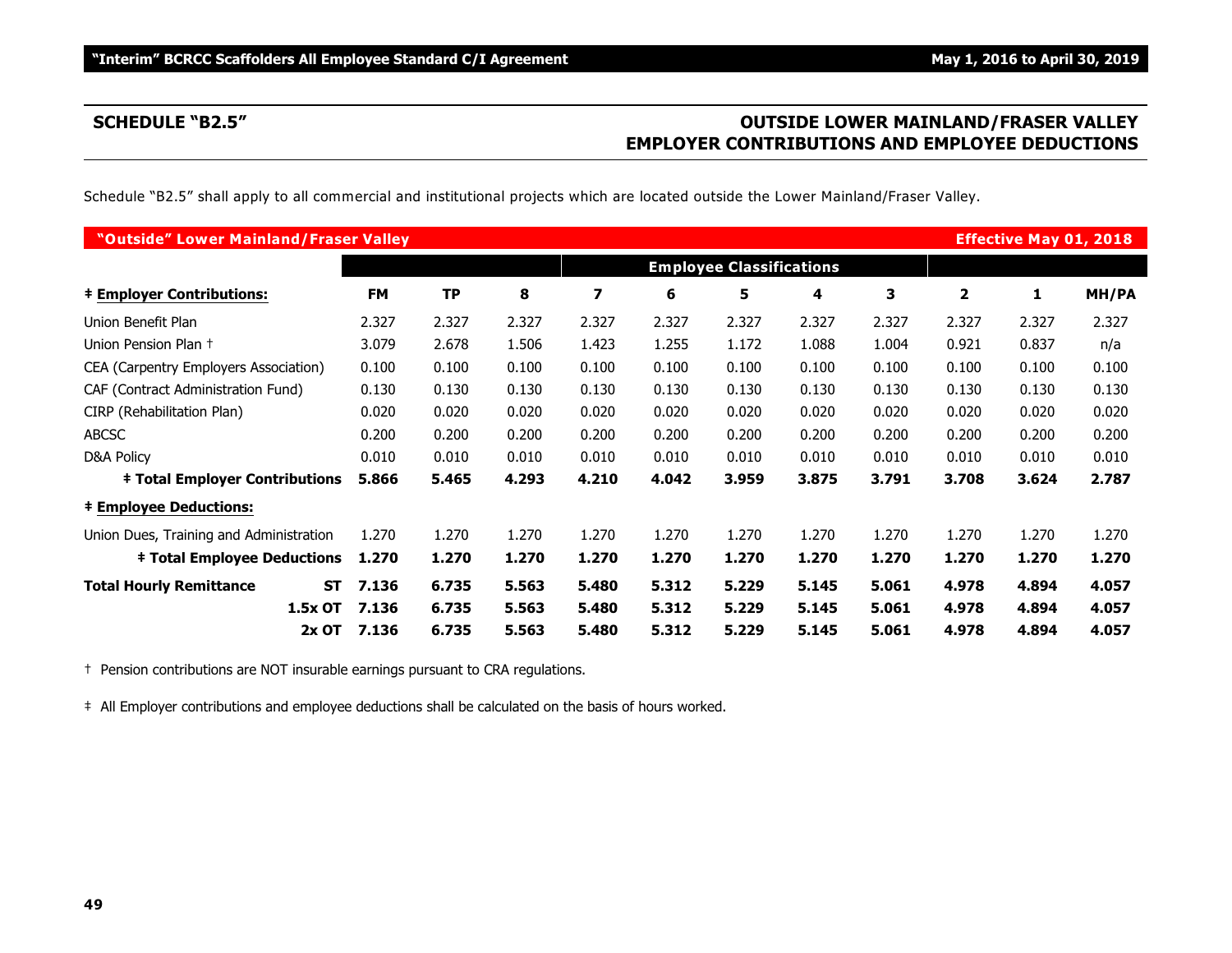# **SCHEDULE "B2.6" OUTSIDE LOWER MAINLAND/FRASER VALLEY EMPLOYER CONTRIBUTIONS AND EMPLOYEE DEDUCTIONS**

Schedule "B2.6" shall apply to all commercial and institutional projects which are located outside the Lower Mainland/Fraser Valley.

| "Outside" Lower Mainland/Fraser Valley  |                    |                                 |       |       |       |       |       |       |       | <b>Effective April 01, 2019</b> |       |
|-----------------------------------------|--------------------|---------------------------------|-------|-------|-------|-------|-------|-------|-------|---------------------------------|-------|
|                                         |                    | <b>Employee Classifications</b> |       |       |       |       |       |       |       |                                 |       |
| <b>‡ Employer Contributions:</b>        | <b>FM</b>          | TP                              | 8     | 7     | 6     | 5     | 4     | 3     | 2     | 1                               | MH/PA |
| Union Benefit Plan                      | 2.327              | 2.327                           | 2.327 | 2.327 | 2.327 | 2.327 | 2.327 | 2.327 | 2.327 | 2.327                           | 2.327 |
| Union Pension Plan +                    | 3.103              | 2.698                           | 1.518 | 1.434 | 1.265 | 1.181 | 1.096 | 1.012 | 0.928 | 0.844                           | n/a   |
| CEA (Carpentry Employers Association)   | 0.100              | 0.100                           | 0.100 | 0.100 | 0.100 | 0.100 | 0.100 | 0.100 | 0.100 | 0.100                           | 0.100 |
| CAF (Contract Administration Fund)      | 0.130              | 0.130                           | 0.130 | 0.130 | 0.130 | 0.130 | 0.130 | 0.130 | 0.130 | 0.130                           | 0.130 |
| CIRP (Rehabilitation Plan)              | 0.020              | 0.020                           | 0.020 | 0.020 | 0.020 | 0.020 | 0.020 | 0.020 | 0.020 | 0.020                           | 0.020 |
| <b>ABCSC</b>                            | 0.200              | 0.200                           | 0.200 | 0.200 | 0.200 | 0.200 | 0.200 | 0.200 | 0.200 | 0.200                           | 0.200 |
| D&A Policy                              | 0.010              | 0.010                           | 0.010 | 0.010 | 0.010 | 0.010 | 0.010 | 0.010 | 0.010 | 0.010                           | 0.010 |
| <b>‡ Total Employer Contributions</b>   | 5.890              | 5.485                           | 4.305 | 4.221 | 4.052 | 3.968 | 3.883 | 3.799 | 3.715 | 3.631                           | 2.787 |
| <b>‡ Employee Deductions:</b>           |                    |                                 |       |       |       |       |       |       |       |                                 |       |
| Union Dues, Training and Administration | 1.270              | 1.270                           | 1.270 | 1.270 | 1.270 | 1.270 | 1.270 | 1.270 | 1.270 | 1.270                           | 1.270 |
| <b>‡ Total Employee Deductions</b>      | 1.270              | 1.270                           | 1.270 | 1.270 | 1.270 | 1.270 | 1.270 | 1.270 | 1.270 | 1.270                           | 1.270 |
| <b>Total Hourly Remittance</b>          | 7.160<br><b>ST</b> | 6.755                           | 5.575 | 5.491 | 5.322 | 5.238 | 5.153 | 5.069 | 4.985 | 4.901                           | 4.057 |
| 1.5x OT                                 | 7.160              | 6.755                           | 5.575 | 5.491 | 5.322 | 5.238 | 5.153 | 5.069 | 4.985 | 4.901                           | 4.057 |
| $2x$ OT                                 | 7.160              | 6.755                           | 5.575 | 5.491 | 5.322 | 5.238 | 5.153 | 5.069 | 4.985 | 4.901                           | 4.057 |

† Pension contributions are NOT insurable earnings pursuant to CRA regulations.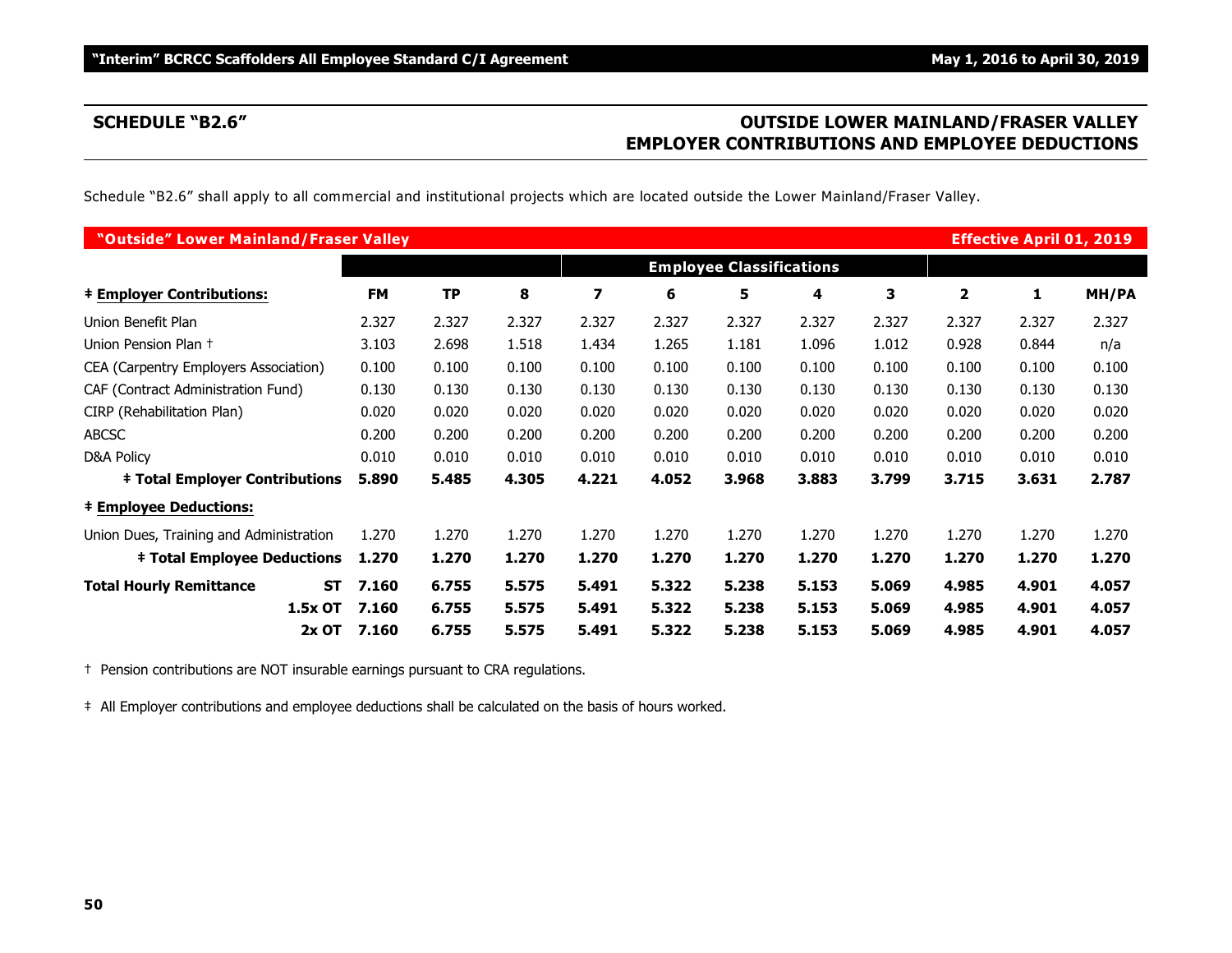# **APPENDIX "A" PAGE 1 OF 3 DEFINITIONS AND ABBREVIATIONS**

The following definitions and abbreviations shall be applicable to the interpretation of this Agreement.

# **1. ABCSC**

Association of BC Scaffold Contractors

# **2. BCRCC**

British Columbia Regional Council of Carpenters

# **3. BCBT**

BC Building Trades (the British Columbia and Yukon Territory Building and Construction Trades Council)

# **4. CEA**

Carpentry Employers Association of BC

### **5. CLR**

Construction Labour Relations Association of B.C.

# **6. CSA**

Canadian Standards Association

### **7. Employee**

Any individual who is a member of the Union, and/or such other person, employed by the Employer under the terms of this Agreement.

### **8. Employer**

- **(a)** Any individual, business, partnership, company, corporation, or other similar entity, signatory to this Agreement.
- **(b)** Where the term Employer is used within this Agreement, and the context of such usage makes it appropriate and logical to regard this term as a reference to a person, as opposed to a legal entity, then such usage shall be considered to refer to an authorized representative of the Employer.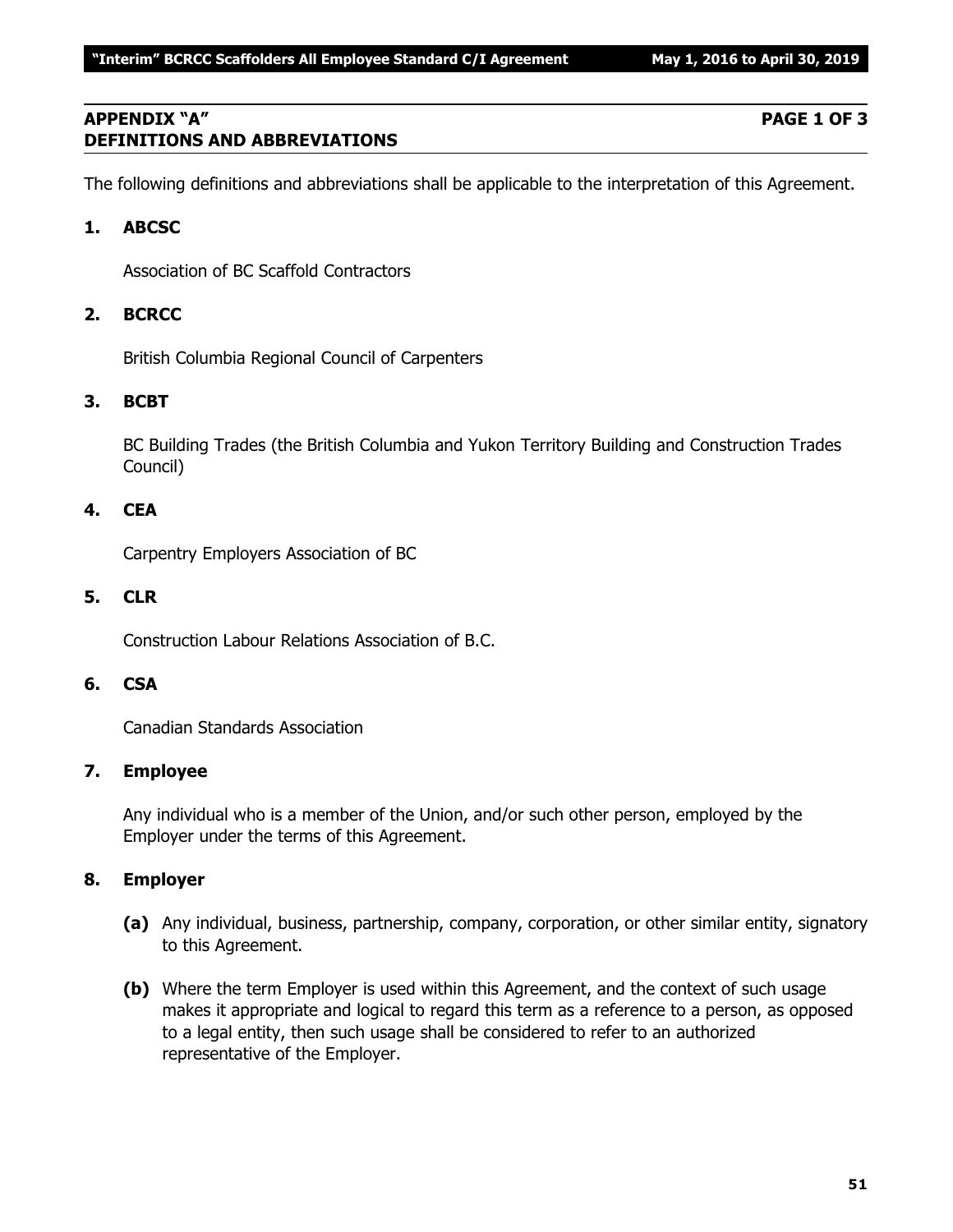# **APPENDIX "A" PAGE 2 OF 3 DEFINITIONS AND ABBREVIATIONS**

The following definitions and abbreviations shall be applicable to the interpretation of this Agreement.

# **9. Gender**

Wherever the words "man", "men", "he" or "his" are utilized in this Agreement they shall be considered to apply equally to both genders (i.e. male and female).

# **10. Hours Earned and Hours Worked**

| (a) 1 straight time hour              | $= 1$ hour earned             | $= 1$ hour worked |
|---------------------------------------|-------------------------------|-------------------|
| (b) 1 time and one-half overtime hour | $= 1\frac{1}{2}$ hours earned | $= 1$ hour worked |
| (c) 1 double time overtime hour       | $= 2$ hours earned            | $= 1$ hour worked |

# **11. Industrial Construction**

- **(a)** Shall include production plants such as pulp mills; chemical plants; refineries, including the transmission facilities; metre pumping; compressor stations; munitions plants; mines; power generating plants; bulk loading terminals; dams; breweries; and any/all other projects which are mutually agreed to by the Parties.
- **(b)** On industrial construction projects, any employee required to work underground shall receive a premium of ten percent (10%) over and above the otherwise applicable minimum hourly wage rate. The foregoing shall not apply to work performed within open ditches or basements of buildings.

# **12. LRB**

British Columbia Labour Relations Board

# **13. Local**

An affiliated Local of the Union.

# **14. Local Resident Employee**

An employee who resides within one hundred (100) road kilometres of the project or, where ferry travel is involved, within seventy-five (75) minutes travel time, including ferry travel and road kilometres.

# **15. Lower Mainland/Fraser Valley**

Inclusive of West Vancouver to the west, Chilliwack to the east, and all cities, towns, municipalities, villages, communities, etc. in between.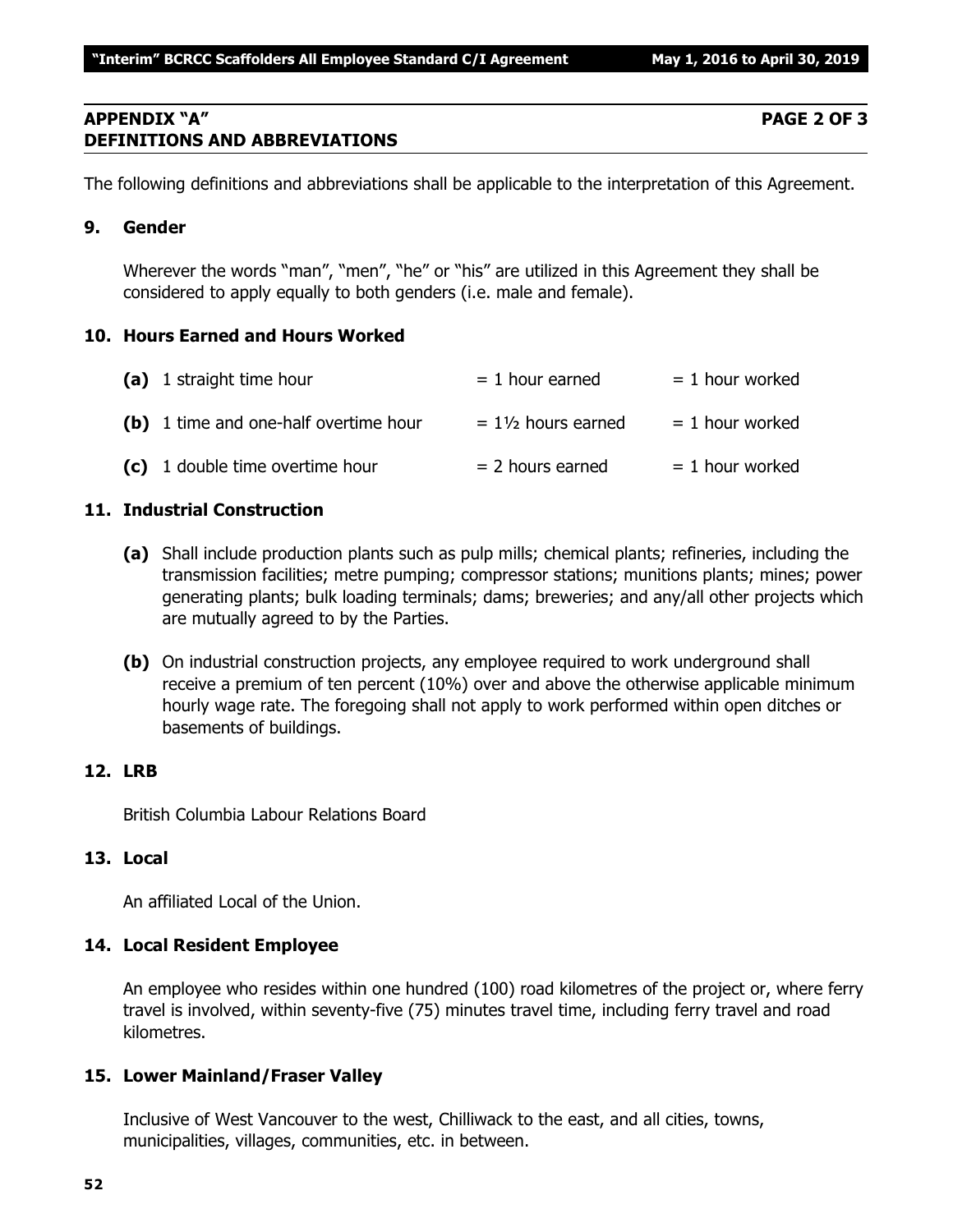# **APPENDIX "A" PAGE 3 OF 3 DEFINITIONS AND ABBREVIATIONS**

The following definitions and abbreviations shall be applicable to the interpretation of this Agreement.

# **16. Union**

- **(a)** British Columbia Regional Council of Carpenters (BCRCC), acting on behalf of its affiliated Locals.
- **(b)** Where the term Union is used within this Agreement, and the context of such usage makes it appropriate and logical to regard this term as a reference to a person, as opposed to a legal entity, then such usage shall be considered to refer to an authorized representative of the Union.

# **17. UBCJA**

United Brotherhood of Carpenters and Joiners of America

# **18. WSBC**

WorkSafe BC (the Workers' Compensation Board of BC)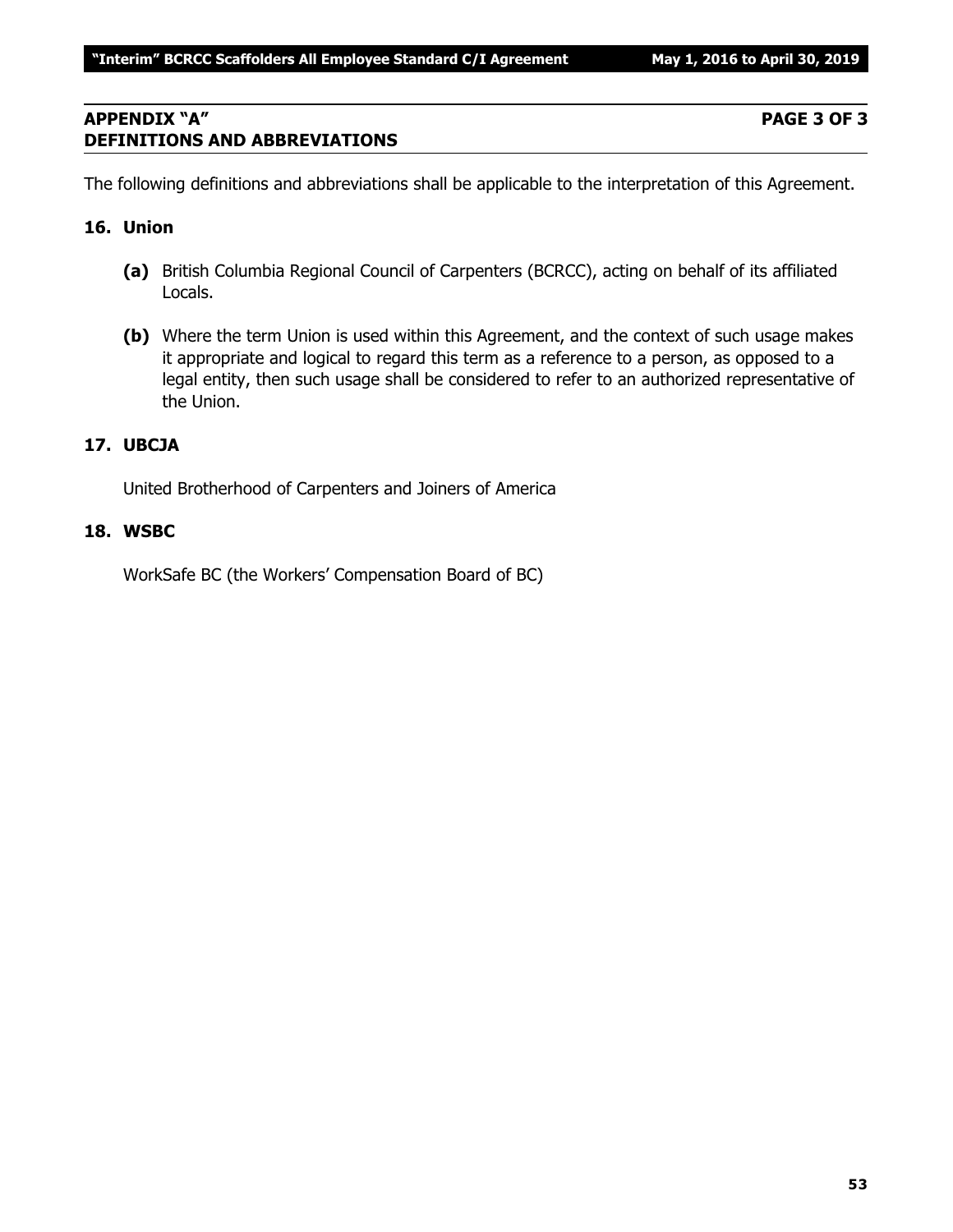# **APPENDIX "B" PAGE 1 OF 2 SCHEDULE OF STATUTORY HOLIDAYS**

The following schedule of statutory holidays shall be applicable to the interpretation of this Agreement.

# **1. 2016**

# Statutory Holiday **Actual Date Actual Date Conserved Date Observed Date**

New Years' Day **Friday**, Jan. 1<sup>st</sup> Family Day **Monday, Feb. 8th** Monday, Feb. 8th Good Friday **Friday** Friday, Mar. 25<sup>th</sup> Friday, Mar. 25<sup>th</sup> Friday, Mar. 25<sup>th</sup> Easter Monday Monday, Mar. 28<sup>th</sup> Monday, Mar. 28<sup>th</sup> Monday, Mar. 28<sup>th</sup> Victoria Day **Monday, May 23<sup>rd</sup>** Monday, May 23<sup>rd</sup> Monday, May 23<sup>rd</sup> Canada Day **Friday, July 1<sup>st</sup>** Friday, July 1<sup>st</sup> Friday, July 1<sup>st</sup> Friday before BC Day  $Friday$ , July 29<sup>th</sup> Friday, July 29<sup>th</sup>  $BC$  Day Monday, Aug.  $1<sup>st</sup>$ \* Friday before Labour Day Friday, Sept. 2<sup>nd</sup> Labour Day Monday, Sept. 5<sup>th</sup> Monday, Sept. 5<sup>th</sup> Monday, Sept. 5<sup>th</sup> Thanksgiving Day Monday, Oct.  $10<sup>th</sup>$  Monday, Oct.  $10<sup>th</sup>$  Monday, Oct.  $10<sup>th</sup>$ Remembrance Day  $\qquad \qquad$  Friday, Nov.  $11^{\text{th}}$  Friday, Nov.  $11^{\text{th}}$ Christmas Day  $S$ unday, Dec. 25<sup>th</sup> Monday, Dec. 26<sup>th</sup> Boxing Day **Monday, Dec. 26<sup>th</sup> Tuesday, Dec. 27<sup>th</sup>** 

# **2. 2017**

### Statutory Holiday **Actual Date** Actual Date **Conserved Date** Observed Date

New Years' Day North Sunday, Jan. 1<sup>st</sup> Monday, Jan. 2<sup>nd</sup> Monday, Jan. 2<sup>nd</sup> Family Day Monday, Feb.  $13<sup>th</sup>$  Monday, Feb  $13<sup>th</sup>$  Monday, Feb  $13<sup>th</sup>$ Good Friday **Friday**, Apr. 14<sup>th</sup> Friday, Apr. 14<sup>th</sup> Friday, Apr. 14<sup>th</sup> Easter Monday **Monday, Apr. 17<sup>th</sup> Monday, Apr. 17<sup>th</sup> Monday, Apr. 17<sup>th</sup>** Victoria Day **Monday, May 22<sup>nd</sup> Monday, May 22<sup>nd</sup> Monday, May 22<sup>nd</sup> Monday, May 22<sup>nd</sup>** Canada Day Saturday, July  $1^{\text{st}}$  Monday, July  $3^{\text{rd}}$ Friday before BC Day **Friday, Aug. 4<sup>th</sup> Friday, Aug. 4<sup>th</sup> Friday, Aug. 4<sup>th</sup>** BC Day Monday, Aug. 7<sup>th</sup>  $*$  Friday before Labour Day Friday, Sept.  $1<sup>st</sup>$ Labour Day Monday, Sept. 4<sup>th</sup> Monday, Sept. 4<sup>th</sup> Monday, Sept. 4<sup>th</sup> Thanksgiving Day Monday, Oct. 9th Remembrance Day  $Saturday$ , Nov.  $11<sup>th</sup>$  Monday, Nov.  $13<sup>th</sup>$ Christmas Day  $M$ onday, Dec. 25<sup>th</sup> Monday, Dec. 25<sup>th</sup> Monday, Dec. 25<sup>th</sup> Boxing Day **Bridge Community Community** Tuesday, Dec. 26<sup>th</sup> Tuesday, Dec. 26<sup>th</sup>

Friday, Jan.  $1<sup>st</sup>$ Monday, Feb 8th Monday, Aug. 1st Friday, Sept. 2<sup>nd</sup>

Monday, Aug.  $7<sup>th</sup>$ Friday, Sept. 1st Monday, Oct. 9th

\* The Friday before Labour Day may be floated on a commercial and/or institutional project and the day therefore worked at straight time rates, with an alternate day scheduled to be taken off as mutually agreed between the Employer and the employee. Refer to Article 4.503 (b).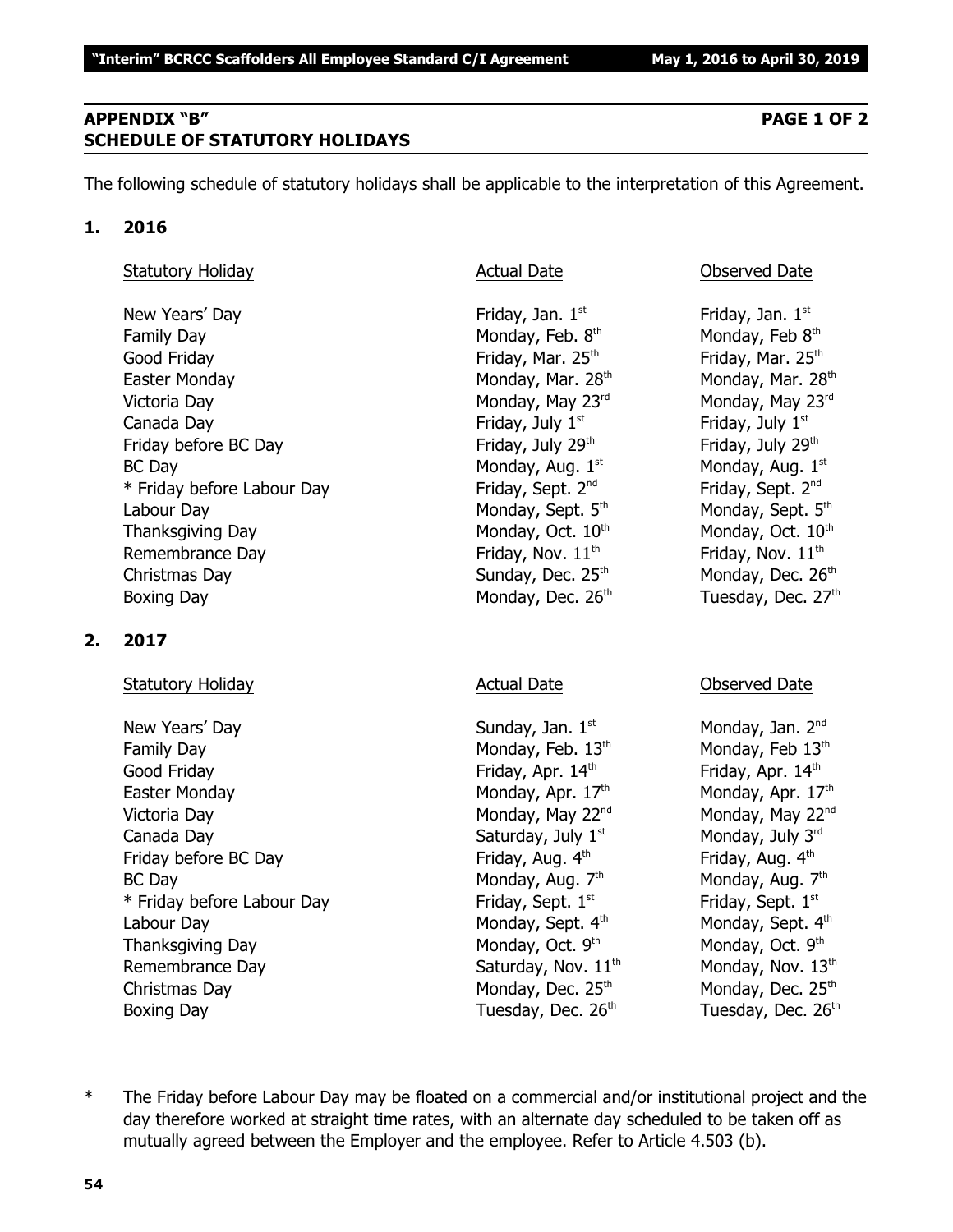# **APPENDIX "B" PAGE 2 OF 2 SCHEDULE OF STATUTORY HOLIDAYS**

The following schedule of statutory holidays shall be applicable to the interpretation of this Agreement.

# **3. 2018**

# Statutory Holiday **Actual Date Actual Date Observed Date Observed Date**

New Years' Day  $\blacksquare$  Monday, Jan. 1st  $\blacksquare$  Monday, Jan. 1st structure  $\blacksquare$  Monday, Jan. 1st Family Day Monday, Feb. 12<sup>th</sup> Monday, Feb. 12<sup>th</sup> Monday, Feb. 12<sup>th</sup> Good Friday **Friday**, Mar. 30<sup>th</sup> Friday, Mar. 30<sup>th</sup> Friday, Mar. 30<sup>th</sup> Easter Monday **Monday, Apr. 2<sup>nd</sup> Monday, Apr. 2<sup>nd</sup> Monday, Apr. 2<sup>nd</sup> Monday, Apr. 2<sup>nd</sup>** Victoria Day **Monday, May 21**<sup>st</sup> Monday, May 21<sup>st</sup> Monday, May 21<sup>st</sup> Canada Day  $Sunday, July 1<sup>st</sup>$  Monday, July  $2<sup>nd</sup>$ Friday before BC Day Friday, Aug. 3<sup>rd</sup> Friday, Aug. 3<sup>rd</sup> Friday, Aug. 3<sup>rd</sup> Friday, Aug. 3<sup>rd</sup>  $BC$  Day Monday, Aug.  $6<sup>th</sup>$  $*$  Friday before Labour Day Friday, Aug. 31 $^{\rm st}$  Friday, Aug. 31 $^{\rm st}$ Labour Day Monday, Sept. 3<sup>rd</sup> Monday, Sept. 3<sup>rd</sup> Monday, Sept. 3<sup>rd</sup> Rept. 3<sup>rd</sup> Rept. 3<sup>rd</sup> Thanksgiving Day Monday, Oct. 8<sup>th</sup> Remembrance Day  $Sunday, Nov. 11<sup>th</sup>$  Monday, Nov.  $12<sup>th</sup>$ Christmas Day  $\qquad \qquad$  Tuesday, Dec. 25<sup>th</sup>  $\qquad \qquad$  Tuesday, Dec. 25<sup>th</sup> Boxing Day **Bridge Community Community** Wednesday, Dec. 26<sup>th</sup> Wednesday, Dec. 26<sup>th</sup>

# **4. 2019**

# Statutory Holiday **Actual Date** Actual Date **Conserved Date** Observed Date

New Years' Day  $\qquad \qquad$  Tuesday, Jan.  $1^{st}$  Tuesday, Jan.  $1^{st}$ Family Day Monday, Feb  $11<sup>th</sup>$  Monday, Feb  $11<sup>th</sup>$ Good Friday **Friday, Apr. 19th Friday, Apr. 19th 19th** Friday, Apr. 19th the three states of the three states of the three states of the three states of the three states of the three states of the three states of the three Easter Monday **Monday, Apr. 22<sup>nd</sup> Monday, Apr. 22**<sup>nd</sup> Monday, Apr. 22<sup>nd</sup> Victoria Day **Monday, May 20<sup>th</sup> Monday, May 20<sup>th</sup> Monday, May 20<sup>th</sup> Monday, May 20<sup>th</sup>** Canada Day  $\qquad \qquad \qquad \qquad$  Monday, July 1st structure  $\qquad$  Monday, July 1st \* Friday before BC Day  $\qquad \qquad$  Friday, Aug. 2<sup>nd</sup> Friday, Aug. 2<sup>nd</sup> Friday, Aug. 2<sup>nd</sup> BC Day Monday, Aug. 5<sup>th</sup> Friday before Labour Day Friday, Aug. 30<sup>th</sup> Friday, Aug. 30<sup>th</sup> Friday, Aug. 30<sup>th</sup> Labour Day Monday, Sept. 2<sup>nd</sup> Monday, Sept. 2<sup>nd</sup> Monday, Sept. 2<sup>nd</sup> Thanksgiving Day Monday, Oct.  $14<sup>th</sup>$  Monday, Oct.  $14<sup>th</sup>$  Monday, Oct.  $14<sup>th</sup>$ Remembrance Day  $M$ onday, Nov.  $11<sup>th</sup>$  Monday, Nov.  $11<sup>th</sup>$ Christmas Day **Mathem Christmas Day Christmas Day Christmas Day Christmas Day Area** Wednesday, Dec. 25<sup>th</sup> Boxing Day Thursday, Dec. 26<sup>th</sup> Thursday, Dec. 26<sup>th</sup> Thursday, Dec. 26<sup>th</sup>

Monday, Aug. 6th Monday, Oct. 8th

Monday, Aug.  $5<sup>th</sup>$ 

\* The Friday before Labour Day may be floated on a commercial and/or institutional project and the day therefore worked at straight time rates, with an alternate day scheduled to be taken off as mutually agreed between the Employer and the employee. Refer to Article 4.503 (b).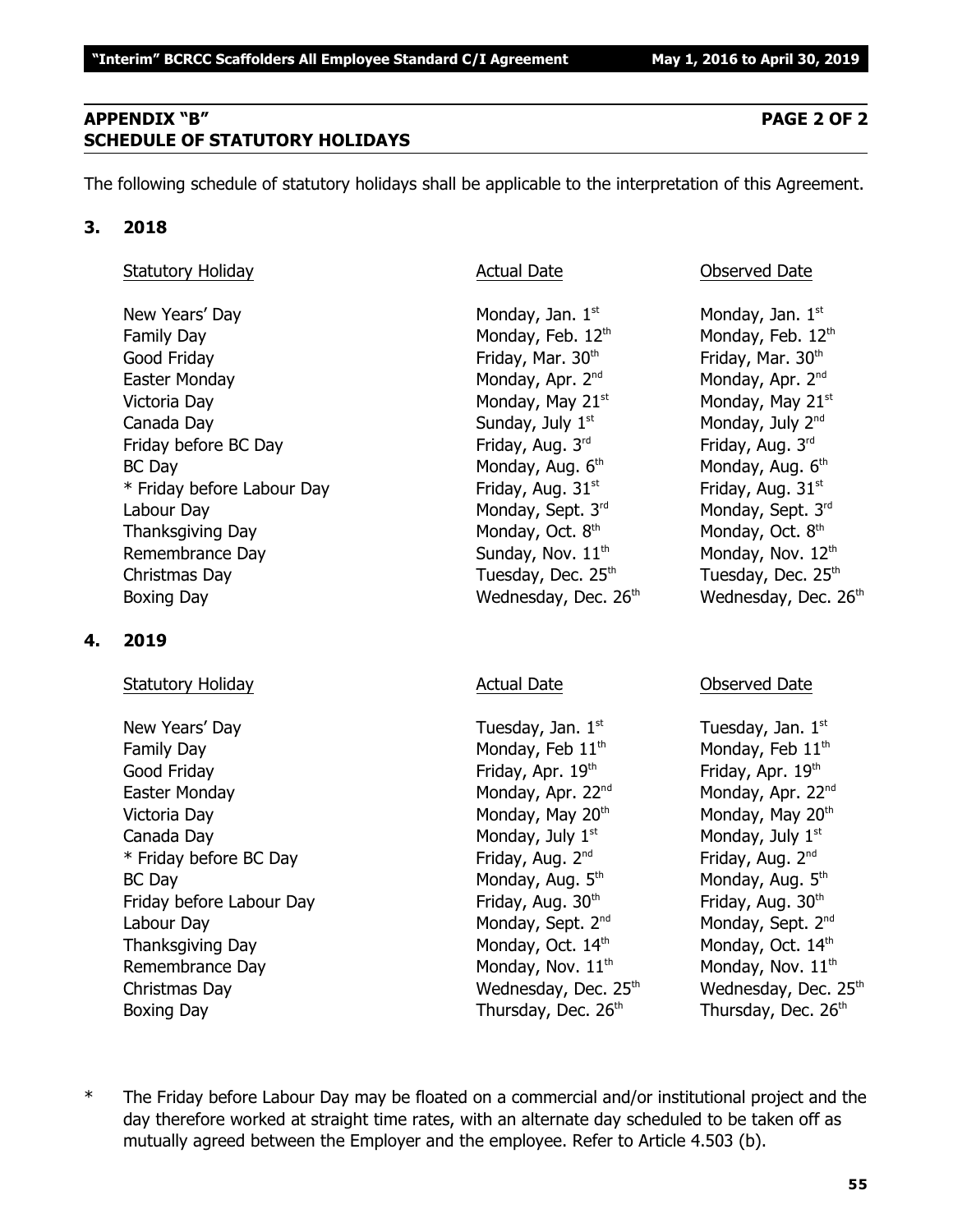# **APPENDIX "C" PAGE 1 OF 1 SCHEDULE OF TRAVEL ALLOWANCE AMOUNTS**

# **A. Application**

The following schedule of travel allowance amounts shall govern the daily travel allowance amounts payable in accordance with Article 7.102 (b), and the project transfer travel allowance amounts payable in accordance with Article 8.200. Refer also to item B. below.

### Effective

| January 1, 2016 | First 5,000 road kilometres actually driven $=$<br>All additional road kilometres actually driven $=$ | \$0.54 per road kilometre<br>\$0.48 per road kilometre |
|-----------------|-------------------------------------------------------------------------------------------------------|--------------------------------------------------------|
| January 1, 2017 | First 5,000 road kilometres actually driven $=$<br>All additional road kilometres actually driven $=$ | \$0.54 per road kilometre<br>\$0.48 per road kilometre |

# **B. Annual Adjustments**

The foregoing schedule of travel allowance amounts shall be subject to annual adjustments throughout the duration of this Agreement. Notwithstanding any/all contrary provisions of this Agreement, the effective "per road kilometre" amounts which shall be payable pursuant to Article 7.102 (b), and Article 8.200 shall be the maximum allowable tax-free rate for mileage expense reimbursement as published annually by the Canada Revenue Agency.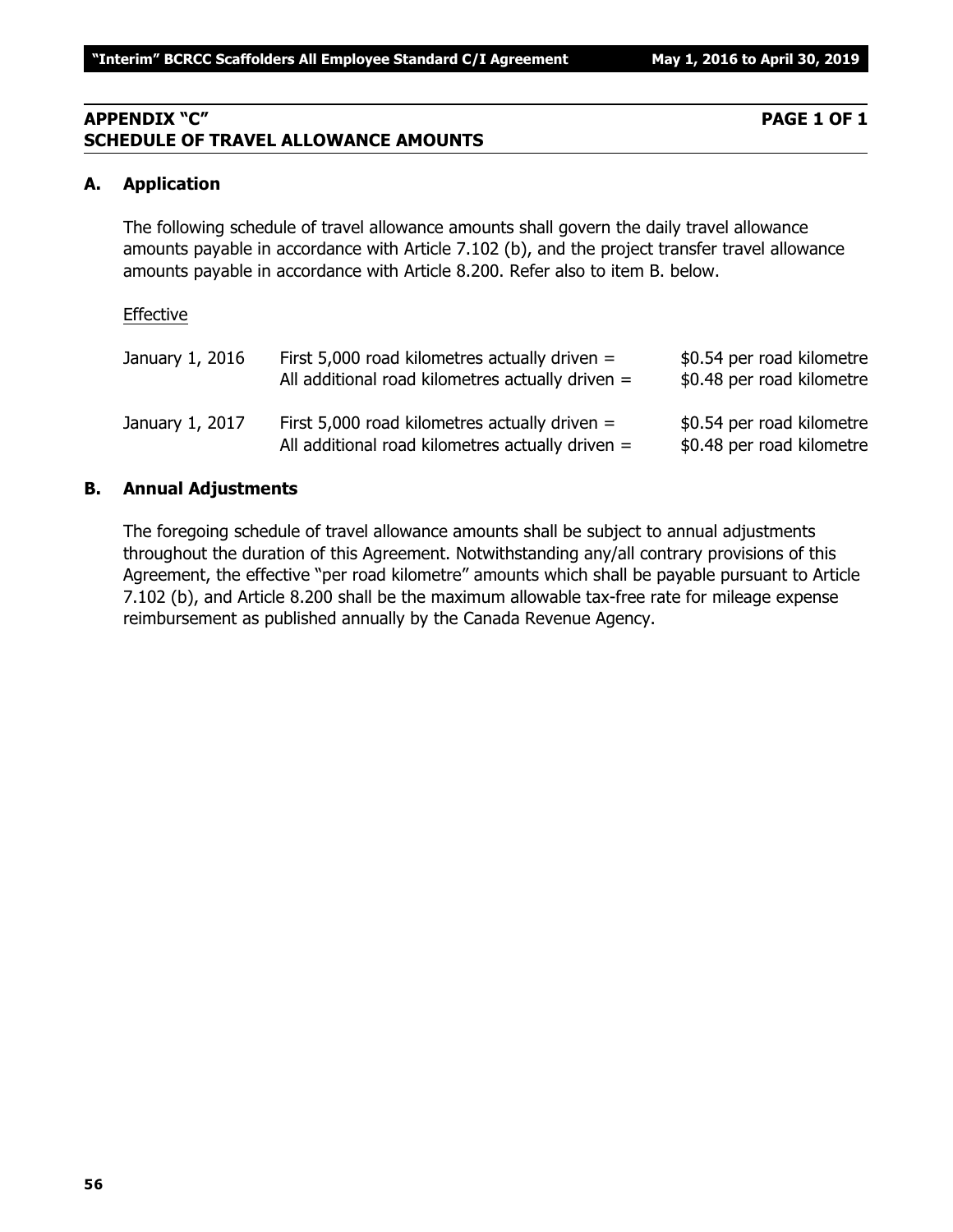# **APPENDIX "D" PAGE 1 OF 4 LETTER OF INTERPRETATION RE: MEAL BREAKS**

The following terms and conditions shall supercede any/all contrary application and/or interpretation of the BCRCC Scaffolders All Employee Standard Commercial/Institutional Agreement. In particular, the Parties agree that the provisions of this Letter of Interpretation are applicable only on shifts in excess of ten (10) hours. Where mutual agreement is referenced within this Letter of Interpretation, the voluntary consent of the majority of Employees on a crew shall be required in order for such agreement to have been achieved.

# **A. Shifts in Excess of Ten (10) Hours**

The Parties agree that shifts in excess of ten (10) hours occur as a result of either a "Scheduled Shift" or an "Unscheduled Overtime Shift". Each of these Shifts is defined below by way of an example. Such definitions shall apply only for the purposes of this Letter of Interpretation.

# **1. Scheduled Shifts**

When an Employee commences work on a shift in excess of ten (10) hours and such Employee only works the originally scheduled hours, such a shift would be defined as a Scheduled Shift. For example, the shift is scheduled to be eleven (11) hours and the Employee only works eleven (11) hours.

# **2. Unscheduled Overtime Shifts**

- **a.** When an Employee commences work on a shift in excess of ten (10) hours but such Employee ultimately works more than the originally scheduled hours, such a shift would be defined as a Unscheduled Overtime Shift. For example, the shift is scheduled to be eleven (11) hours but the Employee ultimately works twelve (12) hours.
- **b.** When an Employee commences work on a shift of ten (10) hours or less but such Employee ultimately works in excess of ten (10) hours, such a shift would also be defined as an Unscheduled Overtime Shift. For example, the shift is scheduled to be eight (8) hours but the Employee ultimately works eleven (11) hours.

# **B. Objective**

The objective of this Letter of Interpretation is to address the practical differences between providing for second (and subsequent) meal breaks on Scheduled Shifts in excess of ten (10) hours, and providing for second (and subsequent) meal breaks on Unscheduled Overtime Shifts in excess of ten (10) hours.

# **C. Paid Meal Breaks and Hot Meals**

Notwithstanding any/all contrary interpretation of this Letter of Interpretation, the second, third and any/all subsequent meal breaks shall be paid for by the Employer at the otherwise applicable straight time hourly wage rate. Second, third and subsequent meals shall be a hot meal wherever possible and shall be supplied by the Employer. Notwithstanding the foregoing, in the event that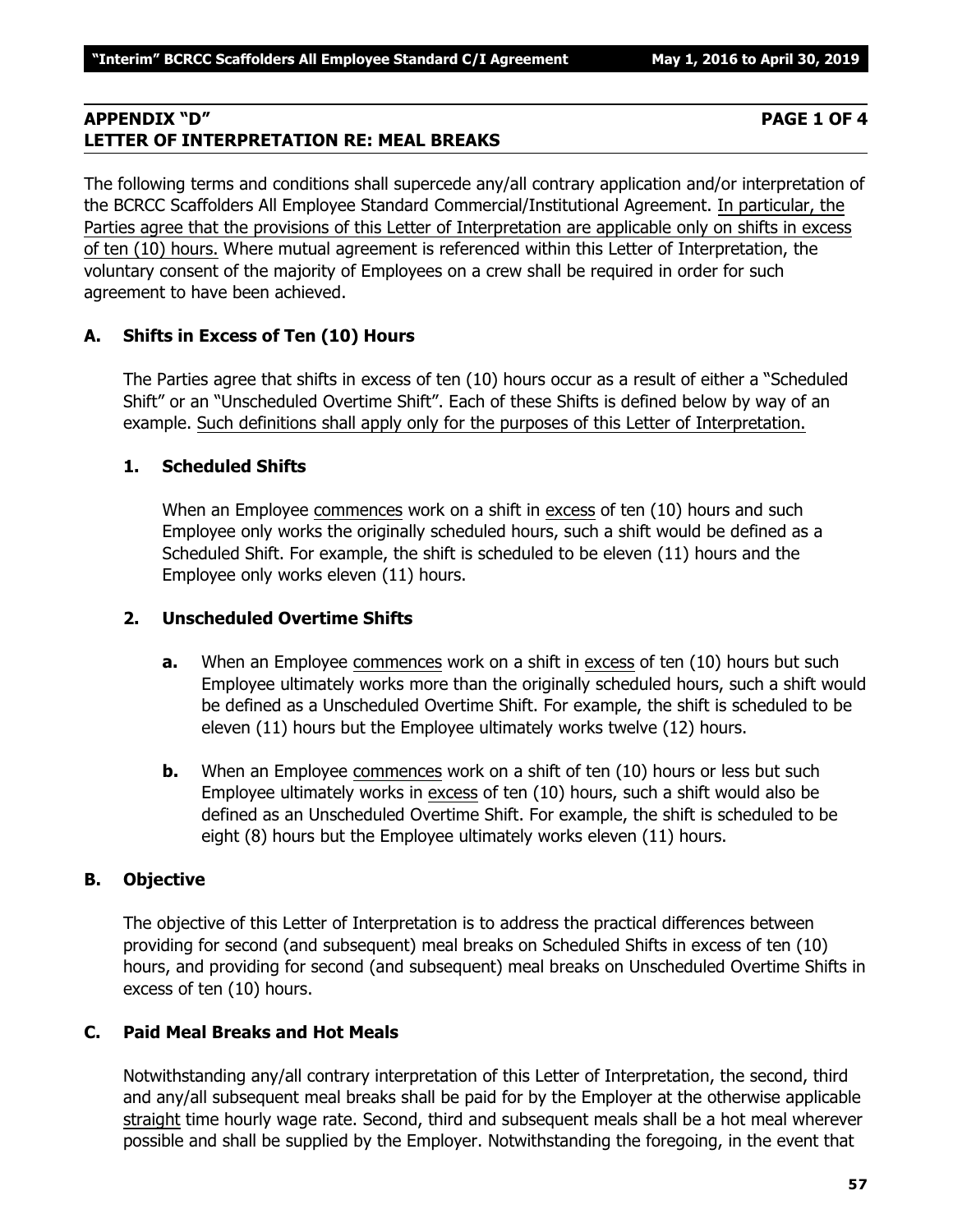# **APPENDIX "D" PAGE 2 OF 4 LETTER OF INTERPRETATION RE: MEAL BREAKS**

# **D. Meal Breaks on Scheduled Shifts**

## **1. Scheduled Shifts In Excess of Ten (10) Hours**

Two (2) meal breaks of one-half (½) hour each shall be provided on all Scheduled Shifts in excess of ten (10) hours, up to and including twelve (12) hours.

- **a.** The first one-half (½) hour meal break shall be scheduled as near as is practical to the one-third  $(1/3)$  point of the shift and shall not be considered as time worked/earned.
- **b.** The second one-half ( $\frac{1}{2}$ ) hour meal break shall be scheduled as near as is practical to the two-thirds  $(2)$  point of the shift and shall not be considered as time worked/earned.

# **c. Example - Scheduled Shift of Twelve (12) Hours**

| 4.0 hours   | 8:00 am to 12:00 noon  | work (straight time or overtime as the day/shift warrants) |
|-------------|------------------------|------------------------------------------------------------|
| 0.5 hours   | 12:00 noon to 12:30 pm | first meal break (not paid)                                |
| 4.0 hours   | 12:30 pm to 4:30 pm    | work (straight time or overtime as the day/shift warrants) |
| $0.5$ hours | $4:30$ pm to 5:00 pm   | second meal break (payable at straight time)               |
| 4.0 hours   | 5:00 pm to 9:00 pm     | work (straight time or overtime as the day/shift warrants) |

### **2. Scheduled Shifts in Excess of Twelve (12) Hours**

Three (3) meal breaks of one-half ( $\frac{1}{2}$ ) hour each shall be provided on all Scheduled Shifts in excess of twelve (12) hours, up to and including sixteen (16) hours.

- **a.** The first one-half (½) hour meal break shall be scheduled as near as is practical to the one-quarter (¼) point of the shift and shall not be considered as time worked/earned.
- **b.** The second one-half ( $\frac{1}{2}$ ) hour meal break shall be scheduled as near as is practical to the one-half  $(V_2)$  point of the shift and shall not be considered as time worked/earned.
- **c.** The third one-half (½) hour meal break shall be scheduled as near as is practical to the three-quarters (¾) point of the shift and shall not be considered as time worked/earned.

### **d. Example - Scheduled Shift of Fourteen (14) Hours**

| 3.5 hours | $8:00$ am to $11:30$ am | work (straight time or overtime as the day/shift warrants) |
|-----------|-------------------------|------------------------------------------------------------|
| 0.5 hours | 11:30 am to 12:00 noon  | first meal break (not paid)                                |
| 3.5 hours | 12:00 noon to 3:30 pm   | work (straight time or overtime as the day/shift warrants) |
| 0.5 hours | $3:30$ pm to $4:00$ pm  | second meal break (payable at straight time)               |
| 3.5 hours | 4:00 pm to 7:30 pm      | work (straight time or overtime as the day/shift warrants) |
| 0.5 hours | 7:30 pm to 8:00 pm      | third meal break (payable at straight time)                |
| 3.5 hours | 8:00 pm to 11:00 pm     | work (overtime as the day/shift warrants)                  |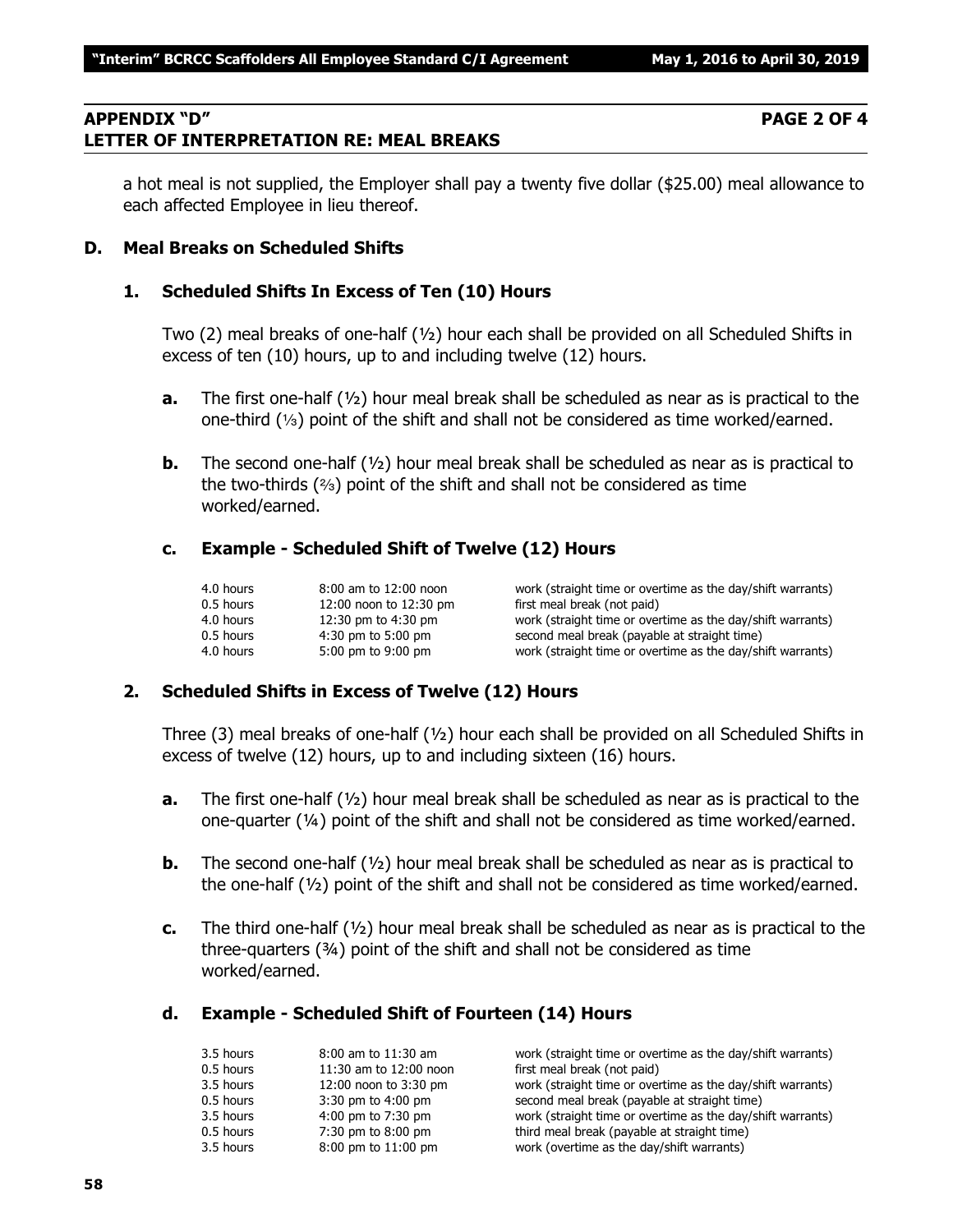# **APPENDIX "D" PAGE 3 OF 4 LETTER OF INTERPRETATION RE: MEAL BREAKS**

# **E. Meal Breaks on Unscheduled Overtime Shifts**

The Parties acknowledge that it is the "unscheduled" nature of an Unscheduled Overtime Shift that complicates the process of definitively scheduling meal breaks on such shifts.

# **Option #1 - Early Decision to Work Unscheduled Overtime**

If a decision to work extended hours on a shift occurs early enough after the commencement of such shift to allow for the application of either item D1 or D2, such application shall prevail. For example, Employees report to the project and commence work on an eight (8) hour shift, however, prior to eight (8) hours of work being completed it is determined that unscheduled overtime will be required. This unscheduled overtime will extend the shift to a total of twelve (12) hours. In such a situation, the example schedule provided for in item D1 would apply. The same would be true even if the original shift was a nine (9) hour or ten (10) hour shift.

# **Option #2 - Late Decision to Work Unscheduled Overtime**

If a decision to work extended hours on a shift does not occur early enough after the commencement of such shift to allow for the application of either item D1 or D2, either the default provision or flexible provision (see below for details) shall apply. For example, Employees report to the project and commence work on a ten (10) hour shift. However, it is not determined that unscheduled overtime will be required until nine and one-half (9½) hours of the shift has already been worked. As a result, it is impossible to take the second meal break after eight (8) hours.

### **a. Default Provision**

The Option #2 default provision is for the second meal break to take place as quickly as practical after the determination that unscheduled overtime will be required For example, Employees report to the project and commence work on a ten (10) hour shift. However, after nine and one-half (9½) hours of work has been completed it is determined that two (2) hours of unscheduled overtime will be required. In such a situation, the second meal break would take place immediately, providing this can be accomplished without any significant negative impact on the efficiency of the work being performed.

### **b. Flexible Provision**

The Option #2 flexible provision requires the Employer (or the on-site representative of the Employer) to first achieve the mutual agreement of the majority of the affected Employees. If this is not possible, then the default provision shall prevail. The intent of the flexible provision is to provide both the Employer and Employees with the ability to adjust the scheduling of second and subsequent meal breaks to the realities of the project and work being performed. The typical application of the flexible provision would be to delay the second meal break until the conclusion of work on the shift.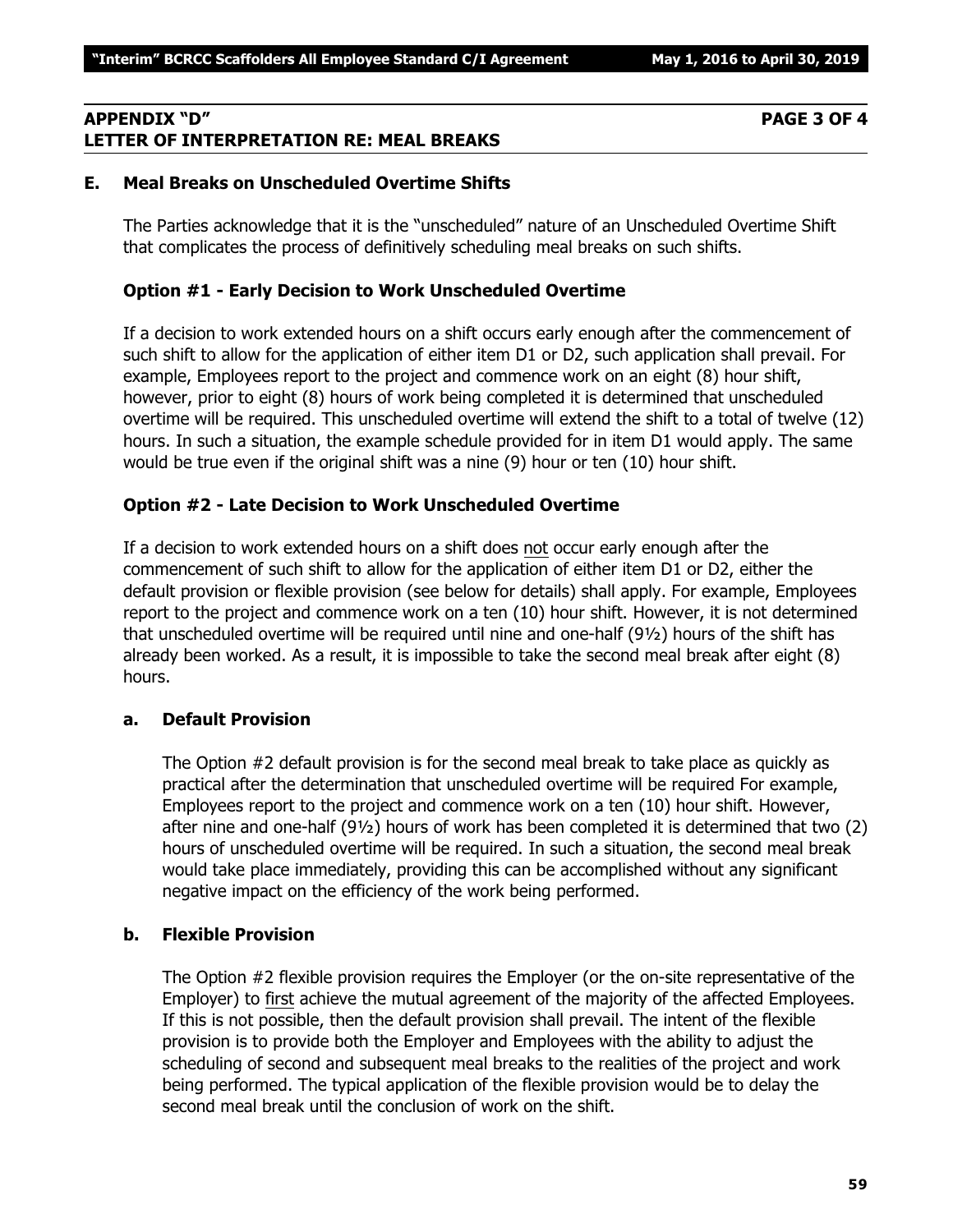### **APPENDIX "D" PAGE 4 OF 4 LETTER OF INTERPRETATION RE: MEAL BREAKS**

For example, Employees report to the project and commence work on a ten (10) hour shift. However, after ten (10) hours of work has been completed it is determined that one-half (½) hour of unscheduled overtime will be required. In such a situation, the Employer would consult with all of the affected Employees in order to determine if a majority of the crew wishes to delay the second meal break until after the one-half (1/2) hour of unscheduled overtime has been completed. If mutual agreement is achieved, the following schedule would prevail. If mutual agreement is not achieved, the default provision would prevail.

| 5.0 hours | 7:00 am to 12:00 noon  | work (straight time or overtime as the day/shift warrants) |
|-----------|------------------------|------------------------------------------------------------|
| 0.5 hours | 12:00 noon to 12:30 pm | first meal break (not paid)                                |
| 5.0 hours | 12:30 pm to 5:30 pm    | work (straight time or overtime as the day/shift warrants) |
| 0.5 hours | 5:30 pm to 6:30 pm     | work (overtime)                                            |
| 0.5 hours | $6:30$ pm to $7:00$ pm | second meal break (payable at straight time)               |
|           |                        |                                                            |

The typical application of this schedule would allow for Employees to depart for home at 6:30 pm, and be paid the twenty-five dollar (\$25.00) allowance in lieu of the hot meal.